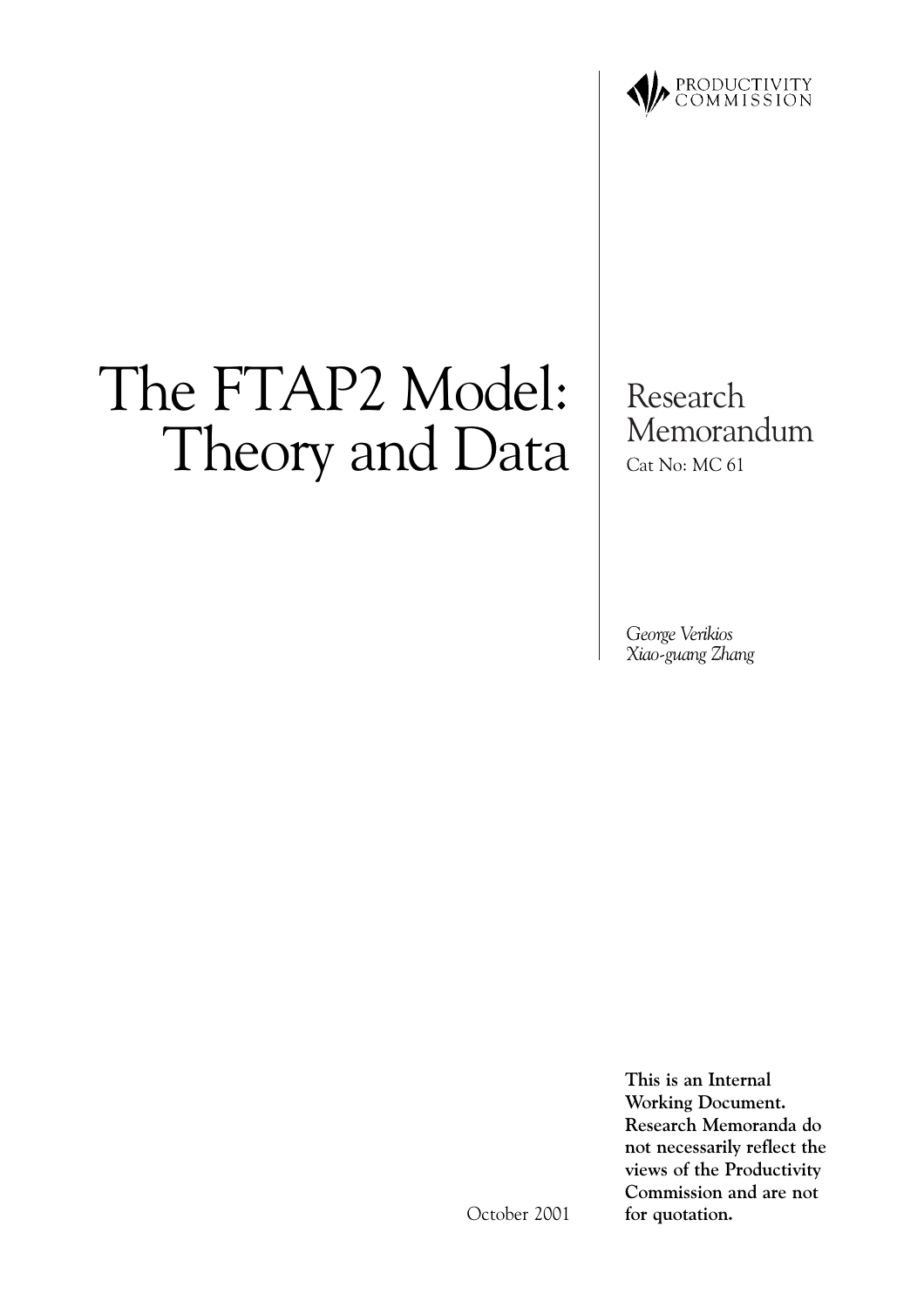#### © Commonwealth of Australia 2001

#### **ISBN**

This work is subject to copyright. Apart from any use as permitted under the *Copyright Act 1968*, the work may be reproduced in whole or in part for study or training purposes, subject to the inclusion of an acknowledgment of the source. Reproduction for commercial use or sale requires prior written permission from Info Products. Requests and inquiries concerning reproduction and rights should be addressed to the Manager, Legislative Services, Info Products, Department of Finance and Administration, GPO Box 1920, Canberra, ACT, 2601.

#### **Publications Inquiries:**

Media and Publications Productivity Commission Locked Bag 2 Collins Street East Melbourne VIC 8003

| Tel:   | $(03)$ 9653 2244 |
|--------|------------------|
| Fax:   | $(03)$ 9653 2303 |
| Email: | maps@pc.gov.au   |

#### **General Inquiries:**

Tel: (03) 9653 2100 or (02) 6240 3200

#### **An appropriate citation for this paper is:**

<include here, refer examples in style manual and over>

#### *The Productivity Commission*

The Productivity Commission, an independent Commonwealth agency, is the Government's principal review and advisory body on microeconomic policy and regulation. It conducts public inquiries and research into a broad range of economic and social issues affecting the welfare of Australians.

The Commission's independence is underpinned by an Act of Parliament. Its processes and outputs are open to public scrutiny and are driven by concern for the wellbeing of the community as a whole.

Information on the Productivity Commission, its publications and its current work program can be found on the World Wide Web at www.pc.gov.au or by contacting Media and Publications on (03) 9653 2244.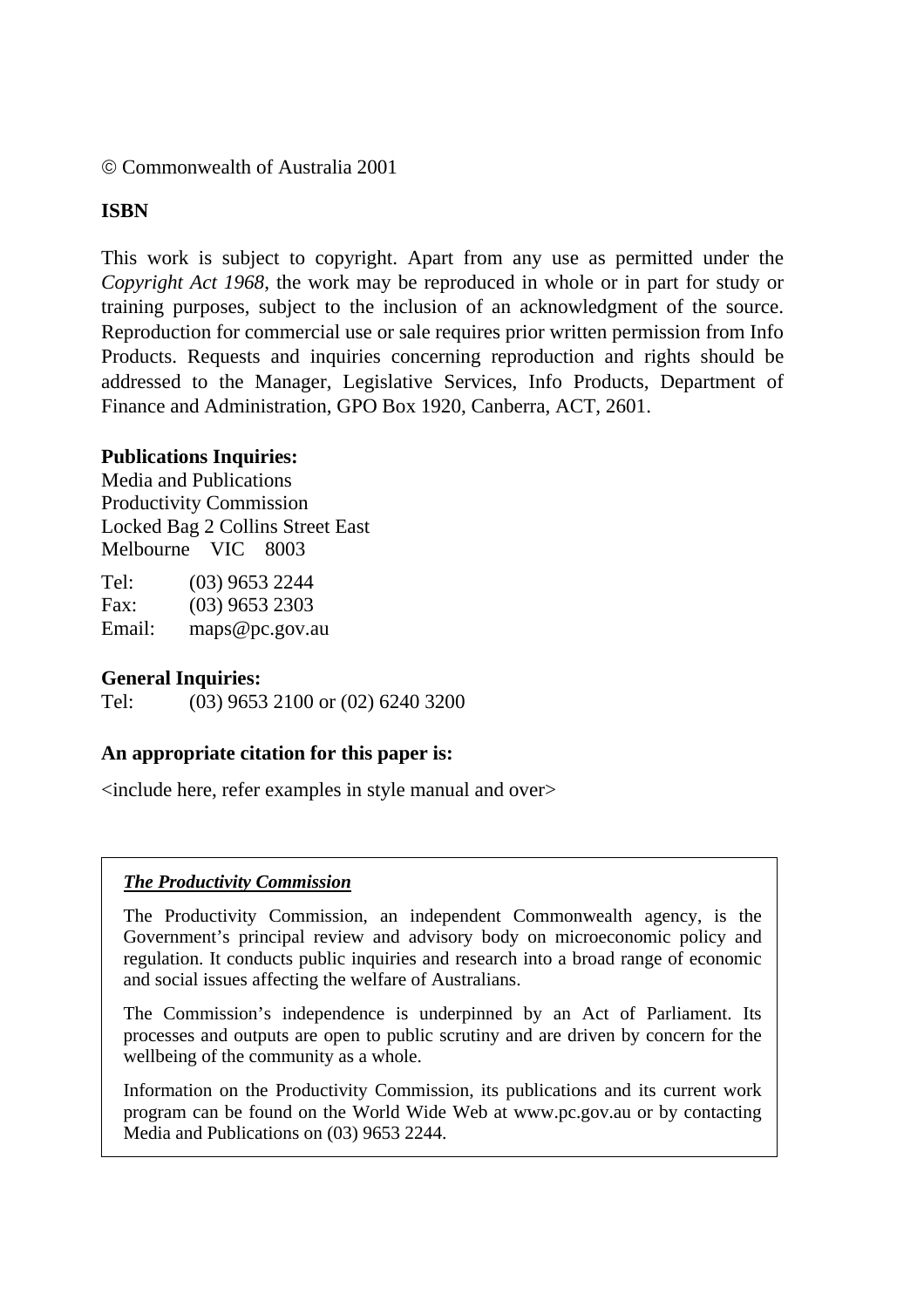## **Contents**

|                  | <b>Contents</b> |                                                                                  | $\mathbf I$             |
|------------------|-----------------|----------------------------------------------------------------------------------|-------------------------|
| 1                |                 | <b>Introduction</b>                                                              | $\mathbf{1}$            |
| $\boldsymbol{2}$ |                 | <b>Modifications to the theory of FTAP</b>                                       | $\overline{\mathbf{3}}$ |
|                  | 2.1             | Introducing perfect capital mobility between all firms owned by<br>a region      | $\overline{4}$          |
|                  | 2.2             | Removing wealth accumulation and 'turning off' the bond<br>market                | 12                      |
|                  | 2.3             | Substitution of imported services with domestically-produced<br>services         | 13                      |
|                  | 2.4             | Miscellaneous changes to the FTAP equation system                                | 14                      |
|                  | 2.5             | Closing FTAP2                                                                    | 15                      |
| $\mathbf{3}$     |                 | FDI stocks and rentals matrix                                                    | 20                      |
|                  | 3.1             | Introduction                                                                     | 20                      |
|                  | 3.2             | Creating a 3D FDI stocks matrix using RAS procedures: an<br>outline              | 22                      |
|                  | 3.3             | Creating 3D FDI stocks and rentals matrices: detailed<br>procedures              | 24                      |
|                  | 3.4             | Collating the 23 sector FDI stock matrices and calculating FDI<br>rentals        | 30                      |
| 4                |                 | Incorporating impediments in the post-UR database using                          |                         |
|                  |                 | <b>ALTERTAX</b>                                                                  | 35                      |
|                  | 4.1             | Adjusting regional bond income data in GTAPICM                                   | 35                      |
|                  | 4.2             | Splitting out telecommunications and banking services in the<br>post-UR database | 37                      |
|                  | 4.3             | Applying impediment rates using ALTERTAX                                         | 43                      |
| 5                |                 | Splitting the post-UR, post-ALTERTAX database between                            |                         |
|                  |                 | domestic and foreign constituents                                                | 46                      |
|                  | 5.1             | Splitting domestic and foreign capital impediments                               | 46                      |
|                  | 5.2             | Splitting domestic and foreign firms' production                                 | 48                      |
|                  |                 |                                                                                  |                         |

CONTENTS **I**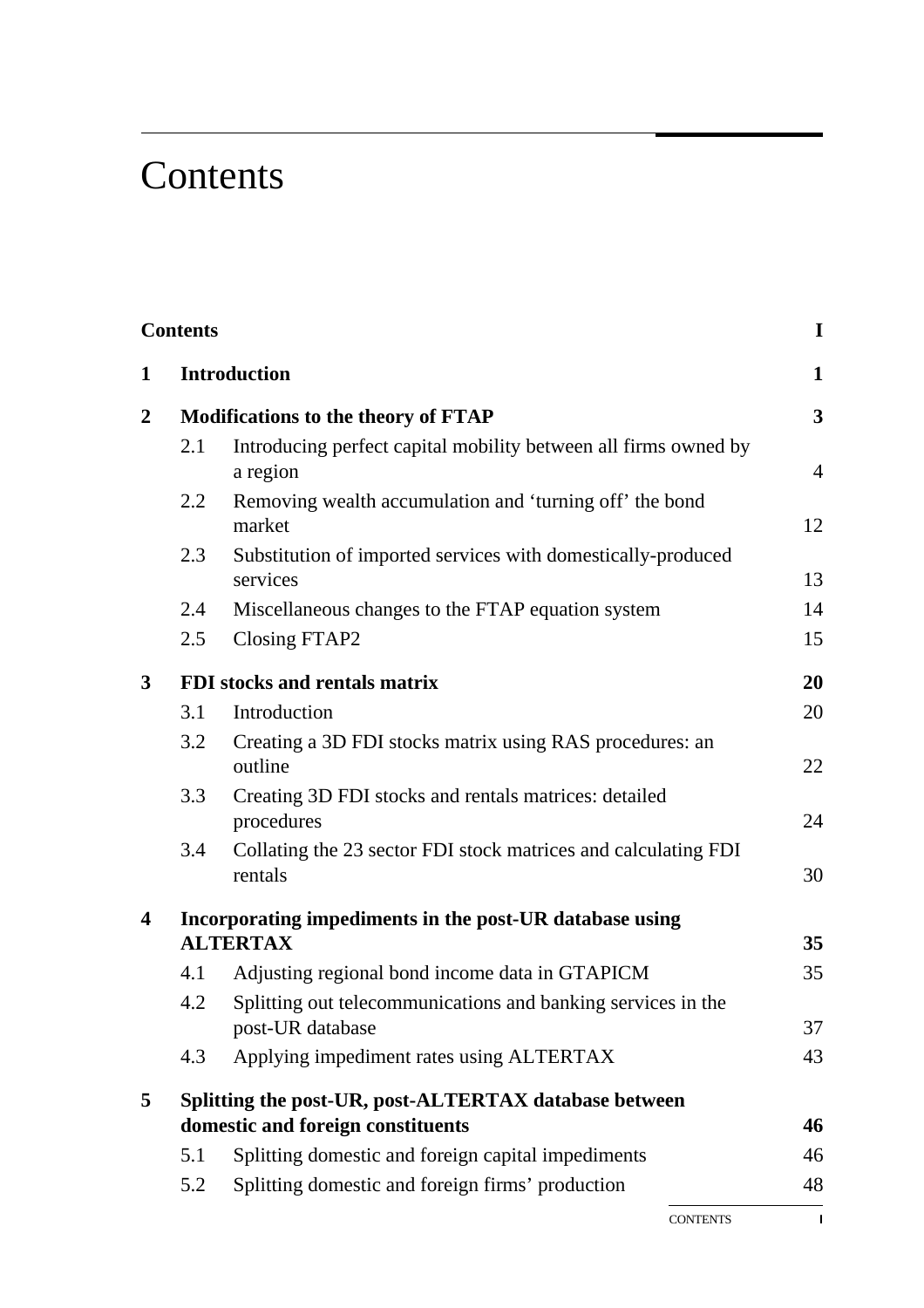| 5.3               | Splitting domestic and foreign firm's exports and imports |  |
|-------------------|-----------------------------------------------------------|--|
| <b>References</b> |                                                           |  |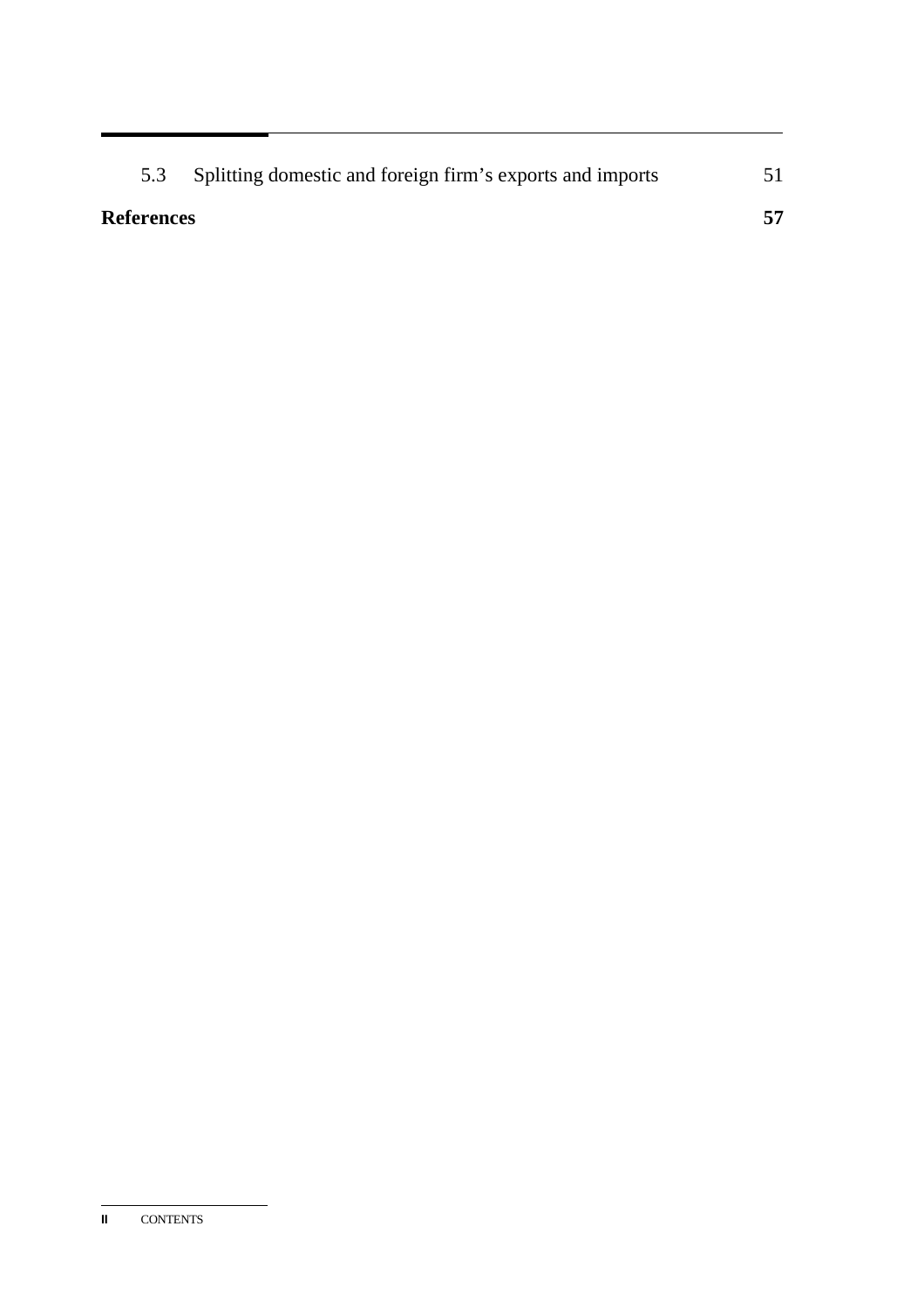## Abbreviations and explanations

## **Abbreviations**

| <b>IAC</b> | Industries Assistance Commission |
|------------|----------------------------------|
| IC         | <b>Industry Commission</b>       |
| PC.        | <b>Productivity Commission</b>   |

## **Explanations**

| <b>Billion</b>  | The convention used for a billion is a thousand million $(10^9)$ .                                                       |  |  |  |
|-----------------|--------------------------------------------------------------------------------------------------------------------------|--|--|--|
| Findings        | Findings in the body of the report are paragraphs high-<br>lighted using italics, as this is.                            |  |  |  |
| Recommendations | Recommendations in the body of the report are high-<br>lighted using bold italics with an outside border, as this<br>is. |  |  |  |
| information     | Requests for further Information requests are paragraphs highlighted using<br><i>italics</i> , as this is.               |  |  |  |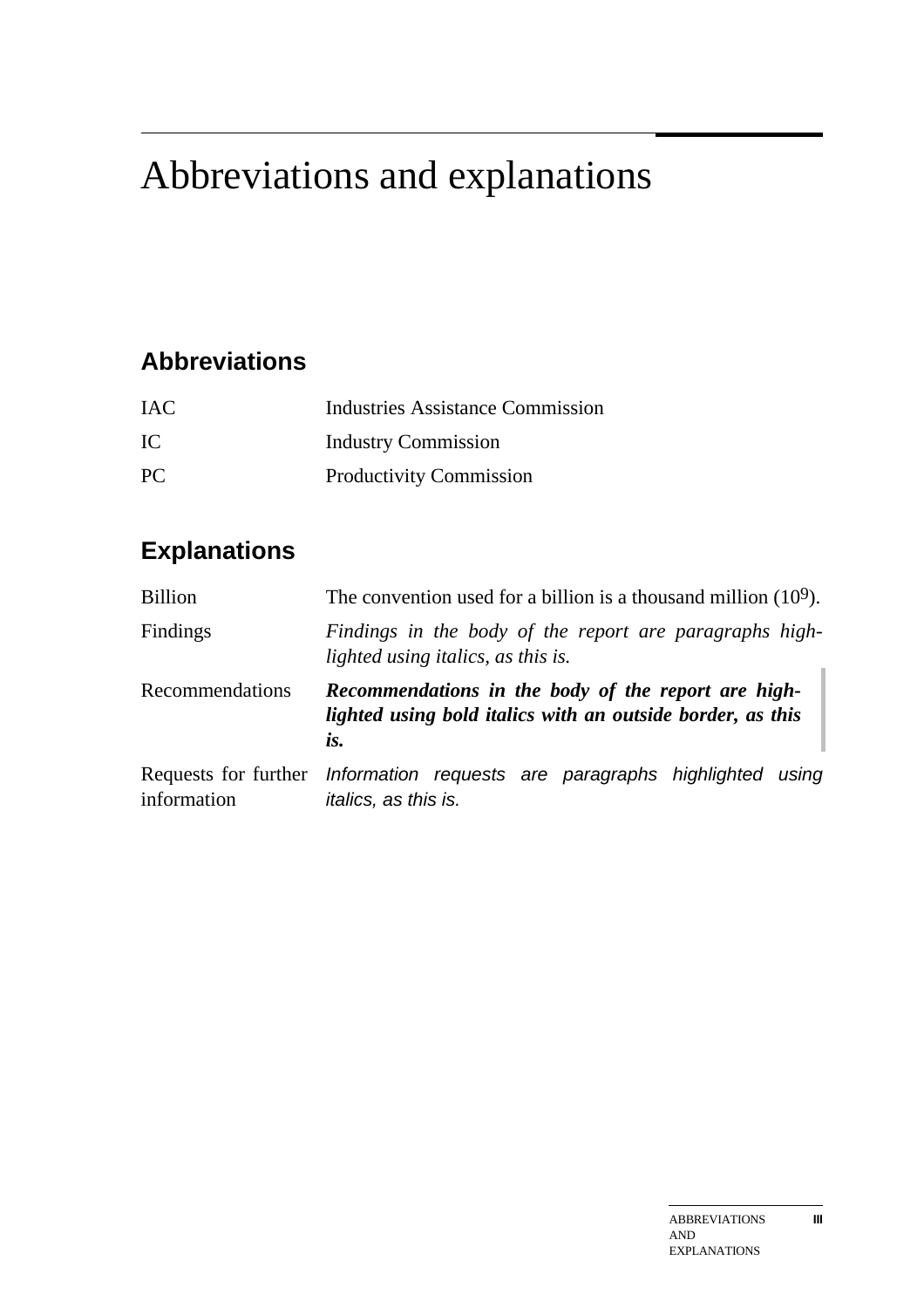## 1 Introduction

The FTAP2 model is a variant of the FTAP model (Hanslow, Phamduc and Verikios 2000), which is a comparative static, computable general equilibrium (CGE) model of the world economy with bilateral foreign direct investment (FDI). This research memorandum documents the modifications undertaken to FTAP to create FTAP2. It assumes the reader is familiar with Hanslow, Phamduc and Verikios (2000), Hanslow et al. (2000) and Verikios and Zhang (2001). The memorandum is organised as follows.

Chapter 2 describes the theoretical modifications to the FTAP equation system. Differences in both theory and data exist between FTAP and FTAP2. The main theoretical difference is that FTAP2 assumes greater flexibility in the movement of capital between regions and sectors. FTAP2 also assumes that certain imported services delivered via cross-border supply, telecommunications and financial services, are not substitutable with their domestically produced equivalents. In addition, the international bond market is eliminated as a source of additional borrowing or lending in policy simulations.

The FTAP2 database consists of 19 regions and eight commodities. It has the same regional detail as FTAP, but greater commodity detail for services (see table 1.1 for a concordance between FTAP and FTAP2 sectors and regions). Where FTAP has three highly aggregated sectors (primary, secondary and tertiary), FTAP2 also has a primary and secondary sector, but *six* services sectors, five of which are traded between regions. The procedure followed in constructing the FTAP2 database largely tracks that used in constructing the FTAP database. An important element of the modified database is the construction of FDI stocks and rentals data. The sources and construction of FDI data is described in chapter 3. As with the FTAP database, once the FDI data has been constructed, the impediments to services trade data must be incorporated into the post-Uruguay Round (UR) of multilateral trade negotiations database provided by the work of Verikios and Hanslow (1999). The impediments data are incorporated using the ALTERTAX procedure documented in Malcolm (1998). This procedure is described in chapter 4. Chapter 5 explains how the industries in the post-ALTERTAX database are split between foreign and domestic constituents.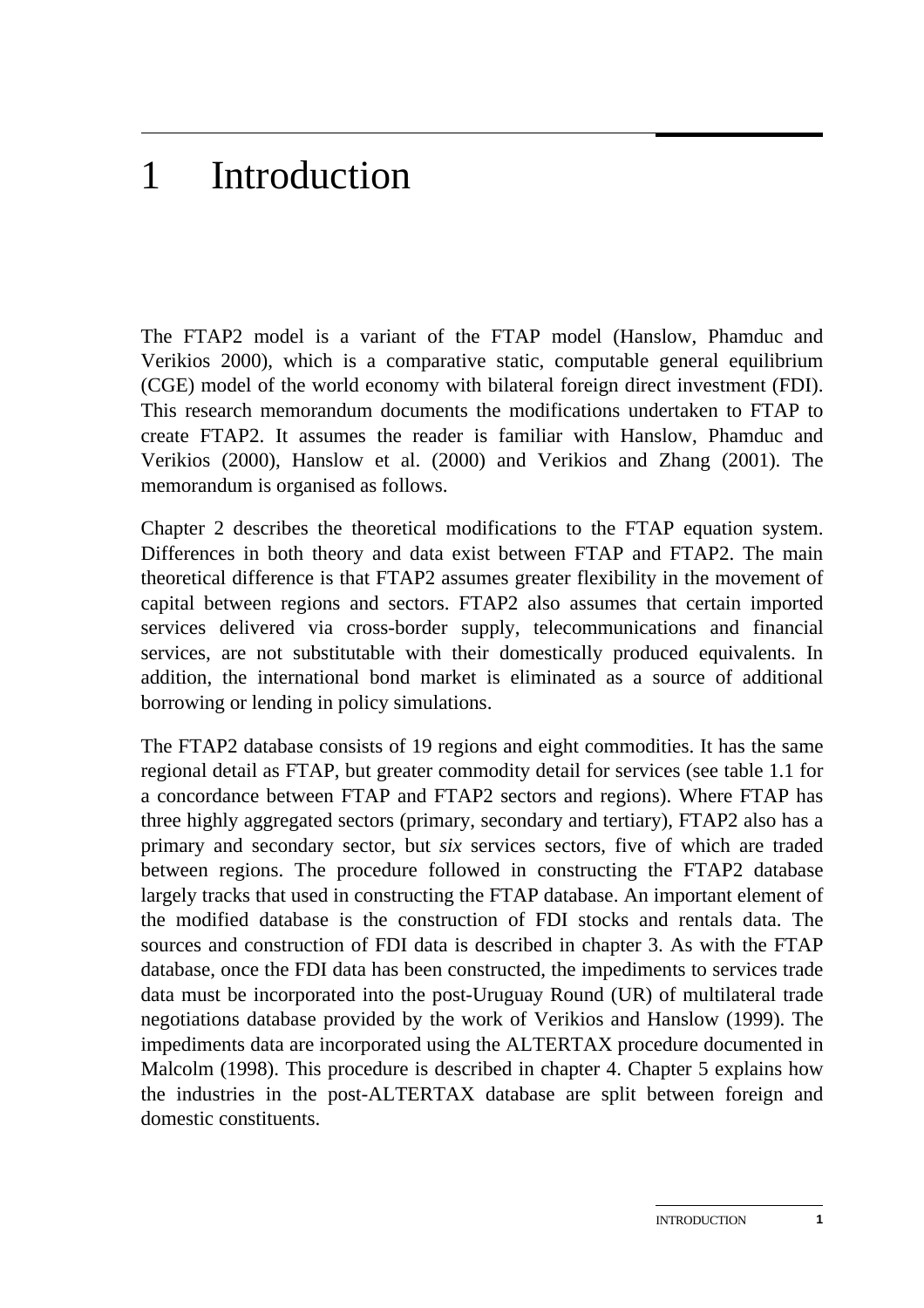| FTAP/FTAP2 region with abbreviation |                                    |    | FTAP sector with<br>abbreviation |    | FTAP2 sector with abbreviation                    |  |
|-------------------------------------|------------------------------------|----|----------------------------------|----|---------------------------------------------------|--|
| 1.                                  | Australia (AUS)                    | 1. | Primary (pri)                    |    | 1. Primary (pri)                                  |  |
| 2.                                  | New Zealand (NZL)                  | 2. | Secondary (sec)                  |    | 2. Secondary (sec)                                |  |
| 3.                                  | Japan (JPN)                        | 3. | Tertiary (ter)                   |    | 3. Construction (con)                             |  |
| 4.                                  | Korea (KOR)                        | 3. | Tertiary (ter)                   |    | 4. Trade and transport (tt_)                      |  |
| 5.                                  | Indonesia (IDN)                    | 3. | Tertiary (ter)                   |    | 5. Telecommunications (cmn)                       |  |
| 6.                                  | Malaysia (MYS)                     | 3. | Tertiary (ter)                   | 6. | Finance, insurance and<br>business services (fib) |  |
|                                     | 7. Philippines (PHL)               | 3. | Tertiary (ter)                   |    | 7. Other services (osr)                           |  |
| 8.                                  | Singapore (SGP)                    | 3. | Tertiary (ter)                   |    | 8. Dwellings (dwe)                                |  |
| 9.                                  | Thailand (THA)                     |    |                                  |    |                                                   |  |
|                                     | 10. China (CHN)                    |    |                                  |    |                                                   |  |
|                                     | 11. Hong Kong (HKG)                |    |                                  |    |                                                   |  |
|                                     | 12. Taiwan (TWN)                   |    |                                  |    |                                                   |  |
|                                     | 13. Canada (CAN)                   |    |                                  |    |                                                   |  |
|                                     | 14. United States of America (USA) |    |                                  |    |                                                   |  |
|                                     | 15. Mexico (MEX)                   |    |                                  |    |                                                   |  |
|                                     | 16. Chile (CHL)                    |    |                                  |    |                                                   |  |
|                                     | 17. Rest of Cairns group (ROC)     |    |                                  |    |                                                   |  |
|                                     | 18. European Union (EUN)           |    |                                  |    |                                                   |  |
|                                     | 19. Rest of the world (RST)        |    |                                  |    |                                                   |  |

Table 1.1 **Concordance between FTAP and FTAP2 sectors and regions** 

THE FTAP2 MODEL: THEORY AND DATA **2**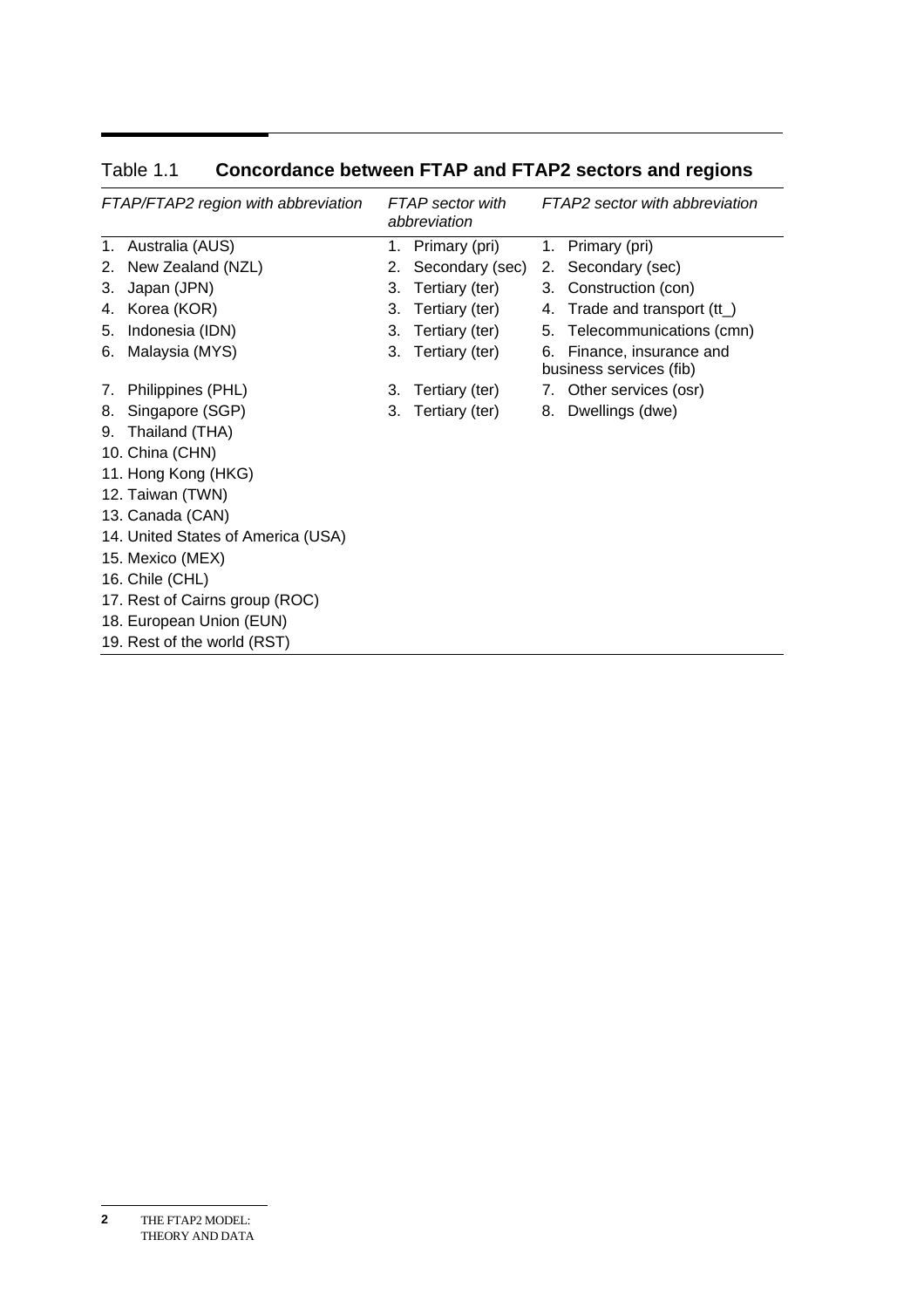## 2 Modifications to the theory of FTAP

Three major modifications to the theory of FTAP are described in this chapter:

- the introduction of increased capital mobility between regions and sectors;
- fixing regional wealth, regional bond holdings and the world bond rate; and
- the assumption that certain imported services are not substitutable with their domestically-produced equivalents.

In FTAP, physical capital is one of four assets which make up wealth owned by each region, with land, natural resources and net bond holdings (net foreign debt) being the other three. Capital can move between regions via two mechanisms: the direct allocation of capital through commercial presence (FDI) by firms from other regions, or the acquisition of capital from other regions through borrowing. The direct allocation of capital is controlled by a set of nested CET capital supply functions. As such, FTAP assumes that capital assets used by firms in different sectors and regions are different and not perfectly transformable by users.

FTAP2 adopts a different approach to capital supply. Capital is assumed to be homogenous for all firms and foreign affiliates originating from the same region. The capital owner maximises total returns by allocating capital between firms from its home region and located in different sectors or regions. Assuming such rational behaviour ensures that, in equilibrium, the (post-tax) *expected* rates of return to capital used by all firms from the same region are equalised.

The expected rate of return is risk-adjusted. Capital investment involves uncertainty and risk. A high market rate of return may not be achievable because of the potential high risk involved. Therefore, when investors make investment decisions they normally adjust the market rate of return by the probability of not receiving it. The rate of return that the capital owner responds to in FTAP2 is defined as the riskadjusted or the expected rate of return, rather than the observed market rate of return. This is different from FTAP, which uses *market* rates of return to capital taken directly from Disclosure (1999) and assumes no equalisation of rates of return. By assuming arbitrage of expected rates of return, FTAP2 implies a greater degree of capital mobility than FTAP.

FTAP allows regional capital stocks (and wealth) to accumulate over time, and net foreign debt of each region can adjust to help finance the accumulation of domestic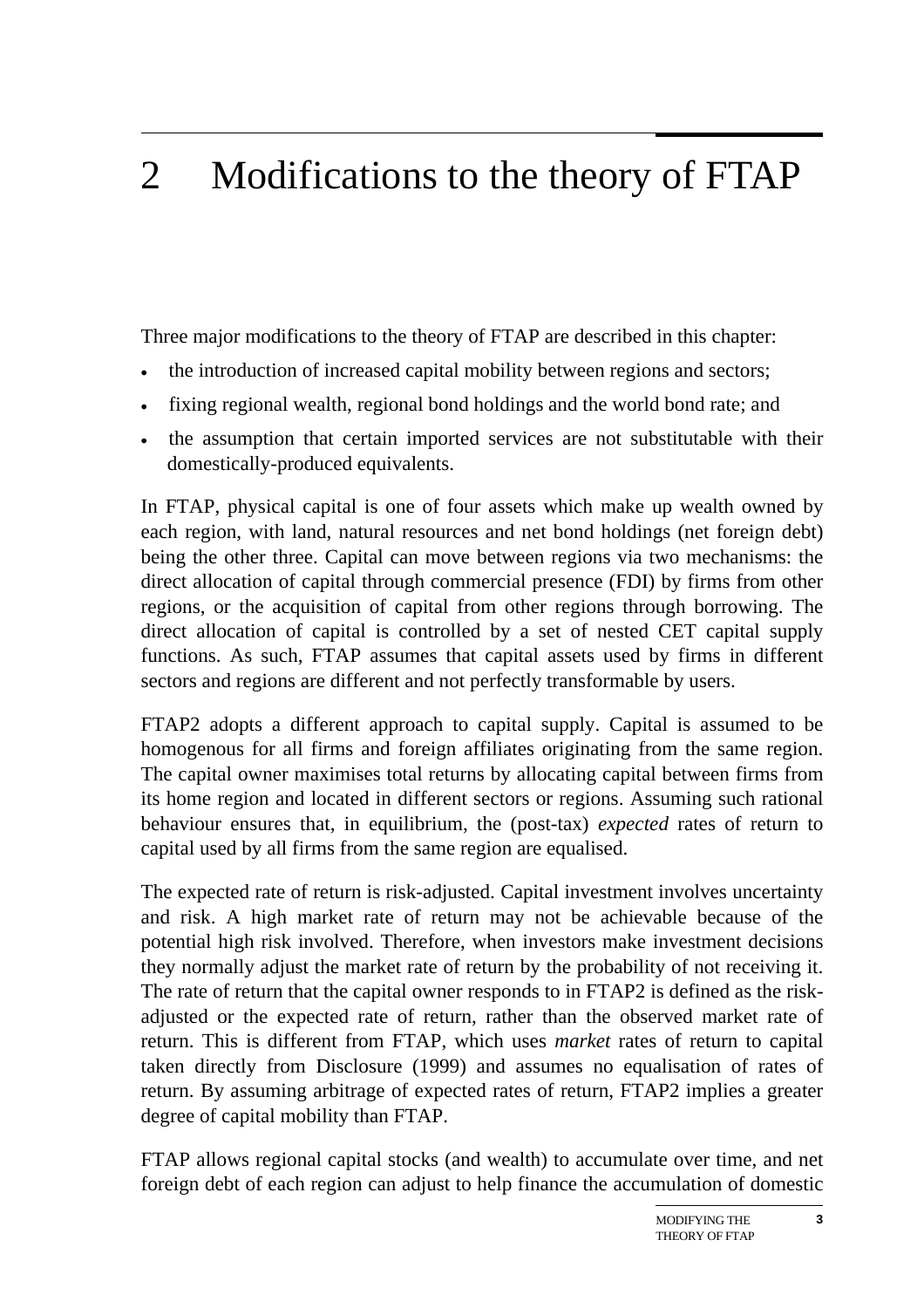and foreign capital by each region's investors. FTAP2 fixes regional wealth by removing the wealth accumulation mechanism in FTAP. Regional bond holdings are also held fixed, as is the world bond rate. Physical capital can still move between regions to exploit differences between rates of return in different sectors and regions.

## **2.1 Introducing perfect capital mobility between all firms owned by a region**

The capital (and wealth) supply structure in FTAP is shown in figure 2.1. This structure is composed of a set of CET functions representing the supply of capital at the different sectoral and regional levels. To minimise the required changes to the structure of the FTAP model, the nested capital supply structure is retained and the CET function at each level of the capital supply nest is replaced with an arbitrage condition.



Figure 2.1 **Allocation of wealth and capital by a home region in FTAP** 

*Source:* Modified from figure 2.3 of Hanslow, Phamduc and Verikios (2000).

FTAP uses five levels of CET functions to specify the allocation of a region's wealth, which includes the allocation of capital across sectors and regions. From the top level down, the five levels are: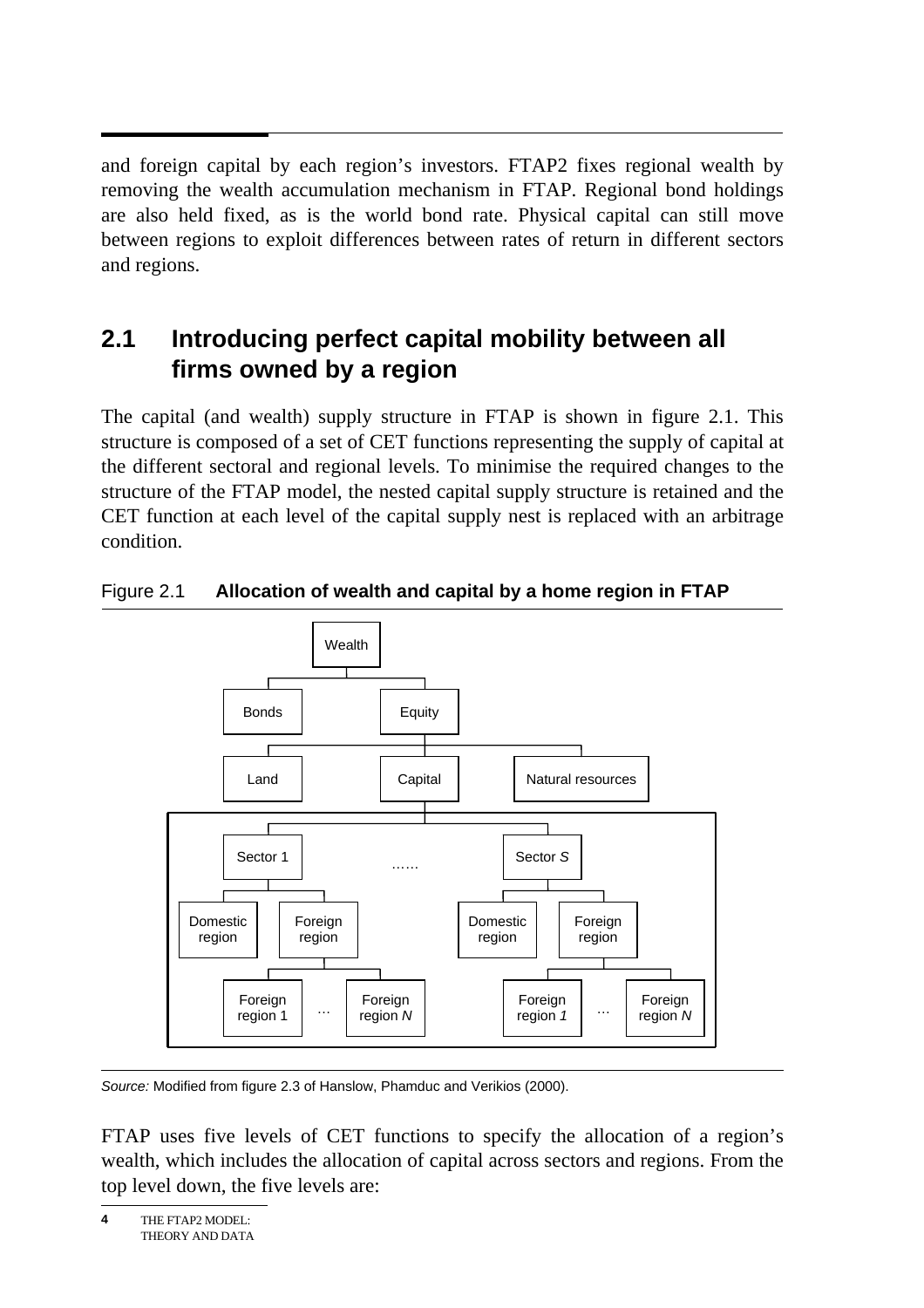- the allocation of wealth between bonds and equity in productive assets (CET level 1);
- the allocation of equity (in productive assets) between capital, land and natural resources within a region (CET level 2);
- the allocation of capital between sectors (CET level 3);
- the allocation of capital within each sector between domestic and foreign regions (CET level 4); and
- the allocation of outward FDI within each sector between different foreign regions (CET level 5).

The adoption of CET capital supply functions in FTAP assumes that capital is a firm-specific asset and imperfectly transformable between different sectors and regions. The responsiveness of capital supply to any change in its price and the prices of other capital assets, therefore, is determined by the adopted values of the elasticity of transformation. Moreover, the price of capital is defined as the reciprocal of the market rate of return to capital. This imposes very deterministic capital supply behaviour. As such, a fall in the impediment-inclusive rate of return (due to the removal of a barrier to FDI) will prompt the price and supply of capital to rise exactly to a level, at which the post-simulation value of rentals fully compensate for the rentals lost due to the fall in the impediment-inclusive rate of return.

The main task in modifying this capital allocation structure is to replace each CET function by an arbitrage condition. The CET function defines the 'Petri' value of a capital asset as a function of its own price and the prices of the assets which it is imperfectly transformable with.<sup>1</sup> The arbitrage condition, on the other hand, defines the rates of return to all capital assets owned by a region as equal with each other. This implies that the capital owned by a region is perfectly mobile among the region's domestic firms and their overseas affiliates in all sectors.

For convenience, the CET functions are replaced one level at a time from the bottom level up. These changes are presented below in TABLO code (Harrison and Pearson 1996), and the original and modified code is presented from the FTAP2 TABLO input file to aid in describing the changes made. Deleted equations are presented in shaded boxes and new equations are presented in unshaded boxes.

 $\overline{a}$ 

<sup>&</sup>lt;sup>1</sup> Petri asset values are described and discussed in detail in appendix C of Hanslow, Phamduc and Verikios (2000).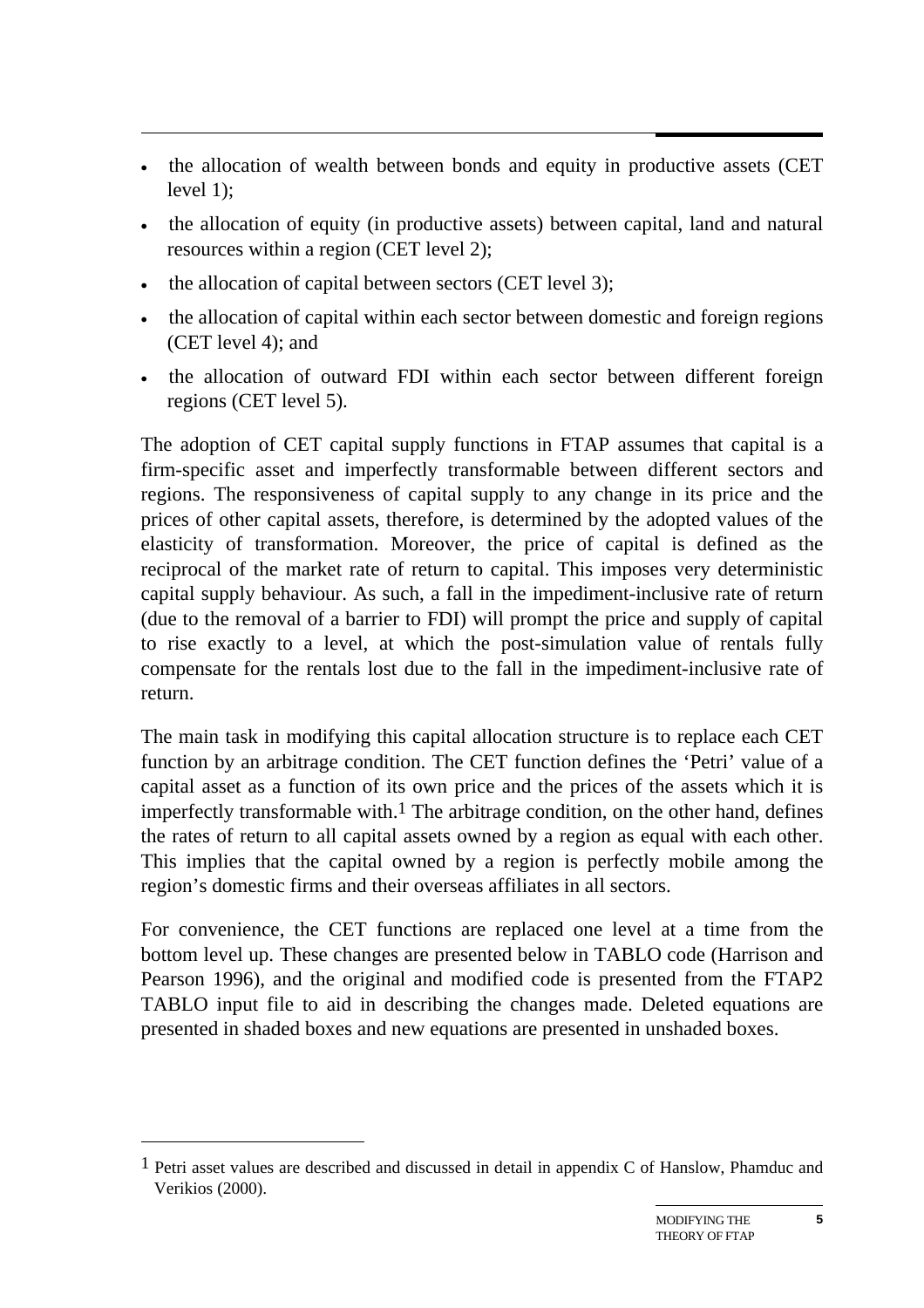#### **CET Level 5: Imperfect transformation of outward FDI in each sector between different foreign regions**

Two steps are required to convert the CET function to an arbitrage condition at this level. First, the existing CET equation  $E_k$  hhi for the variable k hhi(i,s,d), which defines the supply of outward FDI stocks by region s in industry i in region d, is deleted

```
EQUATION E_k_hhi (All,i,TRAD_COMM)(All,s,home)(All,d,host) 
  k hhi(i,s,d)-kf h i(i,s)=\verb+KTRA_HHI(i,s,d)*[-r\_rr\_hhi(i,s,d)-c\_rrf\_h_i(i,s)]
```
and is replaced by the arbitrage condition in the new equation  $E_c$  r hhi2, which equalises the percentage changes in the rates of return to capital used in each sector by the foreign affiliates of home-region firms.

```
EQUATION E_c_rr_hhi2 (All,i,TRAD_COMM)(All,s,home)(All,d,host) 
   IF[VFDI_HHI(i,s,d) NE 0, C_c_rr_hhi(i,s,d)*c_rr_hhi(i,s,d)- 
C_c_rrf_h_i(i,s)*c_rrf_h_i(i,s)]= 
IF[VFDI_HHI(i,s,d)=0,k_hhi(i,s,d)];
```
As the rates of return on capital in industry i in region d owned by region s, c  $rr$  hhi(i,s,d), and foreign capital in industry i owned by region s,  $crrf_h_i(i,s)$ , are absolute change variables, they are multiplied by the reciprocal of (or divided by) their coefficient equivalents,  $C_c$ <sub>rr</sub>\_hhi(i,s,d) and  $C_c$ rrf<sub>\_h\_i(i,s)</sub>, respectively. This expresses the arbitrage condition in percentage change form.  $C_crr_h$ hhi(i,s,d) and  $C_crrf_h$ i(i,s) are new coefficients defined below.

```
FORMULA (All,i,TRAD_COMM)(All,s,home)(All,d,host) 
 C_crr_hhi(i,s,d)=IF[EVIFMS(i,s,d) NE 0, VFDI_HHI(i,s,d)/EVIFMS(i,s,d)]; 
FORMULA (All,i,TRAD_COMM)(All,d,home) 
 C c rrf h i(i,d)=IF[sum(s,HOST,EVIFMS(i,d,s)) NE 0, 
VFDI_H_I(i,d)/sum(s,HOST,EVIFMS(i,d,s))];
```
As not all home regions invest in every sector of each host region, many elements of the variable c rr hhi(i,s,d) are zero. As a result, a conditional expression is used in equation  $E_crr_h$ hhi2, and in various places throughout the TABLO code, to avoid calculation of undefined variables.

THE FTAP2 MODEL: THEORY AND DATA **6**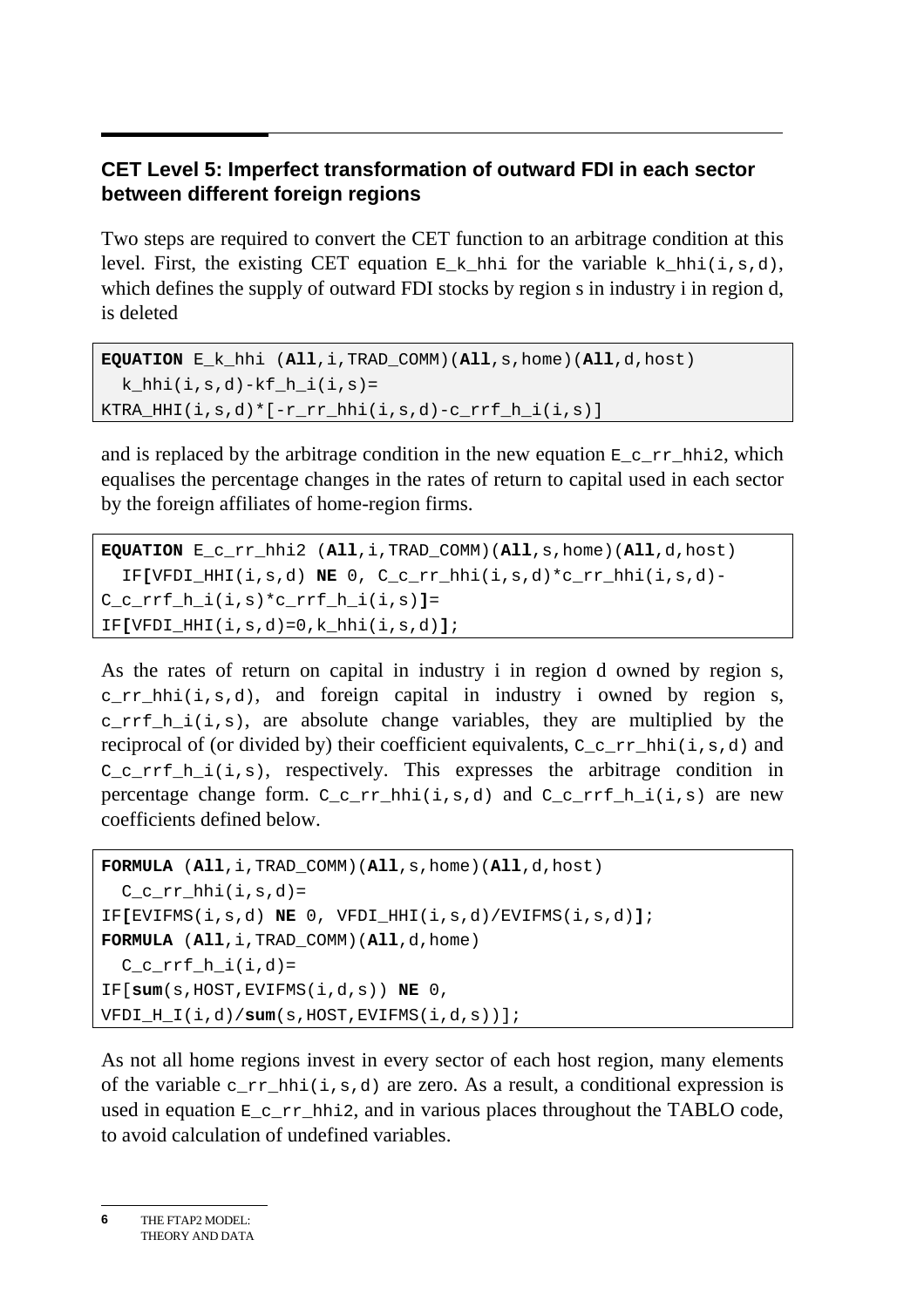$\overline{a}$ The second step required to convert the CET function to an arbitrage condition at this level is the deletion of equation  $E_c$ <sub>rrf\_h\_i</sub> for the variable defining the Petri asset weighted sum of outward FDI,  $kf_h$  i(i,s),

```
EQUATION E_c_rrf_h_i (All,i,TRAD_COMM)(All,s,home) 
  IF\{VKF H I(i,s) NE 0, sum(d,dest,VK HHI(i,s,d)*[k hhi(i,s,d)-
kf_h_i(i,s)])}=IF{VKF_H_I(i,s)=0,c_rrf_h_i(i,s)}
```
 $kf_h_i(i,s)$  is redefined as the normal asset weighted sum of outward FDI in equation E\_kf\_h\_i2

**EQUATION** E\_kf\_h\_i2 (**All**,i,TRAD\_COMM)(**All**,s,home) IF**{**VFDI\_H\_I(i,s) **NE** 0, **sum**(d,dest,VFDI\_HHI(i,s,d)\***[**k\_hhi(i,s,d) kf\_h\_i(i,s)**]**)**}**=IF**{**VFDI\_H\_I(i,s)=0,c\_rrf\_h\_i(i,s)**}**

#### **CET Level 4: Imperfect transformation of capital between domestic and foreign regions within a sector**

Three changes are required to convert the two CET functions at this level to arbitrage conditions, which equalise the expected rates of return to capital for domestic firms and their foreign affiliates in each sector. First, the CET equation  $E$  kd h i for the variable defining the supply of domestic capital by region s in industry i, kd\_h\_i(i,s), is deleted.

```
EQUATION E_kd_h_i (All,i,TRAD_COMM)(All,s,home) 
 kd h i(i,s)-k h i(i,s)=KTRAD_H_I(i,s)*[-r_rrd_h_i(i,s)-c_rr_h_i(i,s)]
```
It is replaced by the equation  $E_c$  rd h\_i2, which equates the percentage change in the rate of return to domestic capital owned by region s in industry i,  $c$ <sub>rrd</sub><sub>h</sub> i(i,s), with the percentage change in the rate of return to total capital owned by region s in industry i,  $c\_rr_h$  i(i,s),

```
EQUATION E_c_rrd_h_i2 (All,i,TRAD_COMM)(All,s,home) 
   IF[VKD(i,s) NE 0, 
C_c_rrd_h_i(i,s)*c_rrd_h_i(i,s)-C_c_rr_h_i(i,s)*c_rr_h_i(i,s)]= 
IF[VKD(i,s)=0,kd_h_i(i,s)];
```
Where  $C_c$  rrd h i(i,s) is a coefficient defining the reciprocal of the rate of return on domestic capital owned by region s in industry i, and  $C_c$ <sub>rr</sub><sub>h</sub>i(i,s) is a coefficient defining the reciprocal of the rate of return on total capital owned by region s in industry i, both defined below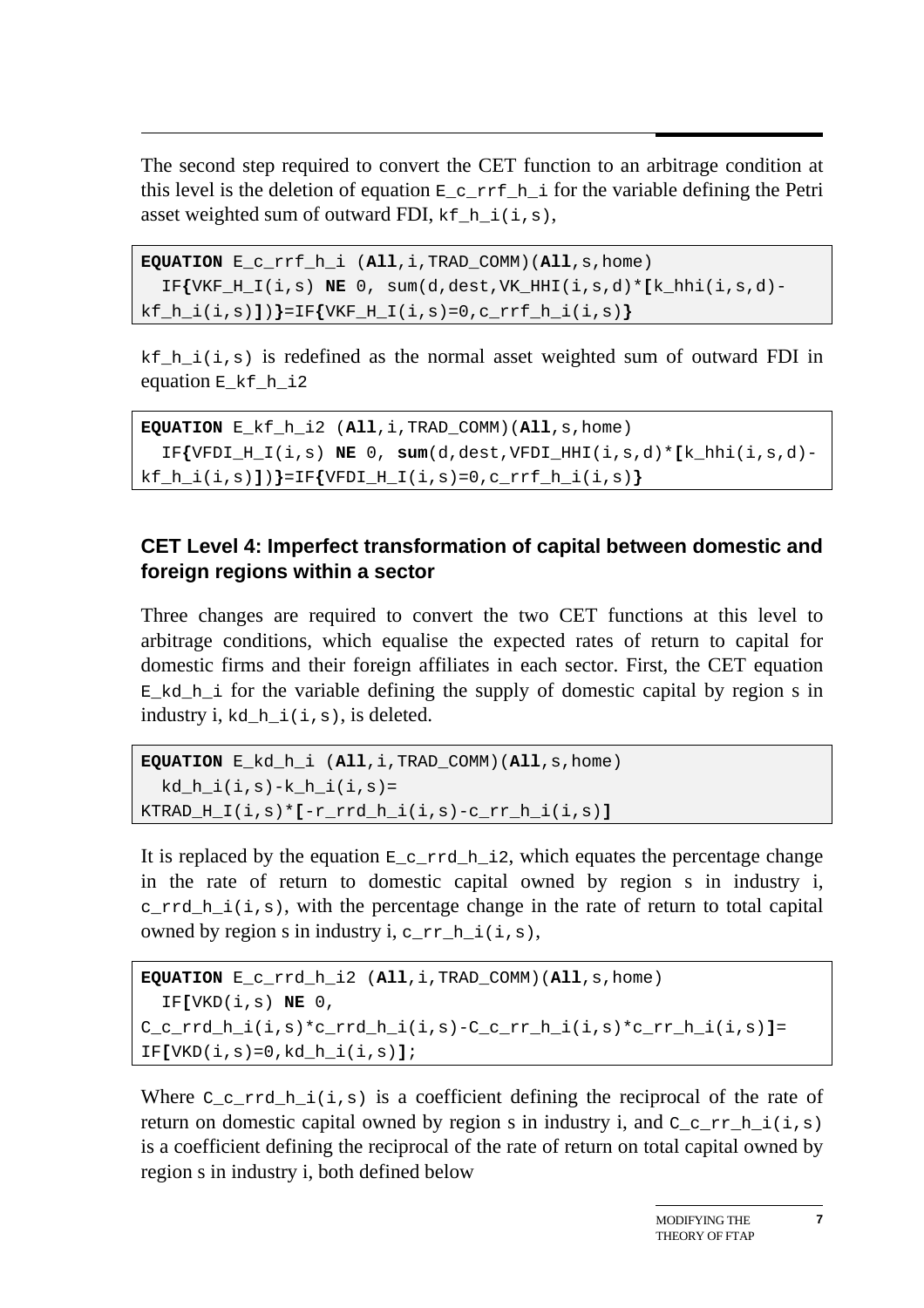```
FORMULA (All,i,TRAD_COMM)(All,d,host) 
  C_c_rrd_h_i(i,d)=VKD(i,d)/EVDFM(i,d);
FORMULA (All,i,TRAD_COMM)(All,d,host) 
 C c rr h i(i,d)=[VKDI(i,d)+VFDI_H_I(i,d)]/[EVDFM(i,d)+sum(s,HOST,EVIFMS(i,d,s))];
```
The second change required at this level is the deletion of the CET equation  $E_kf_h$  i which determines the variable for total outward FDI owned by region s in industry i, kf h  $i(i,s)$ 

```
EQUATION E_kf_h_i (All,i,TRAD_COMM)(All,s,home) 
  kf h i(i,s)-k h i(i,s)=KTRAF_H_I(i,s)*(c\_rrf_h[i,j,s)-c\_rr_h[i(i,s)]
```
This equation is replaced by the arbitrage condition in equation  $E_c$  r is  $L_1$  is  $2$ , which equates the percentage change in the rate of return to FDI owned by region s in industry i,  $c<sub>rrf_h_i(i,s)</sub>$ , with the percentage change of the rate of return to total capital owned by region s in industry i,  $c<sub>rr</sub> h<sub>i</sub>(i,s)$ ,

```
EQUATION E_c_rrf_h_i2 (All,i,TRAD_COMM)(All,s,home) 
   IF[VFDI_H_I(i,s) NE 0, 
C_c_rrf_h_i(i,s)*c_rrf_h_i(i,s)-C_c_rr_h_i(i,s)*c_rr_h_i(i,s)]= 
IF[VFDI_H_I(i,s)=0,kf_h_i(i,s)];
```
Where  $C_c$  r  $f_h$  i(i,s) is a coefficient defining the reciprocal of the rate of return on outward FDI in industry i owned by region s, defined below

```
FORMULA (All,i,TRAD_COMM)(All,d,home) 
   C_c_rrf_h_i(i,d)=IF[sum(s,HOST,EVIFMS(i,d,s)) NE 0, 
VFDI_H_I(i,d)/sum(s,HOST,EVIFMS(i,d,s))];
```
The third change required is to delete equation  $E_c$   $r_{n-1}$  defining the variable for the Petri asset weighted sum of domestic capital and outward FDI owned by region s in industry i,  $k_h_i(i, s)$ ,

```
EQUATION E_c_rr_h_i (All,i,TRAD_COMM)(All,s,home) 
   IF{VK_H_I(i,s) NE 0, 
VKD_H_I(i,s)*kd_h_i(i,s)+VKF_H_i(i,s)*kf_h_i(i,s)-VK_H_I(i,s)*k_h_i(i,s)}=IF{VK_H_I(i,s)=0,c_rr_h_i(i,s)};
```
which is redefined as the normal asset weighted sum of domestic capital and outward FDI in equation  $E_k_h_i$  i2

```
THE FTAP2 MODEL: 
      THEORY AND DATA 
8
```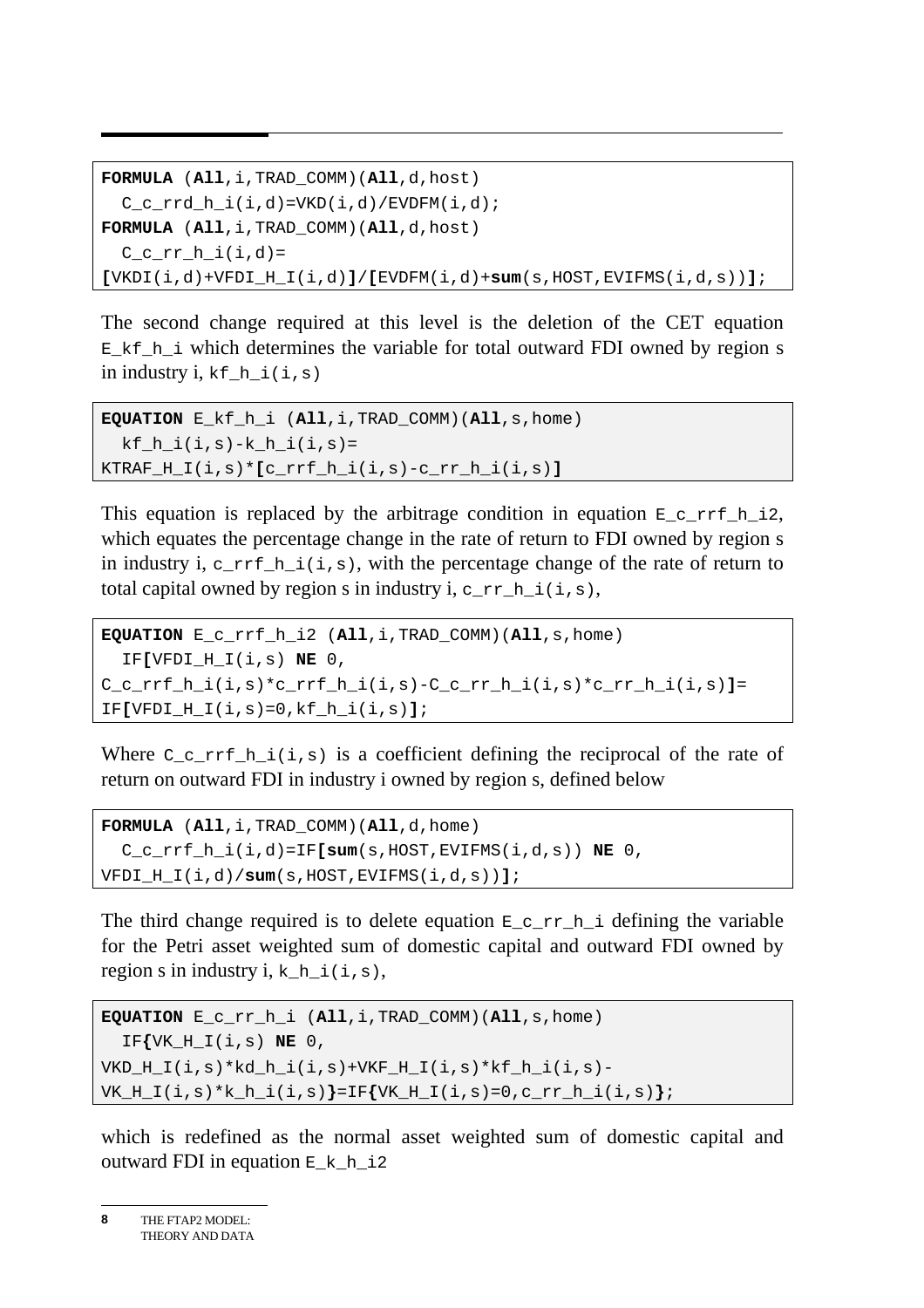**EQUATION** E\_k\_h\_i2 (**All**,i,TRAD\_COMM)(**All**,s,home) IF**{**VKTI(i,s) **NE** 0,  $VKD(i,s)*kd_h_i(i,s)+VFDI_H_i(i,s)*kf_h_i(i,s)-$ VKTI(i,s)\*k\_h\_i(i,s)**}**=IF**{**VKTI(i,s)=0,c\_rr\_h\_i(i,s)**}**

#### **CET Level 3: Imperfect transformation of capital owned by a region between different sectors**

Two changes are required at this level of the CET nest. First, the CET equation  $E_k$  k h i defining the variable for total capital owned by region s in industry i, k h  $i(i,s)$ , is deleted

```
EQUATION E_k_h_i (All,i,TRAD_COMM)(All,s,home) 
  k_h_i(i,s)-k_h__(s)=KTRA_H_I(i,s)*[c_rr_h_i(i,s)-c_rr_h__(s)]
```
and is replaced by the new equation  $E_crr_h$ , which defines the percentage change in the rate of return to capital owned by region s to be equal in all industries

```
EQUATION E_c_rr_h_i (All,i,TRAD_COMM)(All,s,home) 
   IF[VKTI(i,s) NE 0, C_c_rr_h_i(i,s)*c_rr_h_i(i,s)-
C_c_rr_h__(s)*c_rr_h__(s)]=IF[VKTI(i,s)=0,k_h_i(i,s)];
```
In this new equation, the three new coefficients are the reciprocal of the rate of return on capital owned by region s in industry i,  $C_c \, \text{er}_{h,i}(\mathbf{i},s)$ , the reciprocal of the rate of return on total capital owned by region s,  $C_c$  r h  $(s)$ , and the asset value of capital in industry i owned by region s,  $VKTI(i,s)$ , all defined below

```
FORMULA (All,i,TRAD_COMM)(All,d,host) 
  C_crr_h_i(i,d) =[VKD(i,d)+VFDI_H_I(i,d)]/[EVDFM(i,d)+sum(s,HOST,EVIFMS(i,d,s))]; 
FORMULA (All,d,host) 
  C_c_rr_h_(d)=sum(i,TRAD<sub>COMM</sub>, (VKD(i,d)+VFDI H_I(i,d)))/
sum(i,TRAD) COMM, (EVDFM(i,d)+sum(s,HOST,EVIFMS (i,d,s))));
FORMULA (All,i,TRAD_COMM)(All,s,HOME) 
  VKTI(i,s)=VFDI_H_I(i,s)+VKD(i,s);
```
where  $VFDI_HI(i,s)$  is a new coefficient defining the asset value of FDI stock in each industry owned by region s,

```
FORMULA (All,i,TRAD_COMM)(All,s,home) 
 VFDI_H_I(i,s) = sum(d,HOST, VFDI_HHI(i,s,d));
```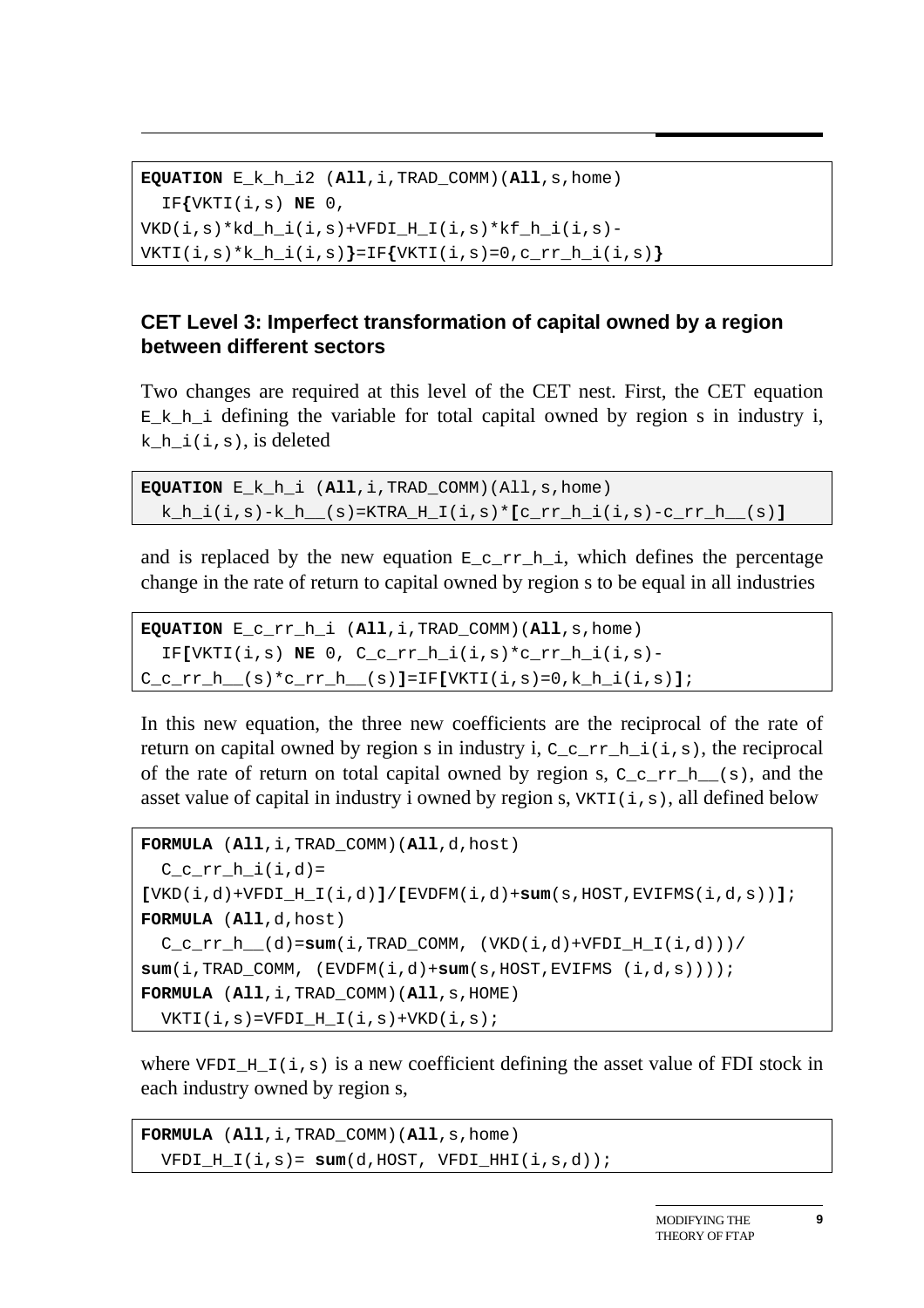$\overline{a}$ The second change at this level is the deletion of equation  $E_c$ <sub>rr</sub><sub>h</sub> determining the variable defining the Petri asset weighted sum of capital owned by region s, k  $h$   $(s)$ ,

```
EQUATION E_c_rr_h__ (All,s,home) 
  IF\{VK_H (s) NE 0, sum(i,TRAD COMM,VK H I(i,s)*[k h i(i,s)-
k_h__(s)])}= IF{VK_H__(s)=0,c_rr_h__(s)}
```
and  $k_h$  (s) is redefined as the normal asset weighted sum of capital in equation  $E_crr_h$ ,

```
EQUATION E_c_rr_h__ (All,s,home) 
  IF\{VKT(s) NE 0, sum(i,TRAD COMM, VKTI(i,s)*(k h(i,s)-k_h__(s)])}=IF{VKT(s)=0,k_h__(s)}
```
#### **CET Level 2: Imperfect transformation of equity between capital, land and natural resources owned by a region**

It should be noted that at this level there is no transformation of equity between capital and other productive assets in FTAP, as land and natural resources are fixed at the sectoral level in all regions. As a result, the CET equations for land and natural resources are replaced by the original GTAPICM equations determining the purchase price of these two factors. The CET equation for capital is replaced by an arbitrage condition between capital and bonds. This requires that the CET function for the variable defining the aggregate supply of capital by home region s, k h  $(s)$ , in equation  $E[k]$ , be deleted

```
EQUATION E_k_h__ (All,s,home) 
 k_h (s)-qer(s)=KTRA_H_(s)*[c_rr_h](s)-rer(s)];
```
It is replaced by the following arbitrage condition, which equates the percentage change in the rate of return to capital owned by region s with the bond rate in region  $s, rbr(s),$ 

```
EQUATION E_k_h__ (All,s,home) 
  C_crr_h_{s} (s)*c_rr_h_(s)=C_rbr(s)*rbr(s)+frbr(s);
```
where  $C_{rbr(s)}$  is a new coefficient defining the reciprocal of the rate of return on bonds in region s, and  $f_{\text{rbr}}(s)$  is a new slack variable used for swapping with the absolute change in the bond-income ratio in region s,  $qybr(s)$ , to 'switch off' equation  $E$  k h,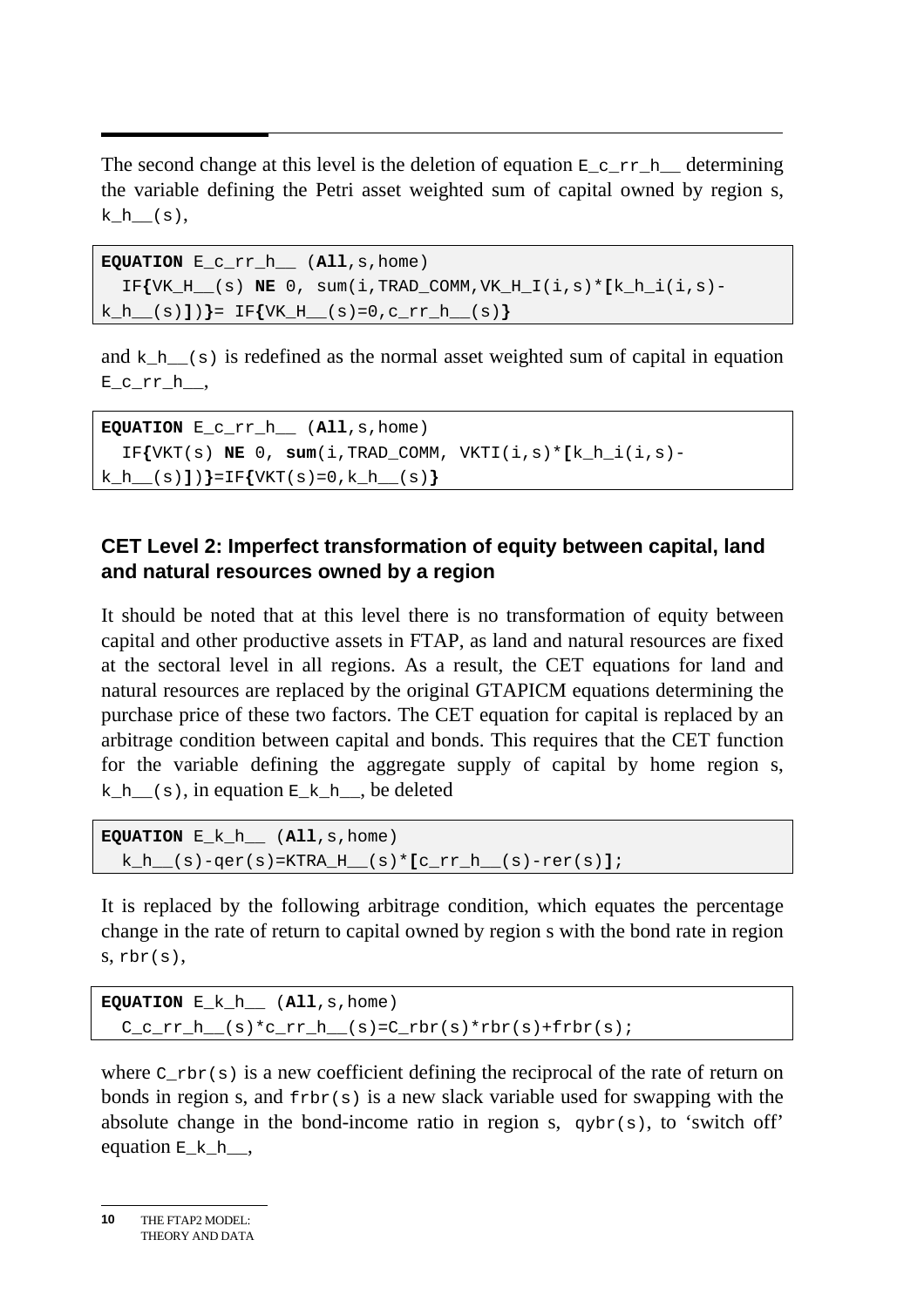```
FORMULA (All,d,host) 
  C rbr(d)=1/RTBDR(d);
```
The second change at this level is the deletion of the two CET equations  $E_{\text{part}}$  and  $E_p$ pnrr for land and natural resources, defining the purchase price of land, pnr(r), and the purchase price of natural resources, pnrr, respectively.

```
EQUATION E_pnr (All,r,REG) 
   mt(r)-qer(r)=KTRA_H__(r)*[-r_rr_land(r)-rer(r)]; 
EQUATION E_pnrr (All,r,REG) 
   nru(r)-qer(r)=KTRA_H__(r)*[-r_rr_natres(r)-rer(r)];
```
Two GTAPICM equations are then restored for the purchase price of land and natural resources,  $\text{par}(r)$  and  $\text{par}(r)$ , respectively

```
EQUATION E_pnr (All,r,REG) 
  crr_h_{r} (r)=RTBD*(rm(r)-pnr(r));
EQUATION E_pnrr (All,r,REG) 
  crr_h(r)=RTBD*(nrp(r)-pnrr(r));
```
#### **CET Level 1: Imperfect transformation of private wealth between equity and bonds owned by a region**

The first change at this level is the deletion of the CET equation  $E_{\text{opt}}$  determining the variable for the supply of bonds by region s,  $qbr(s)$ 

```
EQUATION E_qbr (All,s,home) 
  qhr(s) - qbr(s) = KTRA_H_s(s) * [rhr(s) + CRED_DEBT(s) *r_rbr(s)];
```
Which is now replaced by an equation determining the variable for the absolute change in the rate of return on private wealth owned by region s,  $\text{thr}(s)$ 

```
EQUATION E_qbr (All,s,home) 
   rhr(s)={[VKTR(s)+MTT(s)+NTT(s)+YCHHITR(s)]/ 
[VKT(s)+ASLNR(s)+ASLNRR(s)+ASHHBDR(s)]}*[rphr(s)-ipahr(s)];
```
in which a new variable,  $rphr(r)$ , the rental price of private wealth owned by region r, is defined as

```
EQUATION E_rphr (All,r,HOME) 
  [VKTR(r)+MTT(r)+NTT(r)+YCHHITR(r)]*rphr(r)VKTR(r)*rpk_h (r)+MTT(r)*rm(r)+NTT(r)*nrp(r)+YCHHITR(r)*prentb(r)
```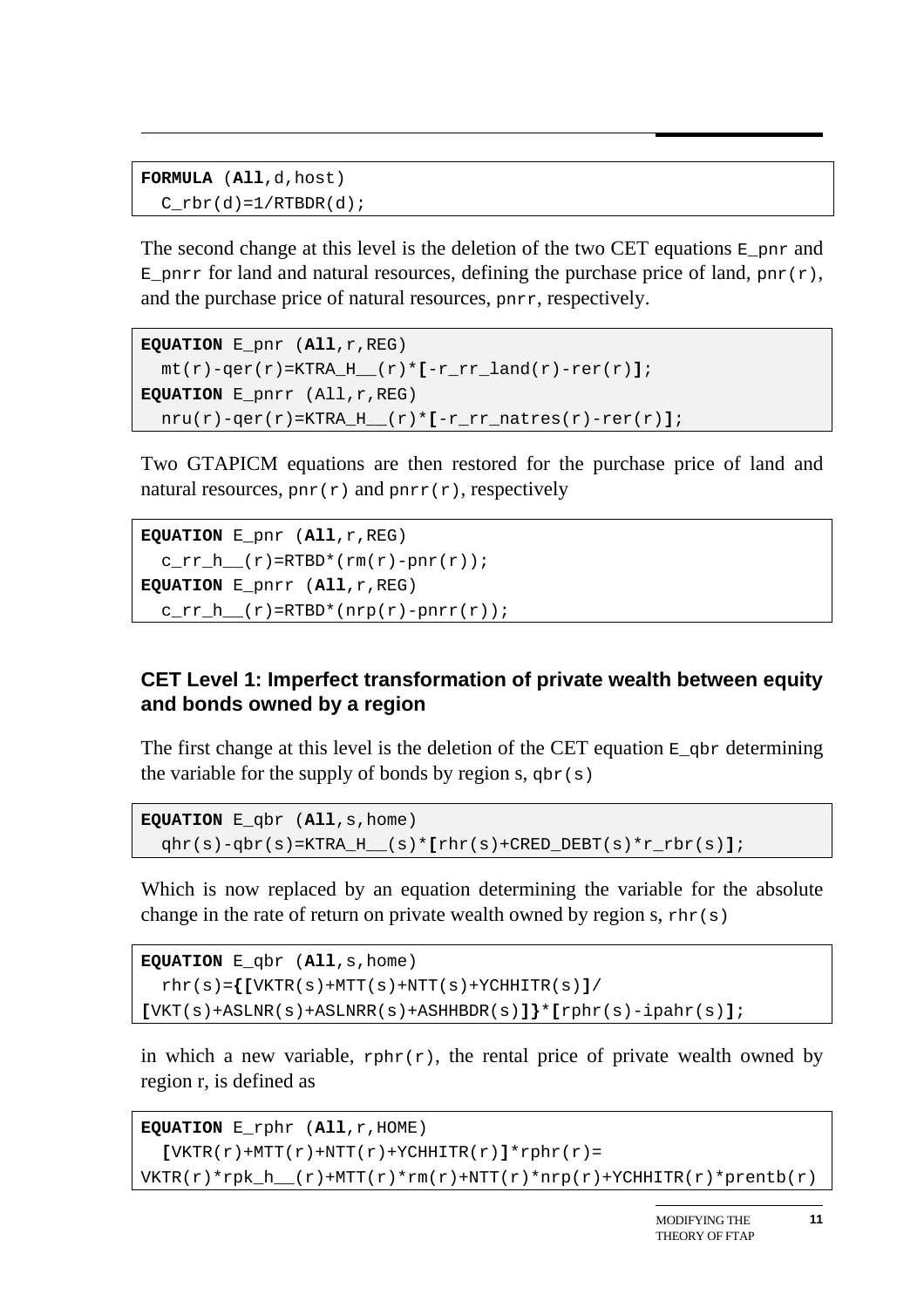$\overline{a}$ The second change at this level is the removal of the CET equation  $E_{\text{ger}}$  for the supply of total equity in productive assets by region s,  $qer(s)$ 

```
EQUATION E_qer (All,s,home) 
 qhr(s)-qer(s)=KTRA_H__(s)*[rhr(s)-rer(s)];
```
Which is replaced by an equation determining the absolute change in the rate of return to equity owned by region s,  $\text{rer}(s)$ 

```
EQUATION E_rer (All,s,home) 
  r \in \{[VKTR(s) + MTT(s) + NTT(s)] / [VKT(s) + ASLINK(s) + ASLINK(s)]\}*[rper(s)-iper(s)];
```
in which rper(r), the rental price of equity owned by region r, is a new variable, defined as

```
EQUATION E_rper (All,r,HOME) 
  \left[ \text{VKTR}(r) + \text{MTT}(r) + \text{NTT}(r) \right]*rper(r)=
VKTR(r) * rpk_h (r)+MTT(r)*rm(r)+NTT(r)*nrp(r);
```
where  $rpk_h$  (r), the rental price of capital owned by region r, is a new variable, defined as

```
EQUATION E_rpk_h__ (All,r,HOME) 
   sum[i,TRAD_COMM,EVDFM(i,r)+ 
sum[d,HOST,EVIFMS(i,r,d)]]*rpk_h__(r)= 
sum[i,TRAD_COMM,EVDFM(i,r)*rpd(i,r)]+ 
sum[i,TRAD_COMM,sum[d,HOST, EVIFMS(i,r,d)*rps(i,r,d)]];
```
The third change made at this level is the removal of equation E\_rer for the Petri asset value of equity owned by region s,  $qer(s)$ 

```
EQUATION E_rer (All,s,home) 
 VKT(s)*k_h__(s)+VLAND(s)*mt(s)+VNATRES(s)*nru(s)=
[VK_H_{s}(s) + VLAND(s) + VNATRES(s)]*qer(s);
```
which is redefined as the normal asset value weighted sum of land, natural resources and capital in equation E\_qer

```
EQUATION E_qer (All,s,home) 
  [VKT(s) + ASLNR(s) + ASLNRR(s)]*qer(s)VKT(s)*k_h (s) +ASLNR(s) *mt(s) +ASLNRR(s) *nru(s);
```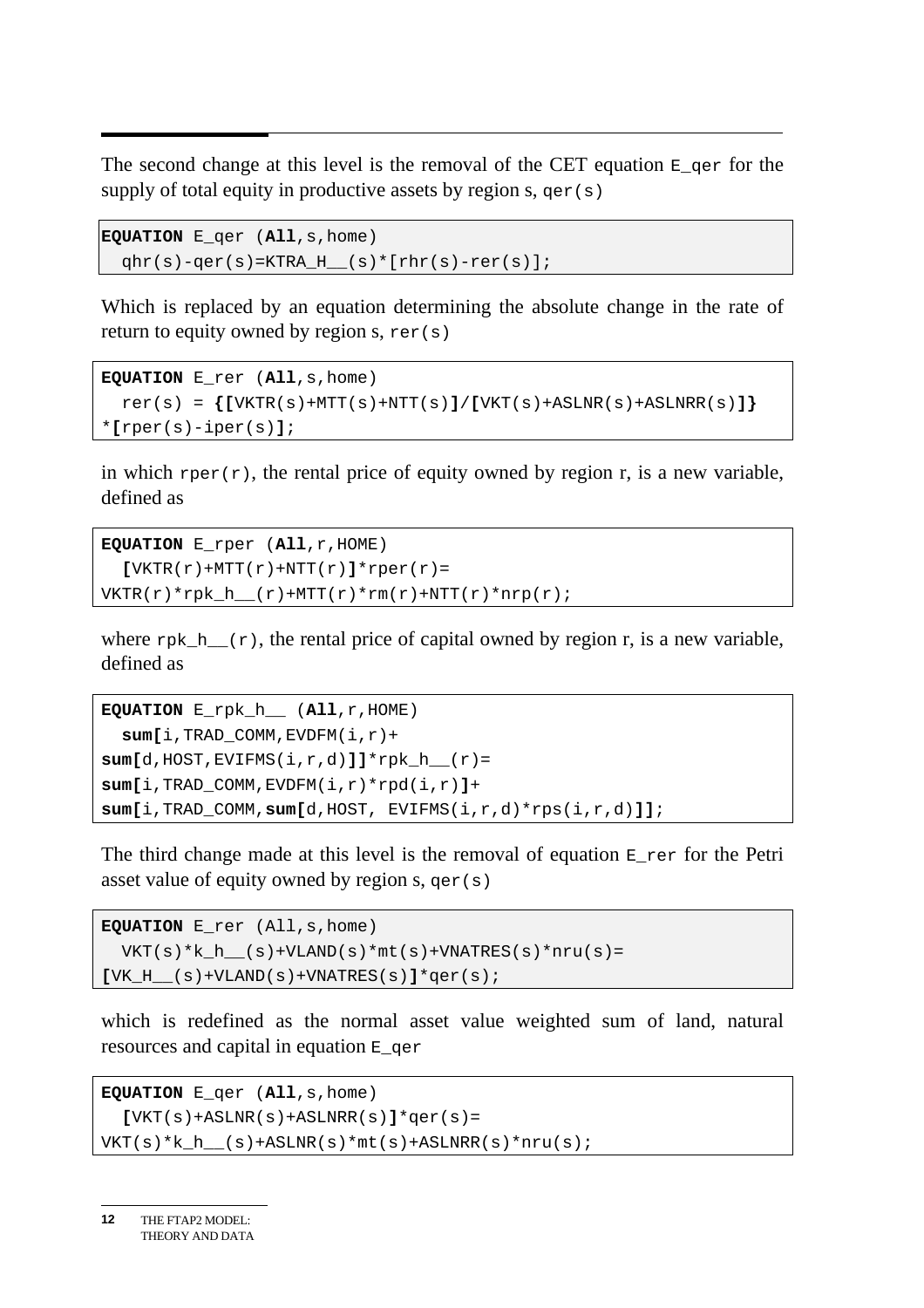$\overline{a}$ The fourth change at this level is the deletion of equation  $E_{rr}$  for the Petri asset value of private wealth,  $qhr(s)$ 

```
EQUATION E_rhr (All,s,home) 
  [VK H (s) +VLAND(s) +VNATRES(s) +VBR(s)]*qhr(s)=
[VK H (s) +VLAND(s) +VNATRES(s)]*qer(s) +VBR(s)*qbr(s);
```
which is redefined as the normal asset value weighted sum of capital and bonds in equation E\_rhr

```
EQUATION E_rhr (All,s,home) 
  [VKT(S) + ASLNR(S) + ASLNRR(S) + ASHHBDR(S)] * qhr(S) =[VKT(s)+ASLNR(s)+ASLNRR(s)]*qer(s)+ASHHBDR(s)*qbr(s);
```
A new variable is created to aggregate total outward FDI owned by a region, kf<sub>\_h\_(s)</sub>, and is determined by the equation  $E_kf_h$ <sub>\_h\_</sub>

```
EQUATION E_kf_h__ (All,s,home) 
  VFDI_H__(s)*kf_h__(s)=sum(i,TRAD_COMM,VFDI_H_I(i,s)*kf_h_i(i,s))
```
where VFDI  $H_{(s)}$  is a new coefficient representing the asset value of FDI stocks owned by region s,

**FORMULA** (**All**,s,home) VFDI\_H\_\_(s)=**sum**(i,TRAD\_COMM, VFDI\_H\_I(i,s));

 $\overline{a}$ 

### **2.2 Removing wealth accumulation and 'turning off' the bond market**

FTAP2 assumes that regional real wealth is given. This is done to minimise the effects of inter-regional borrowing and lending on the rest of the model.2 To implement this change, the wealth accumulation equations for the private household and government sector need to be removed.

 $2$  The values of regional net bond holdings in FTAP2 are not based on the original data in the updated GTAPICM database. They are the residual of regional bond holdings in GTAPICM after regional outward FDI stocks have been subtracted in the process of generating the FTAP2 database (which is described in the following chapters). The use of the term 'bond' is also misleading because there is no repayment of principal by borrowing regions. As a result, interregional borrowing and lending is much higher than it otherwise would be in FTAP policy simulations.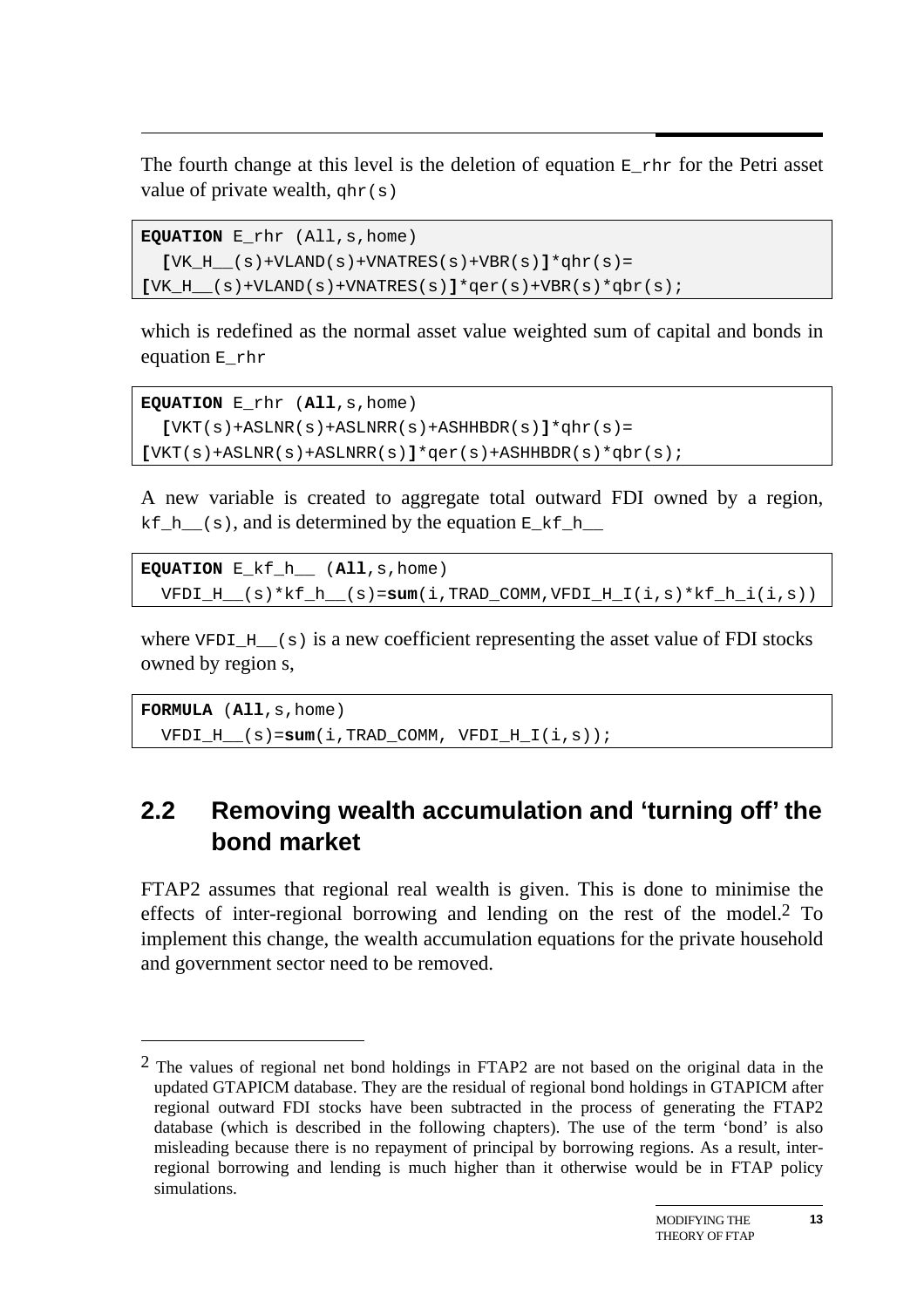$\overline{a}$ To fix private household wealth in each region the equation HHOLD\_WEALTH\_ACCN determining household wealth accumulation is deleted,

```
EQUATION HHOLD_WEALTH_ACCN (all,r,REG) 
 ASHHR(r)*ahr(r)=(ASHHR(r)-CEACWTHH01R(r)*SVT(r)*LGPRSM)*ipahr(r)+CEACWTHH01R(r)*YCHHDPR(r)*LGPRSM*qyhsr(r) 
+CEACWTHH01R(r)*SVT(r)*LGPRSM*ppriv(r) 
+CEACWTHH02R(r)*SVT(r)*LGPRSM*(yhdr(r)-ppriv(r));
```
and the variable for real household wealth,  $\sigma$ hr(r), is set as exogenous.

To fix real government wealth in each region the equation GOVT\_WEALTH\_ACCN determining the variable defining the absolute change in the government bondincome ratio,  $q_{\text{rgbr}}(r)$ , is deleted,

```
EQUATION GOVT_WEALTH_ACCN (all,r,REG) 
 RCGVR(r)*qrqbr(r)+ASGVR(r)*rqr(r)=(ASGVR(r)-CEACWTGV01R(r)*SPGVR(r)*LGPRSM)*(pbr(r)!++er(r)!)+CEACWTGV01R(r)*RCGVR(r)*LGPRSM*qrgsr(r) 
+CEACWTGV01R(r)*SPGVR(r)*LGPRSM*pgov(r) 
+CEACWTGV02R(r)*SPGVR(r)*LGPRSM*(rgr(r)-pgov(r));
```
and  $q_{\text{rgbr}}(r)$  is then set as exogenous. During policy simulations, the absolute change in the regional bond-income ratio,  $q_y$ br $(r)$ , and the absolute change in the global bond rate, rb, are also set as exogenous to avoid unrestricted borrowing and lending, while all components of  $f_{\text{rbr}}(r)$  are made endogenous.<sup>3</sup> The underlying assumption is that the net foreign debt position of each region, measured as a share of income in the database, is a long-run equilibrium position and will not be altered by policy changes.4

### **2.3 Substitution of imported services with domestically-produced services**

FTAP2 assumes that imported telecommunications and financial services delivered via cross-border supply are not substitutable for their domestically produced

 $\overline{a}$ 

<sup>&</sup>lt;sup>3</sup> One region's bond-income ratio (Japan) is selected to be endogenous to allow for the bond rate to be exogenous and to avoid over-determining the model, as the world net ownership of bonds, qyb, is also fixed.

<sup>&</sup>lt;sup>4</sup> A proper treatment of foreign debt in a dynamic setting would allow for the repayment of principal as well as interest, unlike the interest-only bond payments in FTAP.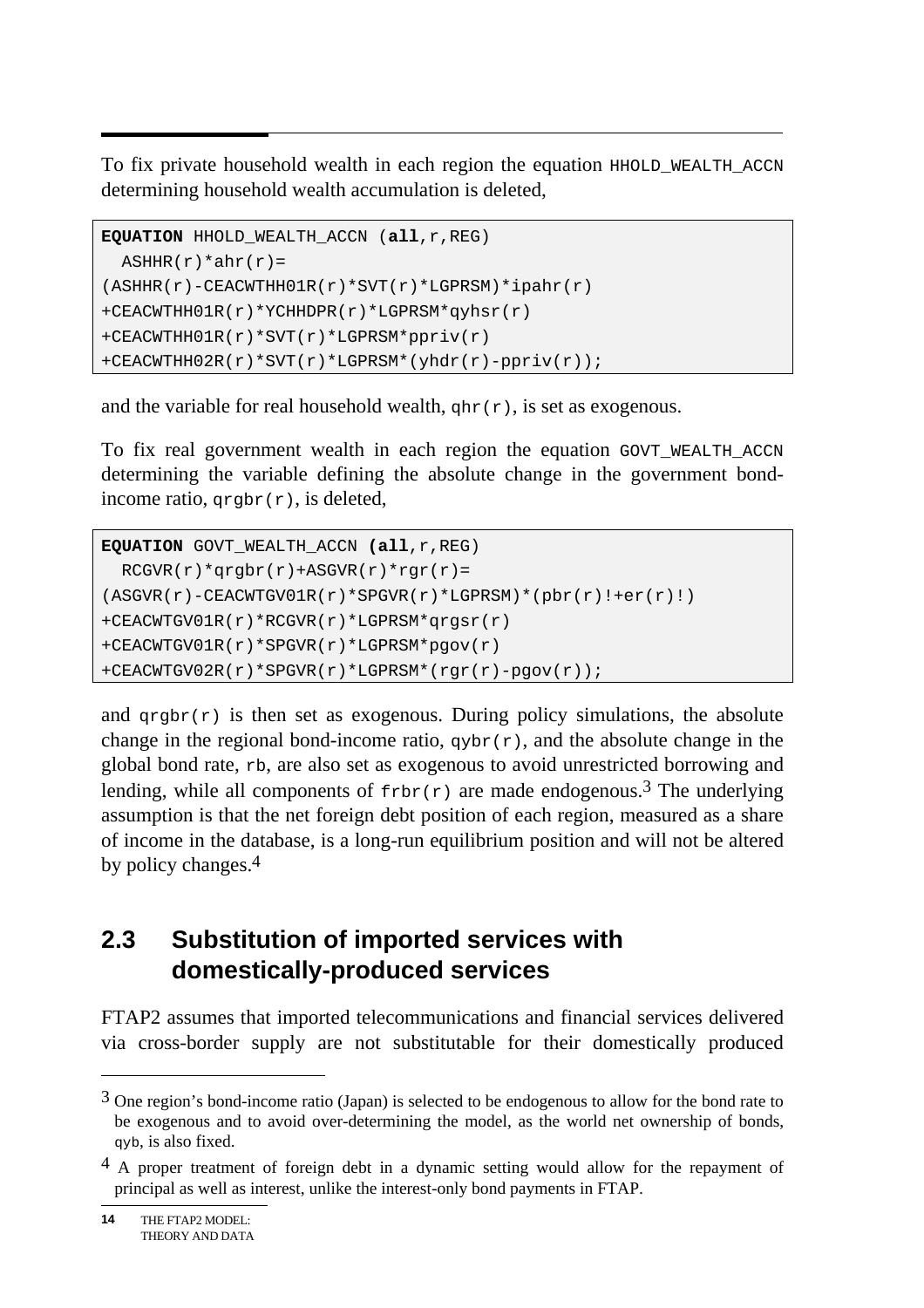counterparts. This is done to reflect the fact that cross-border services of this kind are inputs to international transactions and cannot be directly consumed by domestic users. Thus, in order to avoid composite cross-border services being substituted for their domestically-produced equivalents, the elasticity parameter  $ESUBD(i)$  is set to 0.1 for telecommunications and financial services. Further, to avoid cross-border services from different regions being substituted for each other, the elasticity parameter  $ESUBM(i)$  is set to 0.2 for telecommunications and financial services.

## **2.4 Miscellaneous changes to the FTAP equation system**

There are two FTAP coefficients which determine the share of tax revenue that is genuine and the share that are impediment rents created by barriers to trade in services. They are SHPTAX(i,r) and SHXTAXD(i,s,d), which represent the share of output rent which is tax revenue and the share of export restriction rent which is tax revenue, respectively. These coefficients are determined by the following formulas,

```
FORMULA (Initial) & EQUATION (Levels) E_c_SHPTAX 
(All,i,PROD_COMM)(All,r,REG) 
   SHPTAX(i,r)=1-!0*!IF[$POS(i,PROD_COMM)=3,1]; 
FORMULA (Initial) (All,i,TRAD_COMM)(All,s,SOURCE)(All,d,DEST) 
   SHXTAXD(i,s,d)=1-IF[$POS(i,TRAD_COMM)=3,1-TYPR_L(s)];
```
It is obvious that these formulas set  $SHPTAX(i,r)$  and  $SHXTAXD(i,s,d)$  constant at one for all commodities except commodity three, which is constant at zero. This suits the three commodity aggregation in FTAP where all output rents from the tertiary sector are due to impediments to ongoing operations, and where all export rents from the tertiary sector are due to impediments to cross-border trade. In FTAP2, however, the sectors for which impediments data are applied are in positions five (telecommunications) and six (finance, insurance and business services) (see table 1.1). Thus, the two formulas determining these coefficients are modified as follows,

```
FORMULA (Initial) & EQUATION (Levels) E_c_SHPTAX 
(All,i,PROD_COMM)(All,r,REG) 
   SHPTAX(i,r)=1-!0*!IF[$POS(i,PROD_COMM)=5,1]-
IF[$POS(i,PROD_COMM)=6,1]; 
FORMULA (Initial) (All,i,TRAD_COMM)(All,s,SOURCE)(All,d,DEST) 
   SHXTAXD(i,s,d)=1-IF[$POS(i,TRAD_COMM)=5,1-TYPR_L(s)]-
IF[$POS(i,TRAD_COMM)=6,1-TYPR_L(s)];
```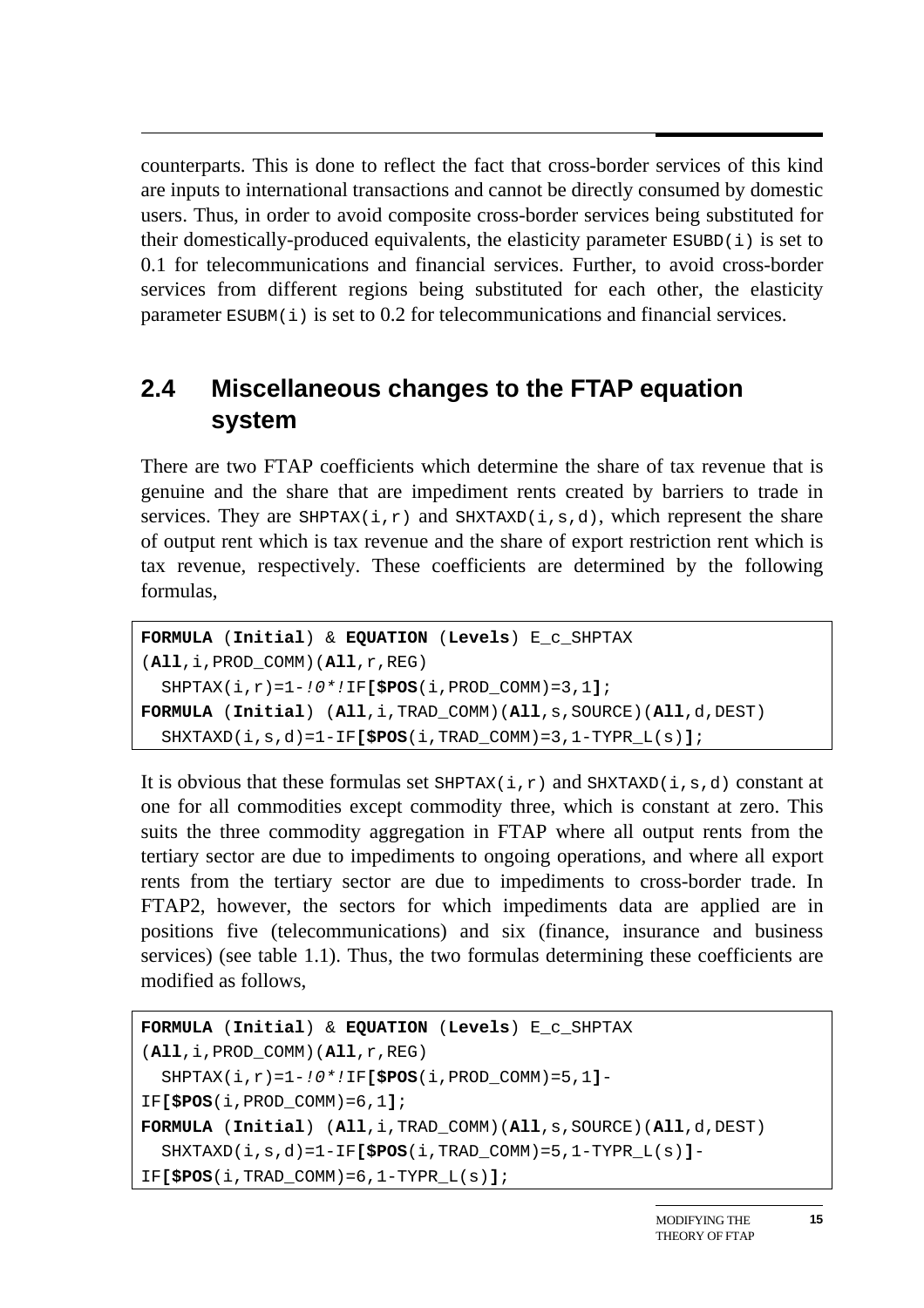$\overline{a}$ This change also needs to made to all TABLO generated programs used in splitting the post-ALTERTAX database between domestic and foreign constituents (see chapter 5).

In initial simulations of the removal of barriers to trade in telecommunications, the substitution of capital for labour in certain regions was so great that the use of capital increased hundreds of per cent. To avoid such unrealistic results, the elasticity of substitution between capital and labour in the production of valueadded, the coefficient  $ESUBVA(j)$ , for telecommunications was reduced from around 1.68 to around one. The original value of ESUBVA(j) for telecommunications was equal to the value for the more aggregated trade, transport and communications sector. This change is consistent with the view that the use of capital and labour in telecommunications is determined more by technology than relative factor prices, compared with the trade, transport sector.

Initial simulations also indicated that the removal of barriers to trade in certain regions and service sectors would lead to negative values for domestic capital, as demand shifted from domestically-produced services to those produced by foreign affiliates in the same region. This problem seemed to be the result of increased capital mobility in FTAP2, compared with the very restrictive CET capital supply function in FTAP. The use of a CET capital supply function necessitates a high value for the demand elasticity of substitution between commodities produced by domestic and FDI firms, that is, 10. However, such a value is inconsistent with a more flexible capital supply mechanism. Thus, in FTAP2 the demand elasticity of substitution between commodities produced by domestic and FDI firms is reduced from 10 to 7.5. This necessitates the creation of a new coefficient,  $ESUBMO(i)$ , which replaces the coefficient  $ESUBM(i)$  in the equations  $E_qdd, E_qdh, E_qxdd$ and  $E$  qxhd.

## **2.5 Closing FTAP2**

The closure used for FTAP2 appears in the file TER.CMF, which is reproduced below. The FTAP2 closure is developed from the FTAP closure via three changes.

The first change to the FTAP closure is that the variable to  $shk(i,r)$  is swapped with  $\text{tod}(i,r)$  on the list of exogenous variables. This allows non-FDI industries to be shocked directly via the variable  $\text{tod}(i,r)$ . This closure change is necessary for instances when impediments have been applied to industries in regions which have no foreign firms present. In these instances, shocking via to  $shk(i,r)$  will not lead to the removal of output impediments in domestic non-FDI industries. Only impediments on domestic firms in FDI industries will be removed.

THE FTAP2 MODEL: THEORY AND DATA **16**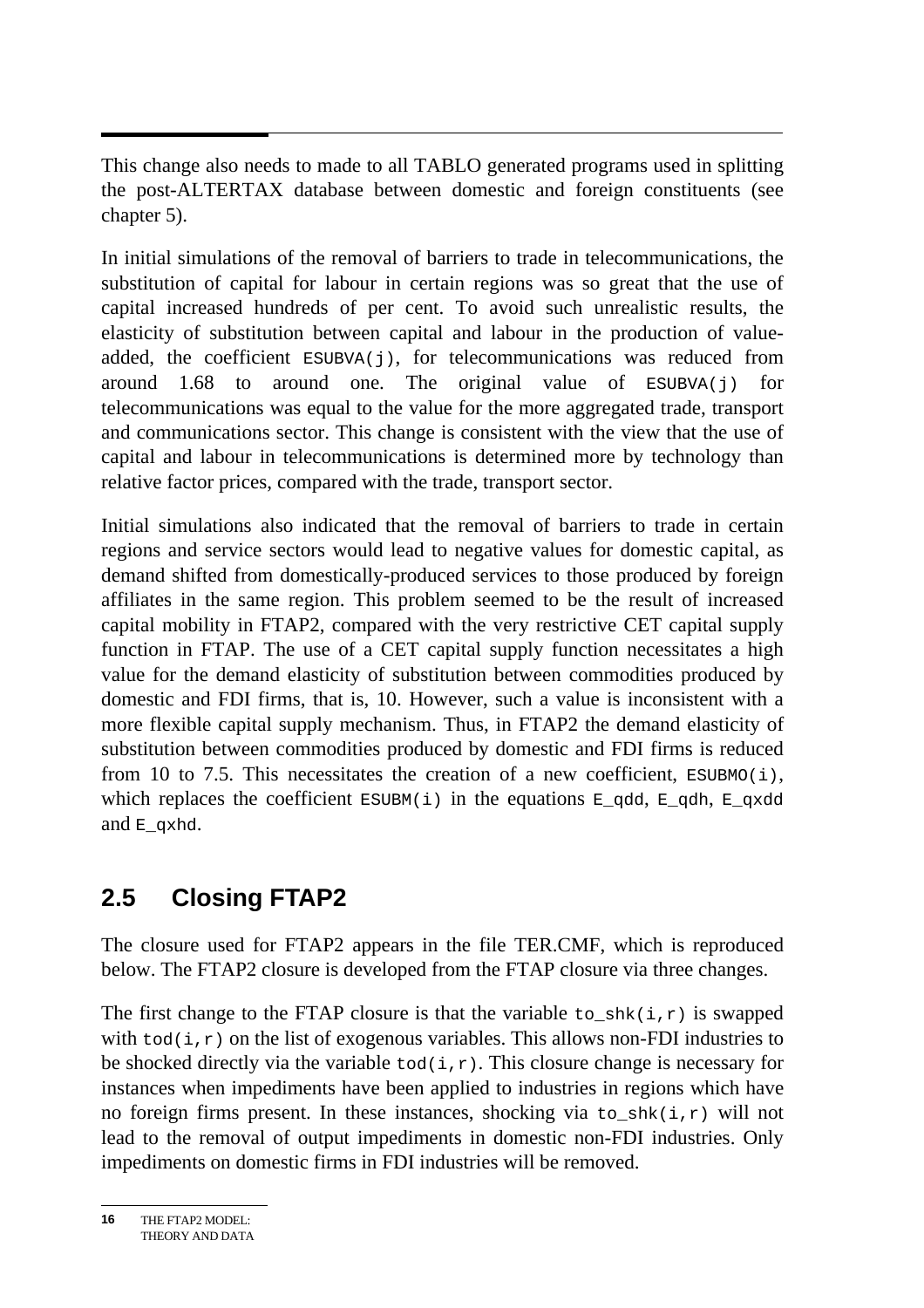$\overline{a}$ The next change is endogenising all components of  $f_{\text{rbr}(s)}$ , and exogenising rb, and all but one component of  $qybr(r)$ . These changes have three effects: substitution between bonds and capital is turned off for each region, bond-income ratios in all but one region are fixed at initial levels, and the world bond rate is also fixed at its initial level. Collectively, these changes (i) eliminate the bond market as a significant influence on physical capital allocation among regions, and (ii) eliminate initial bond holdings as significant source of welfare effects.

The third and final change to the FTAP closure is the addition of the variables  $q$ rgbr(r) and  $q$ hr(r) to the list of exogenous variables. This fixes nominal government and real private household wealth, respectively.

```
!_______________________start of ter.cmf_____________________________ 
! This GEMPACK command file specifies the complete removal of all 
! impediments on foreign and domestic producers of cmn & fib services, 
! using automatic accuracy. 
! 
! Changes from 19x3 FTAP closure: 
! (i) Swapping tod with to_shk on endogenous list, and 
! (ii) Shocking domestic non-FDI industries directly via tod. 
! 
! Using Armingtons of 0.1 and 0.2 for cmn & fib, ETECH=0.0714, 
! ESUBVA(cmn)=0.999 & ESUBMO(TRAD_COMM)=7.5 
! 
! Using owned capital mobility model (FMOBG2) with fixed qhr, rb, 
! qybr(REG-JPN), qrgbr and zero govt bonds. 
!____________________________________________________________________ 
! 
Auxiliary files = FMOBG2; 
File GTAPSETS = sets.har; 
File GTAPPARM = 0esubdm.dat; 
File GTAPDATA = fdata.har; 
File fdi file = fdi.har;
FILE KDATA = kdata.har; 
FILE fdi_ind_dat = fdi_ind.har; 
! 
Identifier = FMOBG2.tab condensed using FMOBG2.sti; 
! 
!Closure 
! 
!Begin with GTAPICM closure 
Exogenous pfactwld pop psaveslack incomeslack endwslack govslack
```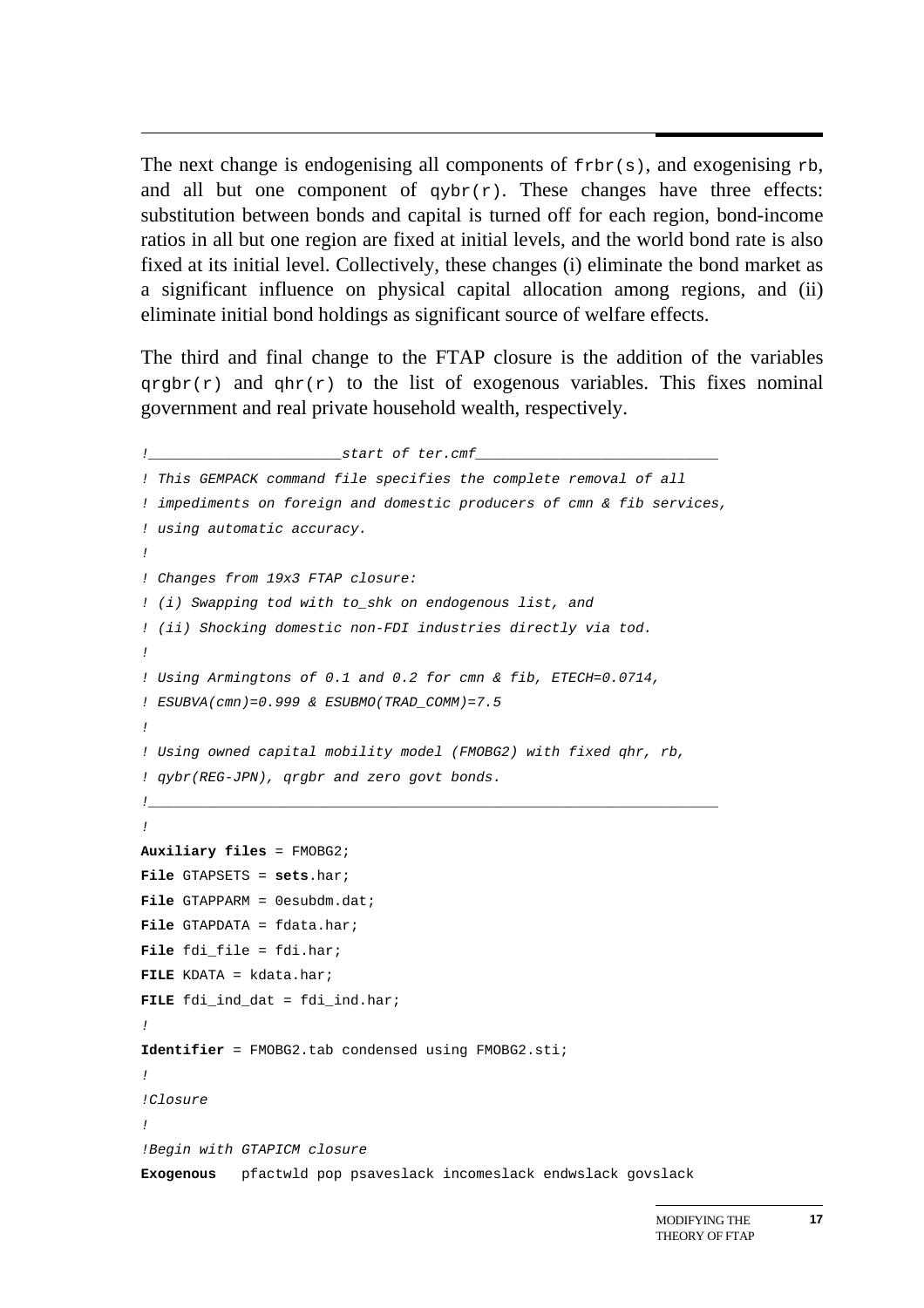```
 privslack to(PROD_COMM,REG) txs tms qo(ENDW_COMM, REG) 
             cgdslack 14 ercfrer saveslack1 qrgsr ftypr ftylr fughr qyb 
             rer d_ughr frer qybr 1-18; 
! 
Endogenous qo(ENDWC_COMM,REG) frer 1-18; 
! 
! 
!The following GTAPICM variables have been omitted to reduce the size 
!of the model: 
              !profitslack ava tx tm tf tpm tpd tgm tgd tfm tfd rari 
! 
!The following GTAPICM variables were previously omitted & are now 
!exogenous 
Exogenous tradslack ao af afe atr; 
! 
!End of GTAPICM closure 
! 
! 
!FTAP closure changes 
! 
!Restriction on sourcing overseas saving no longer required 
Endogenous qybr 1-18; 
Exogenous frer 1-18; 
! 
!Turn off GTAP equation MKTCLTRD 
Endogenous tradslack 
! 
!Endogenise input, endowments & intl. freight tech change 
             af afe atr 
! 
!Endogenise all new FDI variables 
             f_qva(FDI_COMM,FDI_DEST) 
             f_pf(TRAD_COMM,FDI_COMM,FDI_DEST) 
             f_qf(TRAD_COMM,FDI_COMM,FDI_DEST) 
             f_qfd(TRAD_COMM,FDI_COMM,FDI_DEST) 
             f_qfm(TRAD_COMM,FDI_COMM,FDI_DEST) 
             f_qfel(LABOR,FDI_COMM,FDI_DEST) 
             f_qfek(ENDWC_COMM,FDI_COMM,FDI_DEST) 
             f_qfen(LAND,FDI_COMM,FDI_DEST) 
              f_qfenr(NATRES,FDI_COMM,FDI_DEST) 
!
```
*<sup>!</sup>Endogenise rer as now measures average regional rate of return*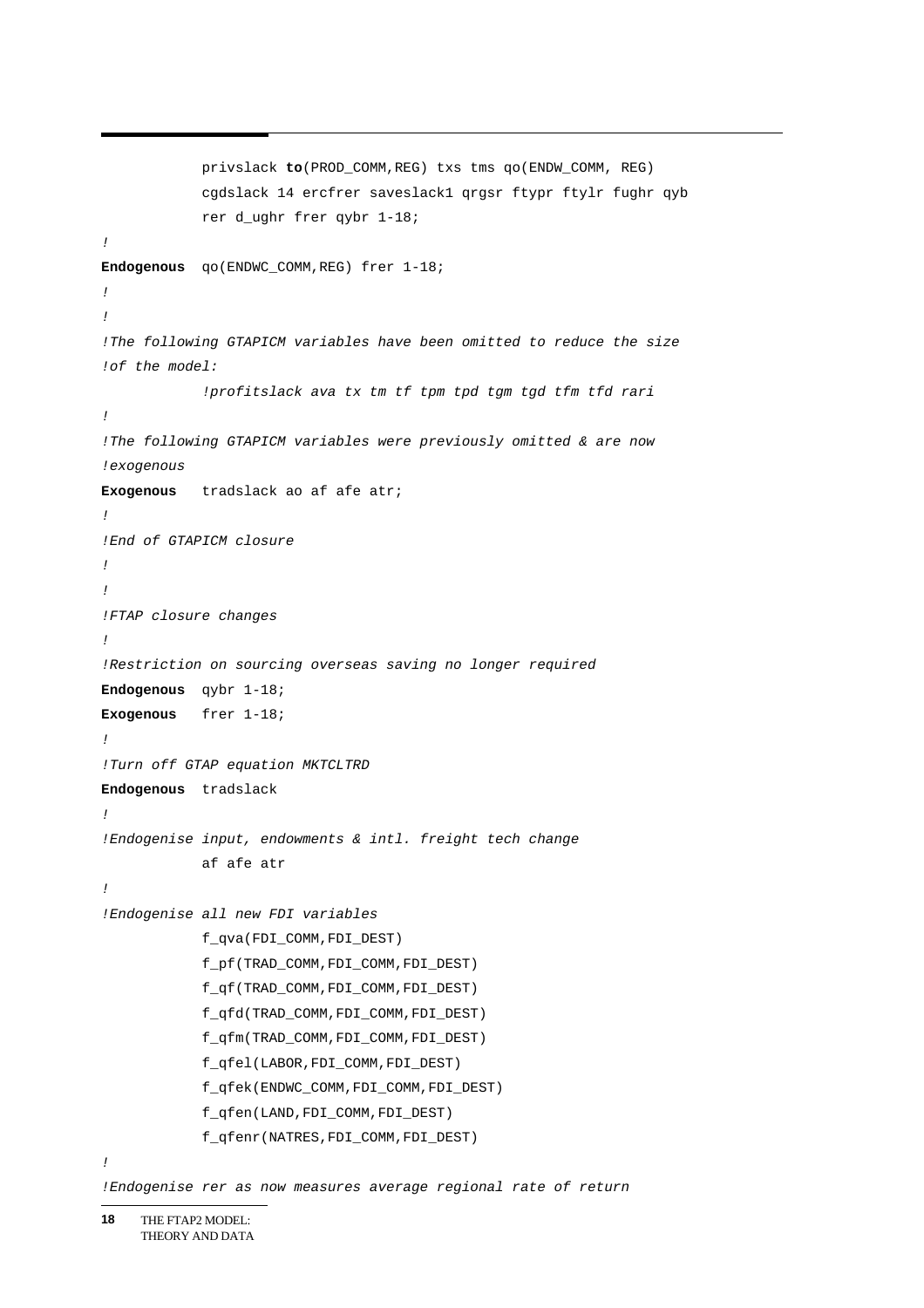```
! on productive assets 
             rer; 
! 
!Introduce new FDI output impediment shock variables 
Exogenous remotaxd remotaxf 
! 
!Introduce new tech change variables 
             a1prim a1tot 
! 
!Introduce new capital tax and output tax shock variables 
             toad toai to_shk tfda tfsa 
! 
!Introduce new slack variables 
             f_pfek(CGDS_COMM,REG) f_tof f_p1tot; 
! 
!FTAP variables omitted to reduce size of the model: 
             !f_afe tfia toas 
! 
!Introduce imperfect arbitrage between regional rates of return 
Endogenous frer; 
Exogenous f_kb; 
! 
!to, txs & tms replaced with new tax variables 
Endogenous to(TRAD_COMM,FDI_DEST) txs tms; 
Exogenous toa txsd tmsd; 
! 
!Turn on endogenous tech change for output of local industries 
Endogenous ao(TRAD_COMM,REG); 
Exogenous f_ao; 
! 
!Turn on endogenous tech change for output of FDI industries 
Endogenous a1tot; 
Exogenous f_a1tot; 
! 
Rest endogenous; 
! 
!Swap 
Endogenous to_shk; 
Exogenous tod; 
! 
! Corrections 7 August 2000 
exogenous pb; ! f_pb for homogeneity test
```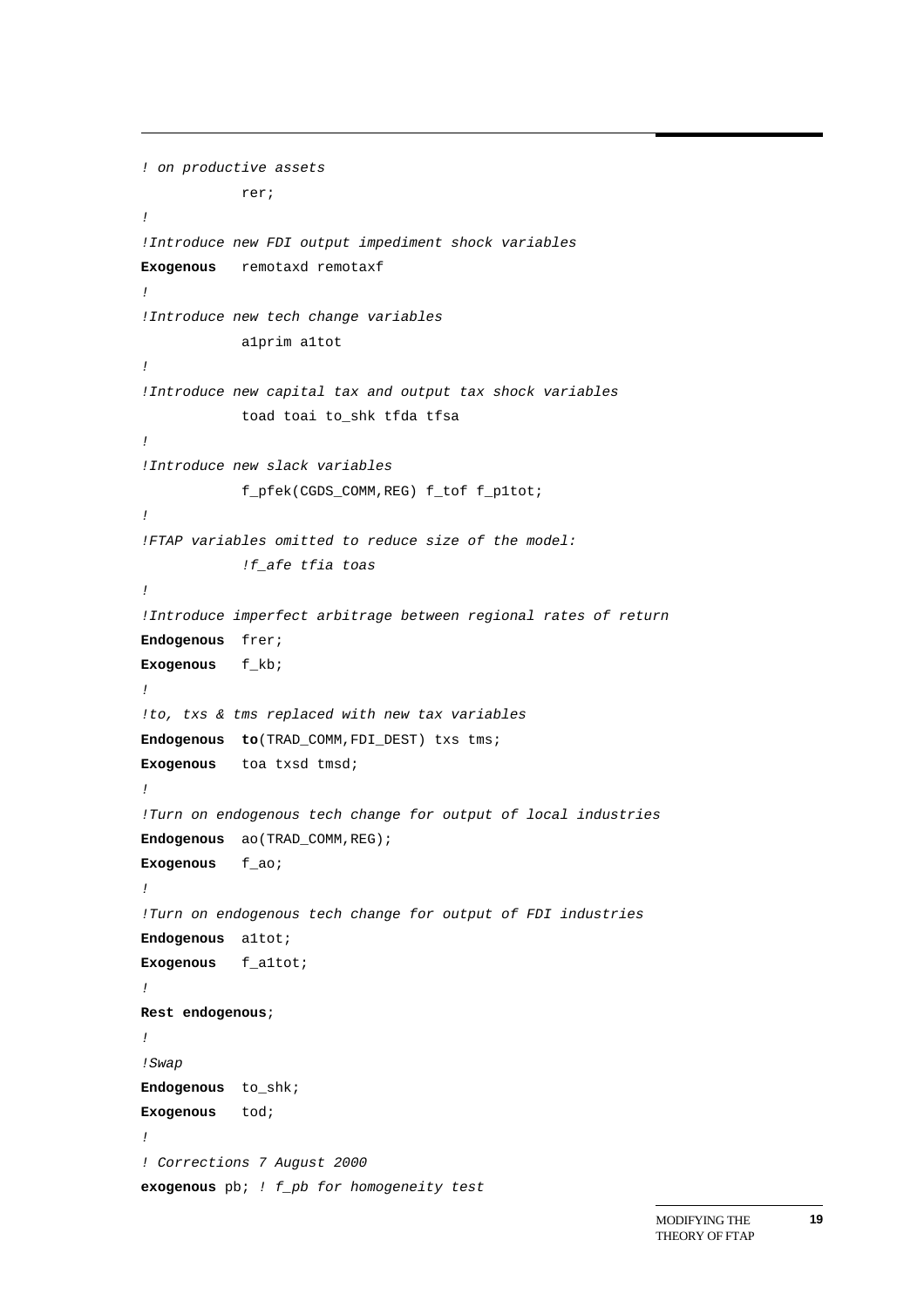```
! 
Exogenous frbr; 
! 
Endogenous frbr; ! 1-13,15-19; ! USA 
Exogenous qybr 1-2,4-19; ! USA 
Exogenous rb; 
! 
Exogenous qrgbr qhr; 
! 
! Shock 
!Shock pfactwld = 1; 
XSET FIB(fib); 
XSUBSET FIB IS SUBSET OF TRAD_COMM; 
XSET CMN(cmn); 
XSUBSET CMN IS SUBSET OF TRAD_COMM; 
!Shock txsd(FIB,SOURCE,DEST) = select from file txsd_fib.txt; 
!Shock txsd(CMN,SOURCE,DEST) = select from file txsd_cmn.txt; 
Shock tfda(FIB,REG) = select from file tfda_fib.txt; 
Shock tfda(CMN,REG) = select from file tfda_cmn.txt; 
Shock tfsa(FIB,HOME,HOST) = select from file tfsa_fib.txt; 
Shock tfsa(CMN,HOME,HOST) = select from file tfsa_cmn.txt; 
XSET ImpedTer (cmn,fib); 
XSUBSET ImpedTer IS SUBSET OF TRAD_COMM; 
Shock remotaxf(ImpedTer,HOME,DEST) = uniform 100; 
Shock remotaxd(ImpedTer,REG) = uniform 100; 
Shock tod(FIB,REG) = select from file to_fib.txt; 
Shock tod(CMN,REG) = select from file to_cmn.txt; 
! 
!Solution method 
!Method = johansen; 
!Steps = 2 4 6; 
Automatic accuracy = yes; 
Accuracy percent = 99; 
Subintervals = 6;!Minimum number of subintervals required to 
!achieve specified accuracy 
! 
Verbal Description = 
     ++++++++++++++++++++++++++++++++++++++++++++++++++++++++++++++++ 
                              + Model FMOBG2 + 
                   + Solution Method: automatic accuracy + 
                   Sim: Removing all Ter impeds +
    ++++++++++++++++++++++++++++++++++++++++++++++++++++++++++++++++;
```
THE FTAP2 MODEL: THEORY AND DATA **20**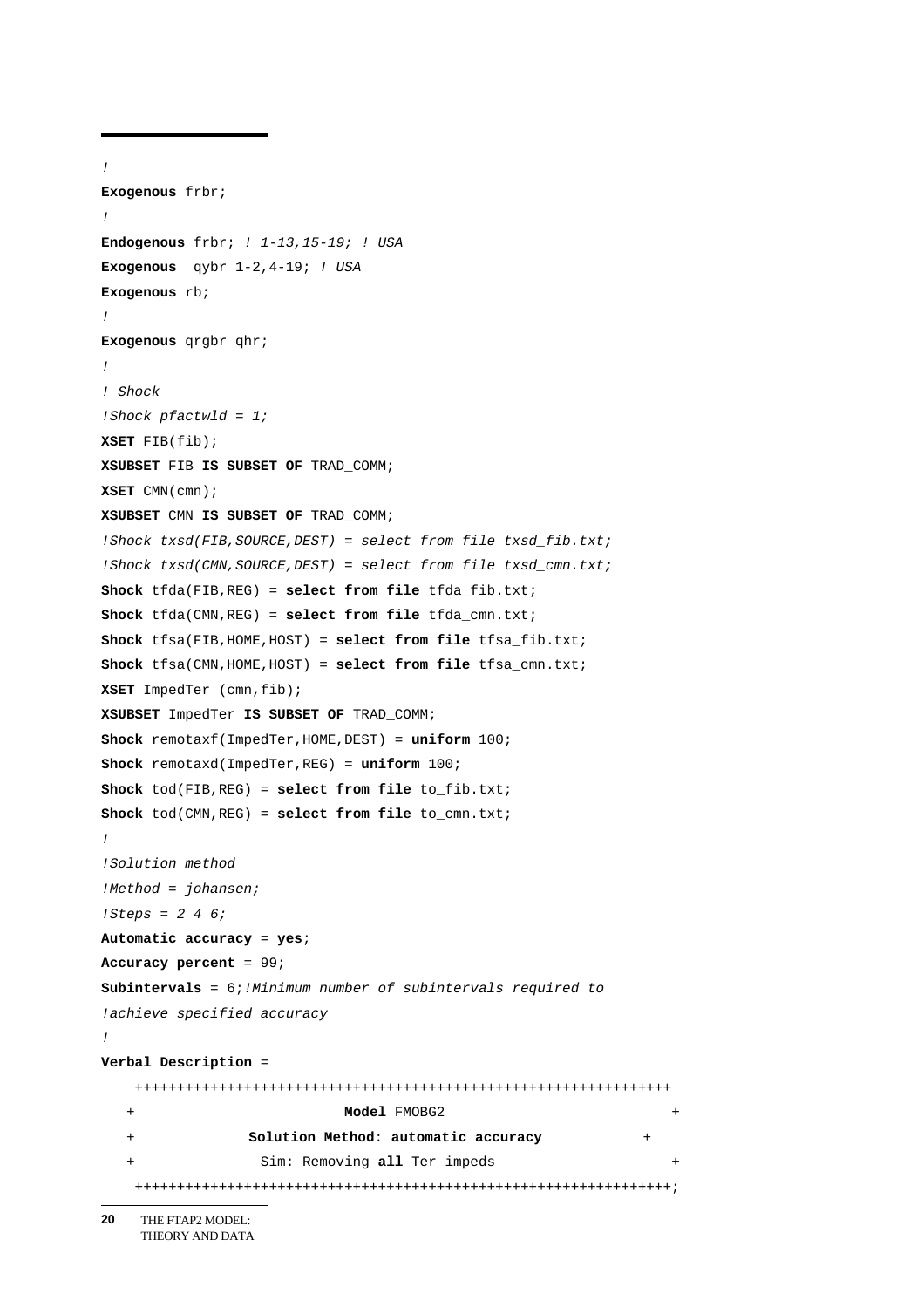```
! 
! Output File Specification (they are experiment dependent) 
! 
Solution File = <cmf>; 
! 
! Updated (i.e. post-simulation) data files 
! 
Updated file GTAPDATA = fdata.upd; 
Updated file fdi_file = fdi.upd; 
Updated file KDATA = kdata.upd; 
! 
DISPLAY FILE = <cmf>.dis; 
! 
! Options 
! 
CPU = yes; !Report simulation time 
!NDS = yes; ! Do no displays. 
Start with MMNZ = 16000000; 
!Check-on-read all = no; !Don't check coefficient information 
NRP = yes; !Don't reuse pivots 
Log file = <cmf>.log; !Generate log file 
set elements read style = flexible ; 
!Equations file = <cmf>; 
!_______________________________end of file__________________________
```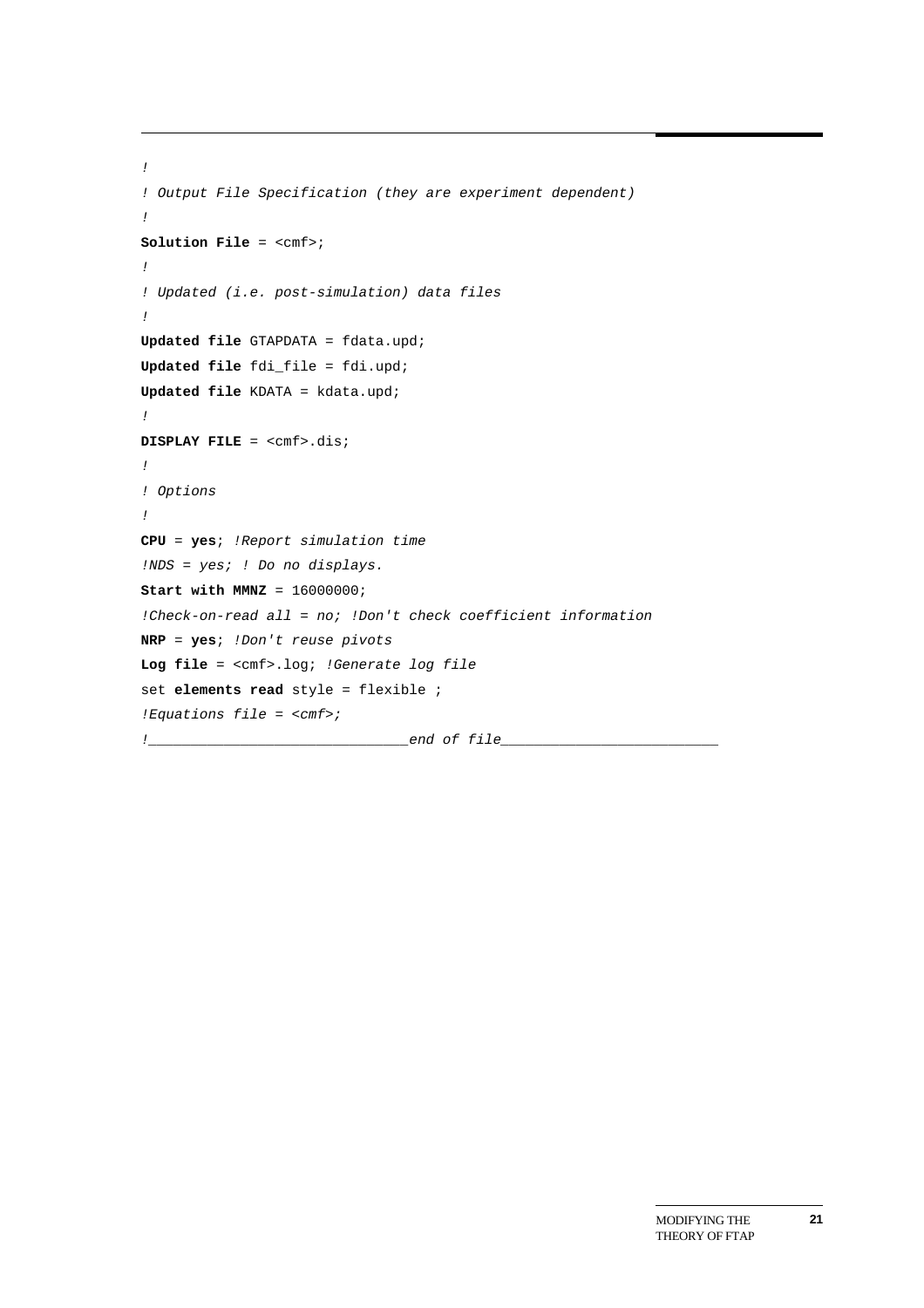#### $\overline{3}$ 3 FDI stocks and rentals matrix

This chapter describes the procedures used to produce three-dimensional (3D) matrices of FDI stocks and rentals, used in FTAP2. These matrices detail the allocation of FDI stocks across home and host regions, and sectors. Such data is unique for CGE models such as FTAP2. The available data on foreign capital stocks are too limited and too inconsistent to construct such a matrix without many empty cells. Thus it is necessary to employ mathematical techniques to fill in cells on which no data is available.

The resulting FDI stocks matrix is adjusted for consistency with the impediments data used in FTAP2 (Kalirajan et al. 1999 and Warren 2000), so that a mild, but discernible, inverse relationship exists between the estimated barriers and the FDI stock *shares*. Further, zero FDI stocks for non-zero FDI impediment rates are adjusted to be non-zero. The rentals associated with the FDI stocks are calculated by using the pre-tax rates of return from the post-UR database generated by the work of Verikios and Hanslow (1999). It is assumed that these rates of return are exclusive of the impediment rates.

### **3.1 Introduction**

One of the unique features of the FTAP2 database, compared to traditional CGE databases, is a 3D matrix which contains detailed information on the allocation of FDI stocks across regions and sectors. Each cell of the matrix indicates the source (home) region, the destination (host) region and sector of a particular FDI stock. A diagrammatic representation of a 3D FDI stocks matrix is presented in figure 3.1. Unfortunately, the available data on foreign capital stocks are too limited and too inconsistent to construct such a matrix without many empty cells. As such, it is necessary to employ mathematical techniques to fill in all cells on which no data is available. The procedure adopted in compiling the FDI stocks matrix involves the use of RAS methods (Stone 1961).

THE FTAP2 MODEL: THEORY AND DATA **20**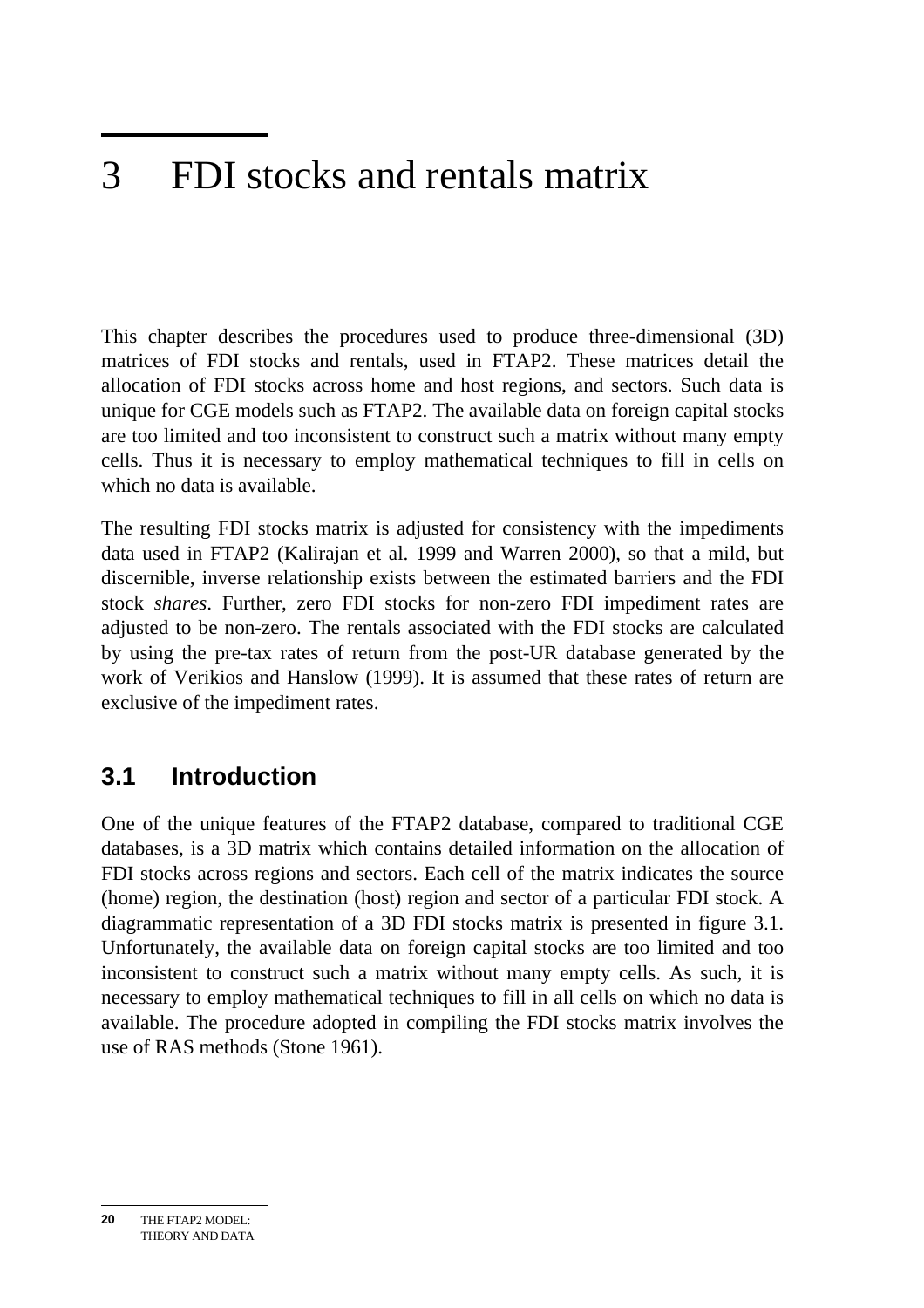



The minimum data requirements for using RAS methods are three two-dimensional matrices of aggregate FDI stocks, consisting of a home-host FDI stocks matrix, a sector-host (inward) FDI stocks matrix and a sector-home (outward) FDI stocks matrix. Each of the three two-dimensional FDI stock matrices can be seen as a 3D FDI stocks matrix summed over one dimension. As such, they can be used as target totals in a series of RAS procedures to create a complete 3D FDI stocks matrix. Furthermore, to ensure that the matrix is consistent with the three-sector FTAP database, that is, primary, secondary and tertiary, the RAS procedures are conducted separately for each of these broad sector groups. Original data must be gathered to build these initial matrices.

The data used in compiling the home-host FDI stocks matrix are taken mainly from APEC (1995). Data used in compiling the sector-home FDI stocks matrix are drawn from UNCTAD (1999). The data used in compiling the sector-host FDI stocks matrix are collected from a wide range of publications (UNCTAD 1992, 1998;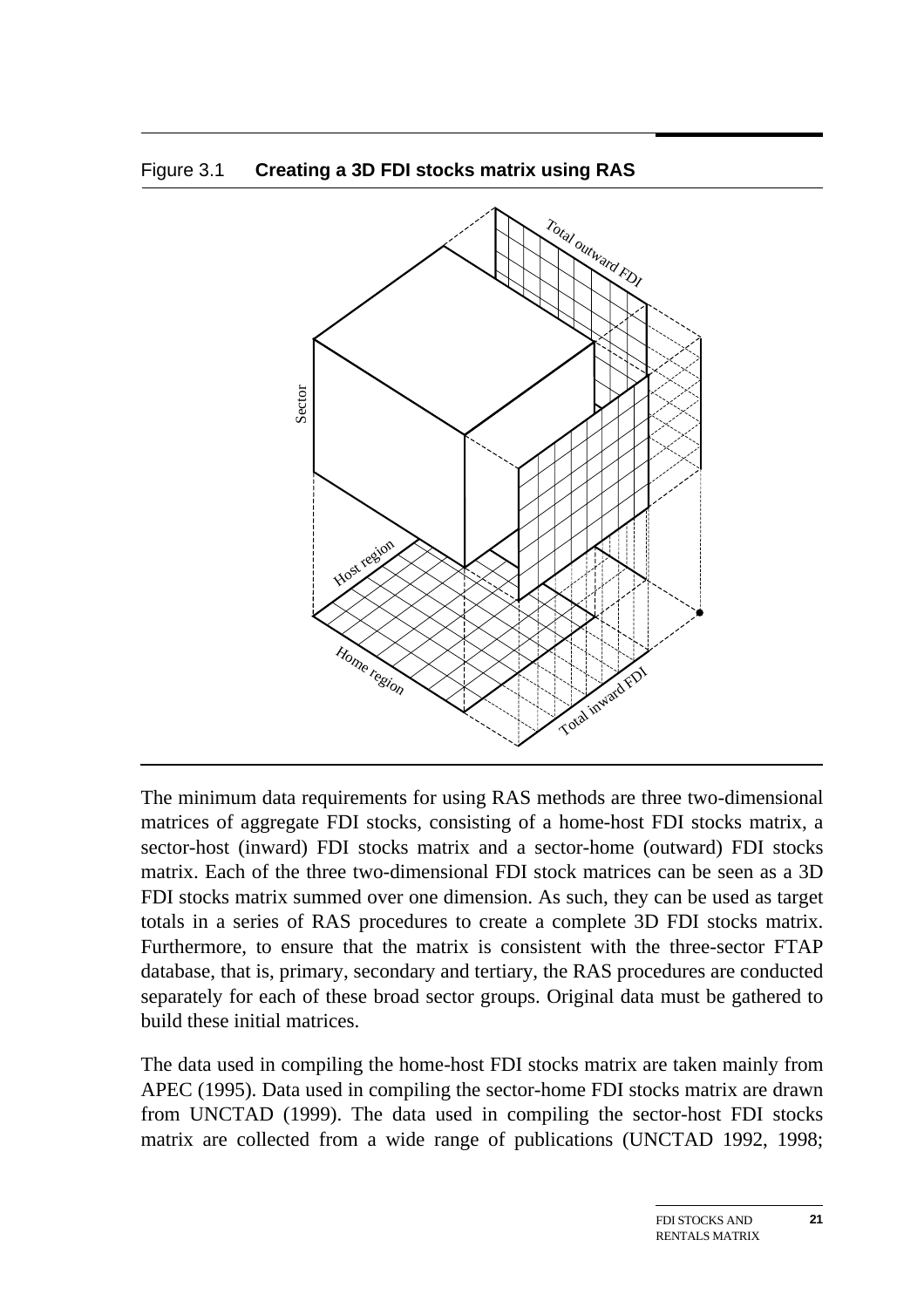$\overline{a}$ OECD 1995, 1997a, 1997b). All of these original data are collected for 23 sectors and 19 countries or country groups, which are listed in table 3.1.

#### Table 3.1 **FDI stocks data: listing of sectors and countries or country groups**

| Sectors and abbreviation |                                                                                   | Country or country groups, and abbreviation |                                         |  |
|--------------------------|-----------------------------------------------------------------------------------|---------------------------------------------|-----------------------------------------|--|
|                          | 1. Agriculture (agr)                                                              | 1.<br>Australia (AUS)                       |                                         |  |
| 2.                       | Mining (min)                                                                      | 2.                                          | New Zealand (NZL)                       |  |
| 3.                       | Oil (oil)                                                                         | 3.                                          | Japan (JPN)                             |  |
| 4.                       | Food, beverages and tobacco (fbt)                                                 | 4.                                          | Korea (KOR)                             |  |
| 5.                       | Textiles, leather and clothing (tlc)                                              | 5.                                          | Indonesia (IDN)                         |  |
| 6.                       | Paper and printing $(p_p)$                                                        | 6.                                          | Malaysia (MYS)                          |  |
| 7.                       | Chemicals (che)                                                                   | 7.                                          | Philippines (PHL)                       |  |
| 8.                       | Coal and petroleum (c_p)                                                          | 8.                                          | Singapore (SGP)                         |  |
| 9.                       | Non-metallic (nmm)                                                                | 9.                                          | Thailand (THA)                          |  |
|                          | 10. Metal (met)                                                                   | 10.                                         | China (CHN)                             |  |
|                          | 11. Mechanical equipment (meq)                                                    | 11.                                         | Hong Kong (HKG)                         |  |
|                          | 12. Electric and electronic equipment (eee)                                       | 12.                                         | Taiwan (TWN)                            |  |
|                          | 13. Motor vehicles (mvh)                                                          | 13.                                         | Canada (CAN)                            |  |
|                          | 14. Other transport equipment (ote)                                               | 14.                                         | United States of America (USA)          |  |
|                          | 15. Other manufacturing (omn)                                                     | 15.                                         | Mexico (MEX)                            |  |
|                          | 16. Construction (con)                                                            | 16.                                         | Chile (CHL)                             |  |
|                          | 17. Wholesale and retail trade (wrt)                                              | 17.                                         | Rest of Cairns Group (ROC) <sup>a</sup> |  |
|                          | 18. Transport (tra)                                                               | 18.                                         | European Union (EUN)                    |  |
|                          | 19. Finance, insurance and business (fib)                                         | 19.                                         | Rest of the world (ROW)                 |  |
|                          | 20. Communications (cmn)                                                          |                                             |                                         |  |
|                          | 21. Other services (osr)                                                          |                                             |                                         |  |
|                          | 22. Real estate (res)                                                             |                                             |                                         |  |
|                          | 23. Other commodities (oth)                                                       |                                             |                                         |  |
|                          | $\overline{a}$ This contract consists of Decail According Homewood and Orlearling |                                             |                                         |  |

**a** This group consists of Brazil, Argentina, Uruguay and Colombia.

## **3.2 Creating a 3D FDI stocks matrix using RAS procedures: an outline**

This section describes the data sources and outlines the procedures used in creating the 3D FDI stocks matrix.

#### **Inward and outward FDI stock vectors**

The original data for the 19 region inward and outward FDI stock vectors are taken from UNCTAD (1996), and are for 1995. The grand total of these two vectors are not equal. The mid-point of the two grand totals is used to re-scale the two vectors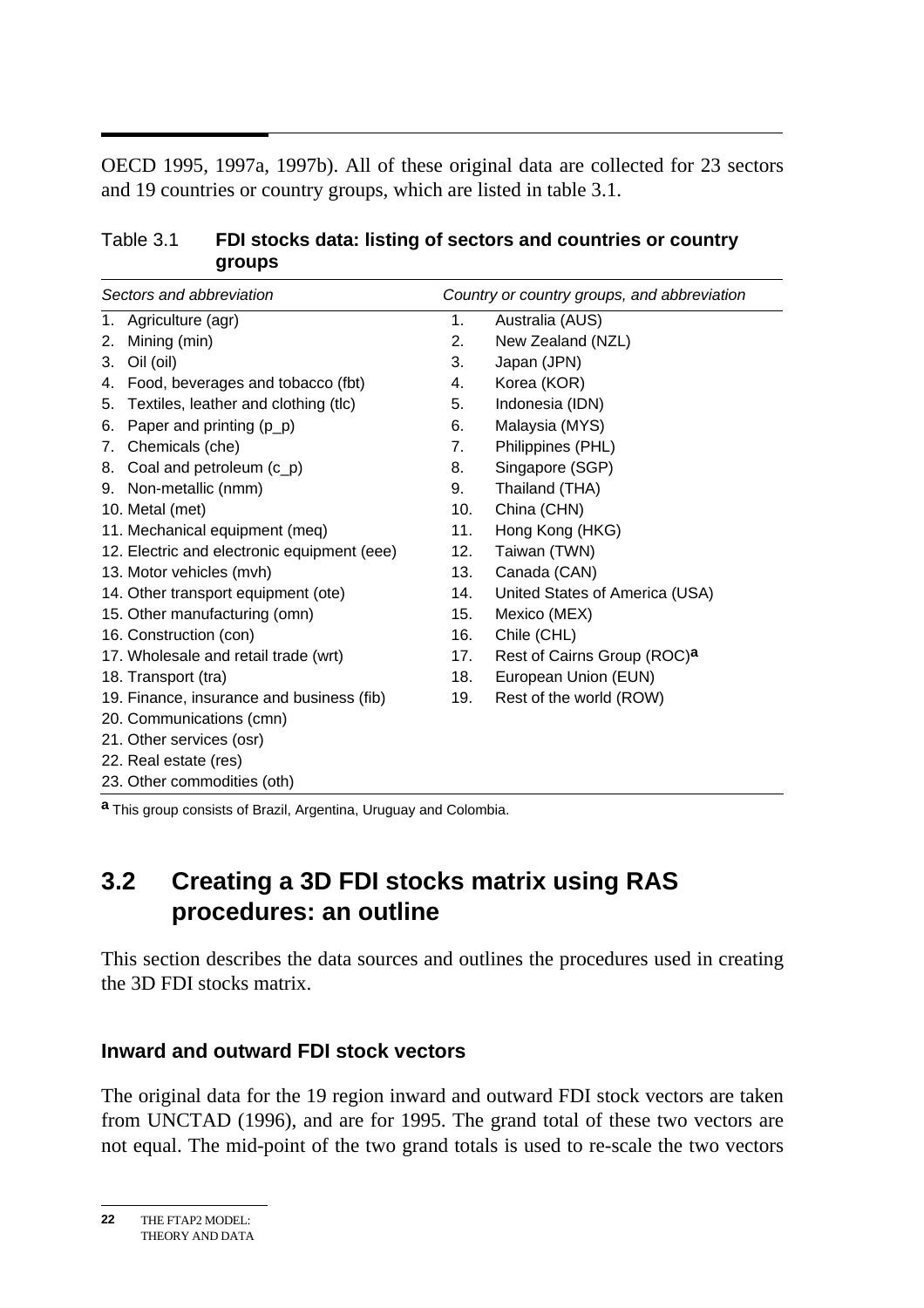to make their grand totals equal. The resultant vectors are used as the target totals in a RAS procedure to produce a 19 region home-host FDI stocks matrix.

#### **Home-host FDI stocks matrix**

The home-host FDI stocks matrix is generated using

- two share matrices of 19 region inward and outward FDI stocks for 1992, and
- consistent 19 region inward and outward FDI stock vectors for 1995.

The original data used to construct the two share matrices are taken from APEC (1995).

Preliminary inward and outward FDI stock matrices are constructed by applying the inward and outward share matrices, to the inward and outward FDI stock vectors. A preliminary home-host matrix is constructed by taking the mid-point of the corresponding cell values of the preliminary inward and outward matrices. This preliminary home-host matrix is used, together with the inward and outward stock vectors, in a RAS procedure to produce the home-host FDI stocks matrix.

#### **Host-sector FDI stocks matrix**

Original data on FDI stocks by sector in host regions is sourced from OECD (1995, 1997a and 1997b) and UNCTAD (1992). The data cover all regions listed in table 3.1 except Chile, the rest of Cairns group and the rest of the world. For these regions it is assumed that the sectoral shares of inward FDI stocks are the same as the average share of inward FDI stocks in all other countries and country groups. These average shares are used in conjunction with the inward FDI stocks vector to assign values to all sectors for Chile, the rest of Cairns group and the rest of the world. The result is the host-sector FDI stocks matrix.

#### **Home-sector FDI stocks matrix**

The original data on sectoral shares of outward FDI cover only seven home countries or regions. The data on Australia, Japan, Canada, the United States (US) and the European Union (EU) are taken from UNCTAD (1999). The data on China are taken from Wall (1997), tables 5 and 8. The data on Taiwan are taken from Trade and Investment (1991), table 3. The outward FDI stocks vector and the hostsector FDI stocks matrix summed over all sectors, are used as target column and row totals, respectively, in a RAS procedure. A home-sector share matrix is constructed by applying the average sectoral shares for all regions for which data is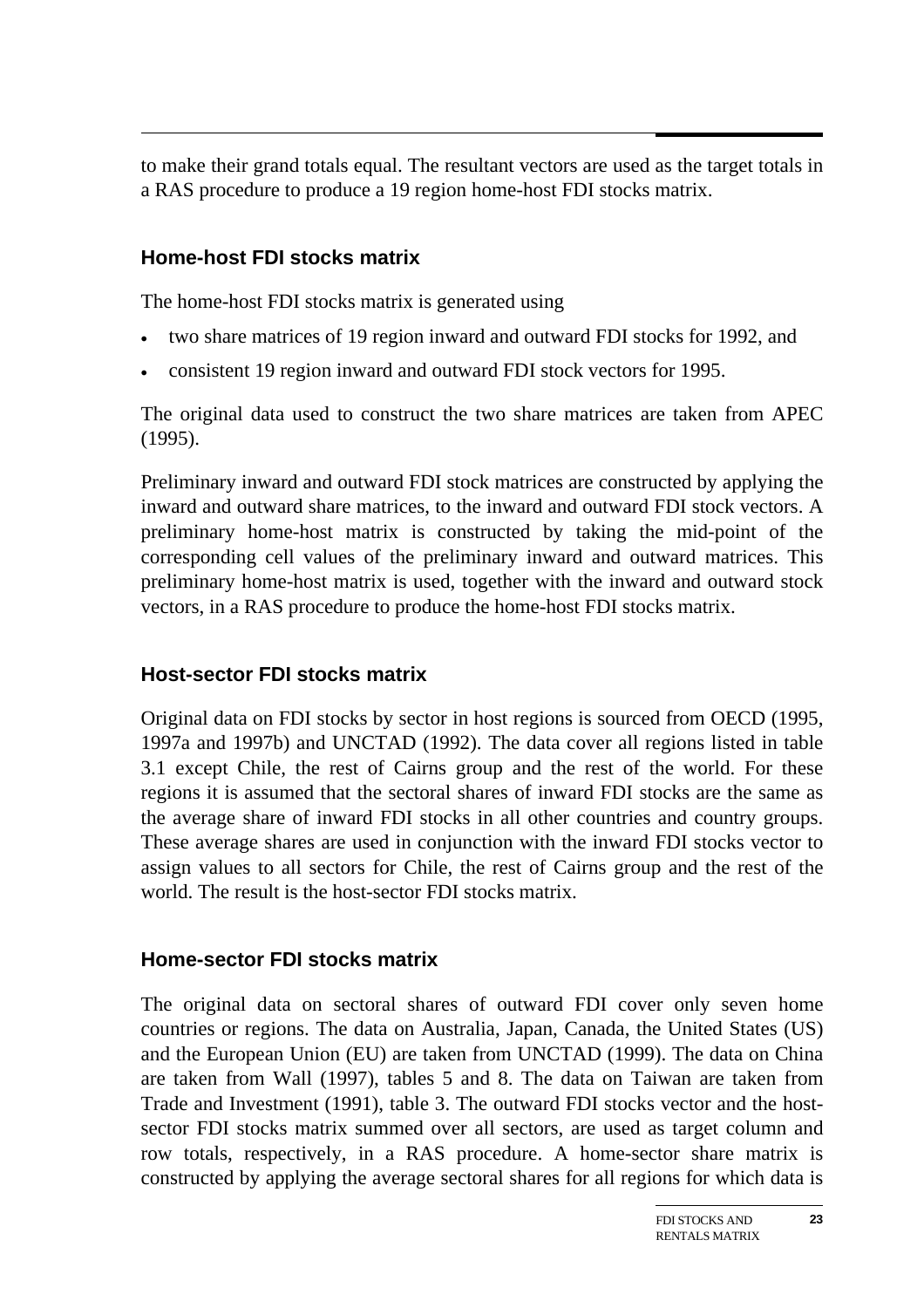available, to each region for which data is not available. A preliminary home-sector matrix is created by applying the values from the outward FDI stock vector to the complete home-sector share matrix. A RAS procedure is then used to generate a final home-sector FDI stocks matrix, whose row totals equal those of the host-sector FDI stocks matrix and whose column totals equal those of the outward FDI stocks vector.

#### **Home-host-sector FDI stock matrix**

The home-host, host-sector and home-sector matrices only represent the allocation of aggregate FDI stocks across countries and sectors. To generate a more detailed allocation of FDI stocks from home regions to host regions in all individual sectors, that is, a detailed 3D matrix, a RAS procedure is again applied. The three matrices already generated are used as target totals for the 3D matrix. A preliminary 3D matrix is created by assuming that the home-host matrix represents the allocation of FDI stocks in each sector, so that the home-host matrix was identical for each sector. A RAS procedure is sequentially applied to each dimension of the preliminary 3D matrix, until a balanced home-host-sector matrix is produced, which is consistent with the home-host, host-sector and home-sector matrices.

### **3.3 Creating 3D FDI stocks and rentals matrices: detailed procedures**

All original FDI data collected from original sources is contained in the file h:\epb05\projects\ftap2\ras\stockmt.xls.

It was decided early in the construction of the eight-sector FTAP2 database that it should mirror the broad three-sector FTAP database, in terms of FDI stocks aggregated to the three broad FTAP sectors. To achieve this consistency, the 23 sector data described in section 3.2 were grouped into the three broad sectors in FTAP, that is, primary, secondary and tertiary industries. A concordance between the 23 sectors for which data was collected and the broad industry groups in FTAP, is presented in table 3.2. An identical RAS procedure was conducted for each of the three broad sectors to ensure the results were consistent with three-sector FTAP database.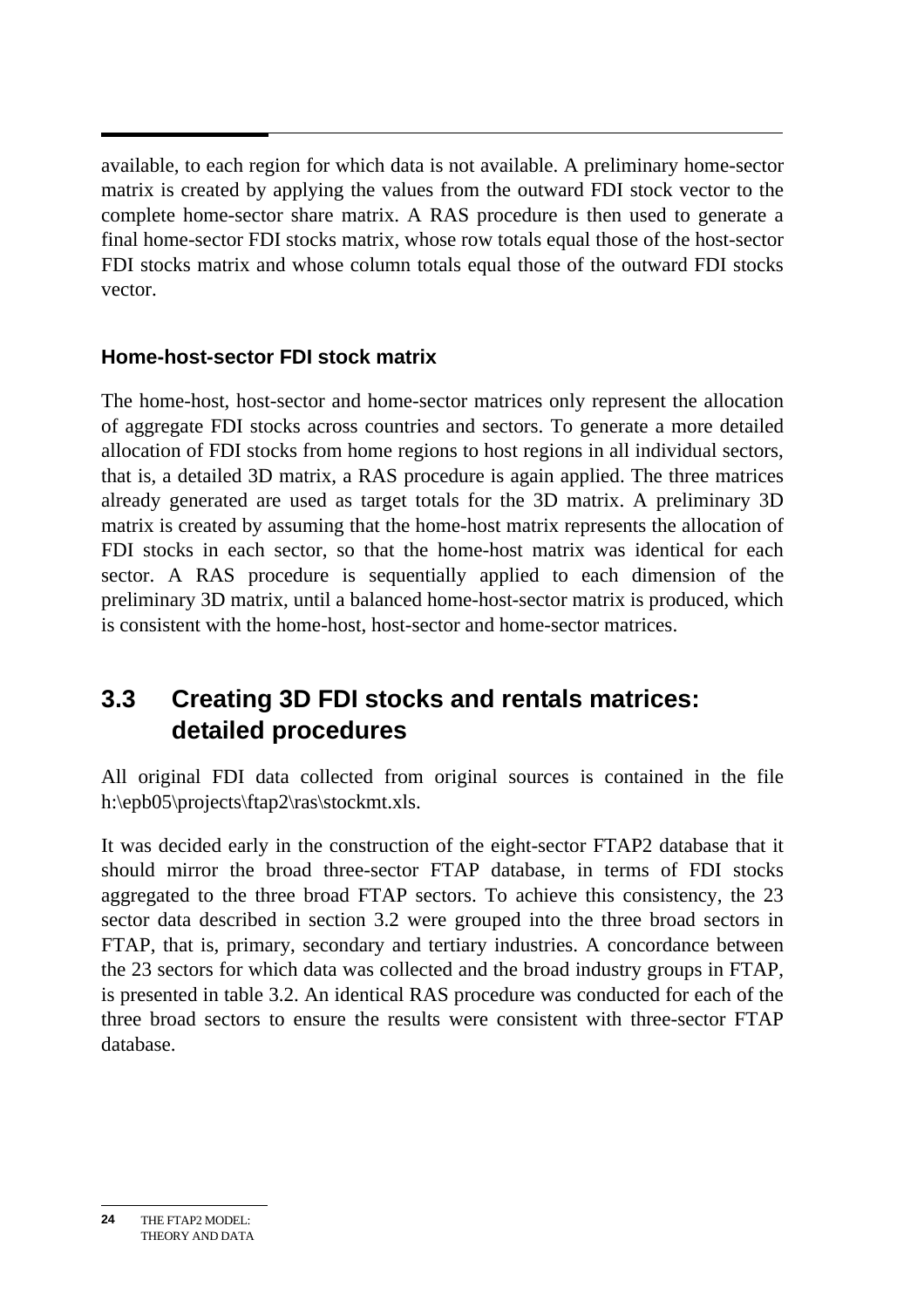| FDI stocks sector and abbreviation |                                             | FTAP commodity and abbreviation |
|------------------------------------|---------------------------------------------|---------------------------------|
| 1.                                 | Agriculture (agr)                           | Primary (pri)                   |
| 2.                                 | Mining (min)                                | Primary (pri)                   |
| 3.                                 | Oil (oil)                                   | Primary (pri)                   |
| 4.                                 | Food, beverages and tobacco (fbt)           | Primary (pri)                   |
| 5.                                 | Textiles, leather and clothing (tlc)        | Secondary (sec)                 |
| 6.                                 | Paper and printing $(p_p)$                  | Secondary (sec)                 |
| 7.                                 | Chemicals (che)                             | Secondary (sec)                 |
| 8.                                 | Coal and petroleum (c_p)                    | Secondary (sec)                 |
| 9.                                 | Non-metallic (nmm)                          | Secondary (sec)                 |
|                                    | 10. Metal (met)                             | Secondary (sec)                 |
|                                    | 11. Mechanical equipment (meq)              | Secondary (sec)                 |
|                                    | 12. Electric and electronic equipment (eee) | Secondary (sec)                 |
|                                    | 13. Motor vehicles (mvh)                    | Secondary (sec)                 |
|                                    | 14. Other transport equipment (ote)         | Secondary (sec)                 |
|                                    | 15. Other manufacturing (omn)               | Secondary (sec)                 |
|                                    | 16. Construction (con)                      | Tertiary (ter)                  |
|                                    | 17. Wholesale and retail trade (wrt)        | Tertiary (ter)                  |
|                                    | 18. Transport (tra)                         | Tertiary (ter)                  |
|                                    | 19. Finance, insurance and business (fib)   | Tertiary (ter)                  |
|                                    | 20. Communications (cmn)                    | Tertiary (ter)                  |
|                                    | 21. Other services (osr)                    | Tertiary (ter)                  |
|                                    | 22. Real estate (res)                       | Tertiary (ter)                  |
|                                    | 23. Other commodities (oth)                 | Tertiary (ter)                  |

Table 3.2 **Concordance between FDI stocks data and FTAP commodities** 

### **The primary sector matrices**

All files referred to in this section are located in h:\epb05\projects\ftap2\ras1\pri. The DOS bat file PRI\_RAS is used to run a number of TABLO-generated programs which create the four primary sector FDI stock matrices. Table 3.3 lists the command line in PRI\_RAS and the program which it invokes, any input data files used by the program, and any output data files created by the program.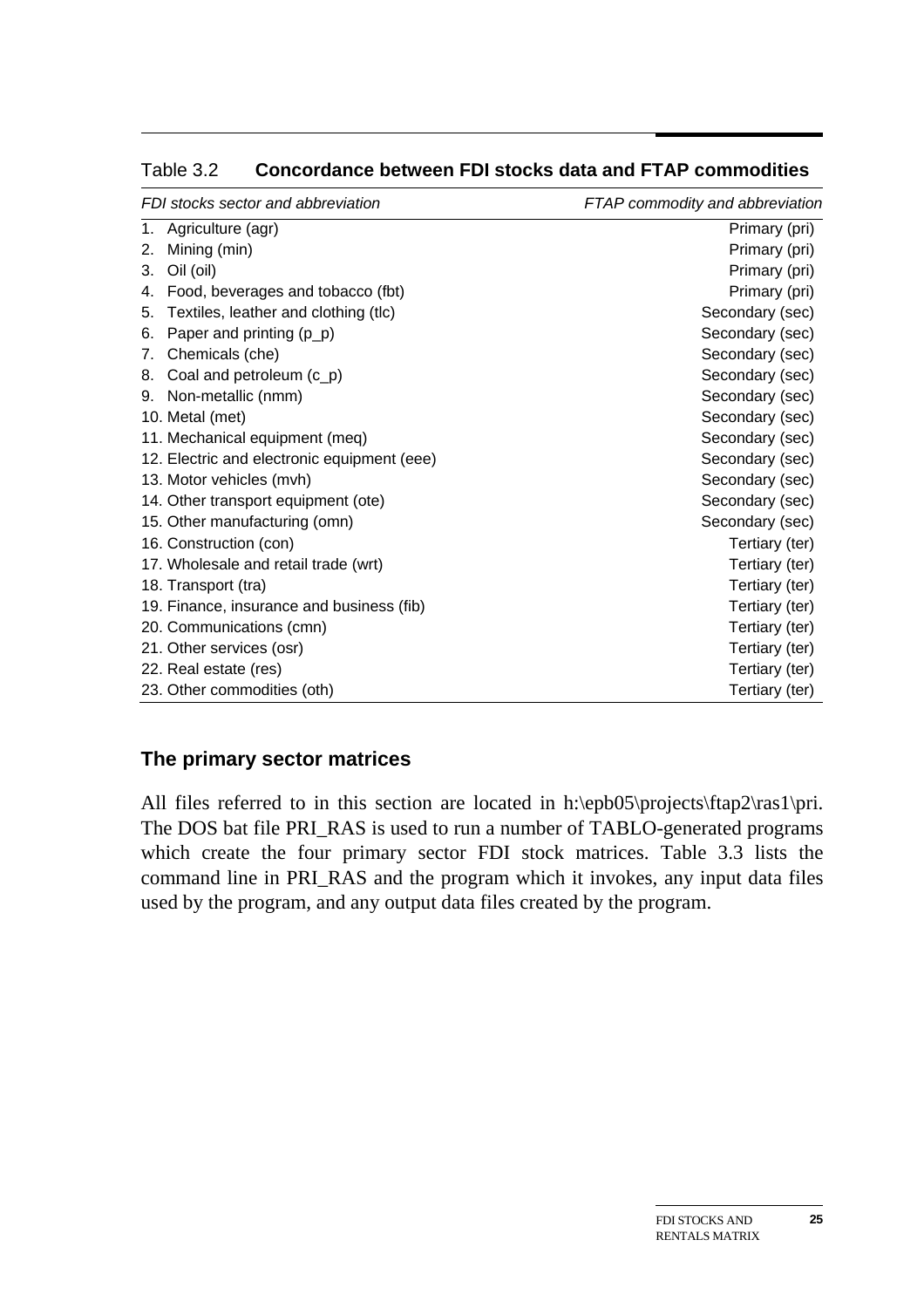| Command                                 | Input data files                                        | Output data file(s)                        |
|-----------------------------------------|---------------------------------------------------------|--------------------------------------------|
| 1. RASSPLIT - sti RASSPLIT. STI > > log | PRI FDI.HAR;<br>PRI SEC.HAR                             | RASSPLIT.DIS:<br>PRI OUT.HAR               |
| 2. OUT_RAS -sti OUT_RAS.STI >>log       | PRI FDI.HAR;<br>PRI SEC.HAR;<br>PRI OUT.HAR             | <b>OUT RAS.DIS;</b><br>W <sub>1</sub> .HAR |
| 3. OUT_RAS1 -sti OUT_RAS1.STI >>log     | PRI FDI.HAR:<br>PRI SEC.HAR;<br>PRI OUT.HAR;<br>W1.HAR; | PRI RAS.DIS; W1.UPD                        |
| 4. CHEK_OUT - cmf CHEK_OUT.CMF >>log    | PRI FDI.HAR:<br>PRI_OUT.HAR;<br>W <sub>1</sub> .UPD     | W <sub>2</sub> .HAR                        |
| 5. RASSEC -sti RASSEC.STI >>log         | PRI FDI.HAR:<br>PRI OUT.HAR;<br>W <sub>1</sub> .UPD     | RASSEC.DIS:<br>PRI OUT.UPD                 |
| 6. CHEKSEC -sti CHEKSEC.STI >>log       | PRI FDI.HAR;<br>PRI_OUT.UPD;<br>W1.UPD                  | CHEKSEC.DIS                                |

#### Table 3.3 **Steps in creating the primary sector FDI stock matrices using the DOS bat file PRI\_RAS**

Line one of PRI\_RAS invokes the program RASSPLIT using input from the file RASSPLIT.STI, and writes all screen output to the end of the file LOG. RASSPLIT takes inward and outward stock vectors from PRI\_FDI.HAR, host-sector and homesector share matrices from PRI\_SEC.HAR, and combines them to create preliminary home-host matrices for each of the four primary sectors. RASSPLIT also calculates inward and outward world average FDI sectoral shares for use by the next program. All output matrices are written to PRI\_OUT.HAR.

Line two invokes the program OUT\_RAS using input from the file OUT\_RAS.STI, and writes all screen output to the end of the file LOG. OUT\_RAS uses the inward and outward stock vectors from PRI\_FDI.HAR, the home-sector share matrix from PRI\_SEC.HAR, the outward world average sectoral shares from PRI\_OUT.HAR, and assigns the outward world average shares to countries for which data is not available. The resulting preliminary home-sector stocks matrix is written to the file W1.HAR.

The program OUT RAS1 conducts a RAS procedure on the preliminary homesector stocks matrix in the file W1.HAR, to create a balanced home-sector stocks matrix.

As its name suggests, the program CHEK\_OUT checks the balanced home-sector stocks matrix created by OUT\_RAS1 for consistency with the preliminary hostsector matrix and the final home-host matrix for each primary sector, both created by RASSPLIT. Where inconsistencies exist, they are flagged in the header array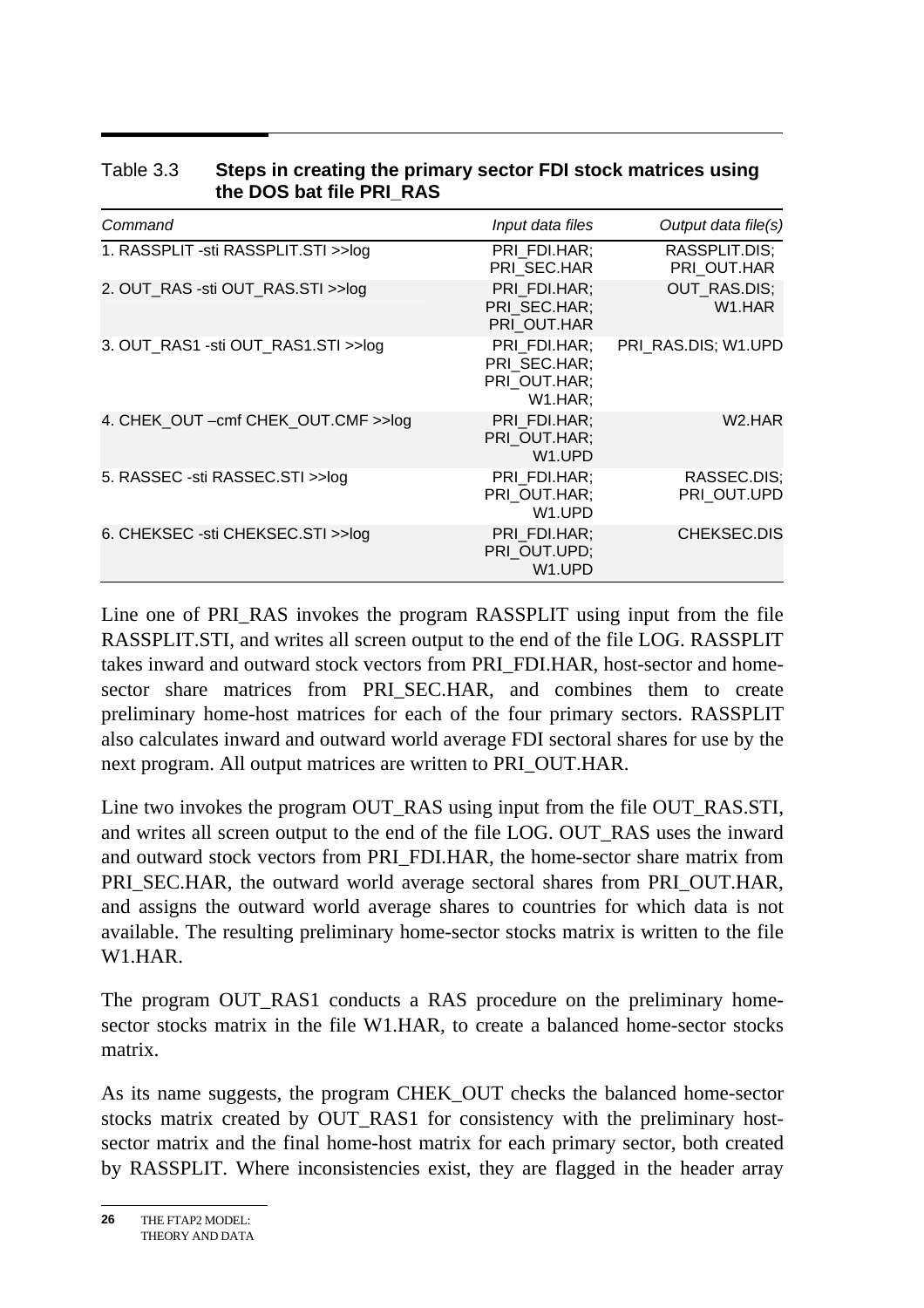$\overline{a}$ W2 in the output data file W2.HAR. Any cell values not equal to 200 indicate an inconsistency, which requires the header array W002 in file PRI\_OUT.HAR to be modified accordingly, and the file PRI\_RAS to be rerun.

Line five invokes the program RASSEC. This program conducts a RAS procedure on the four primary sector home-host matrices, so that their home and host totals match those in the home-sector and host-sector matrices, respectively.

Line six invokes the program CHEKSEC, which computes the differences between the home and host totals of the four primary sector home-host matrices, and the target home and host totals in the home-sector and host-sector matrices. CHEKSEC also computes the differences between the four primary sector home-host matrices summed over all primary sectors, and the corresponding value in the target homehost matrix for all primary sectors. If satisfactory convergence has not been achieved, this will be indicated in the values of the coefficients GFACTOR\_S, W\_SEC\_FAC and V\_SEC\_FAC reported in the file CHEKSEC.DIS. The further these values are from 1, the less satisfactory convergence has been. If convergence has not been satisfactory, then the preliminary home-sector shares assigned by OUT\_RAS need to be adjusted to aid convergence. Consequently, the PRI\_RAS may need to rerun a number of times.

#### **The secondary sector matrices**

All files referred to in this section are located in h:\epb05\projects\ftap2\ras1\sec. The DOS bat file RAS is used to run a number of TABLO-generated programs which create the 11 secondary sector FDI stock matrices. Table 3.4 lists the command line in RAS and the program which it invokes, any input data files used by the program, and any output data files created by the program.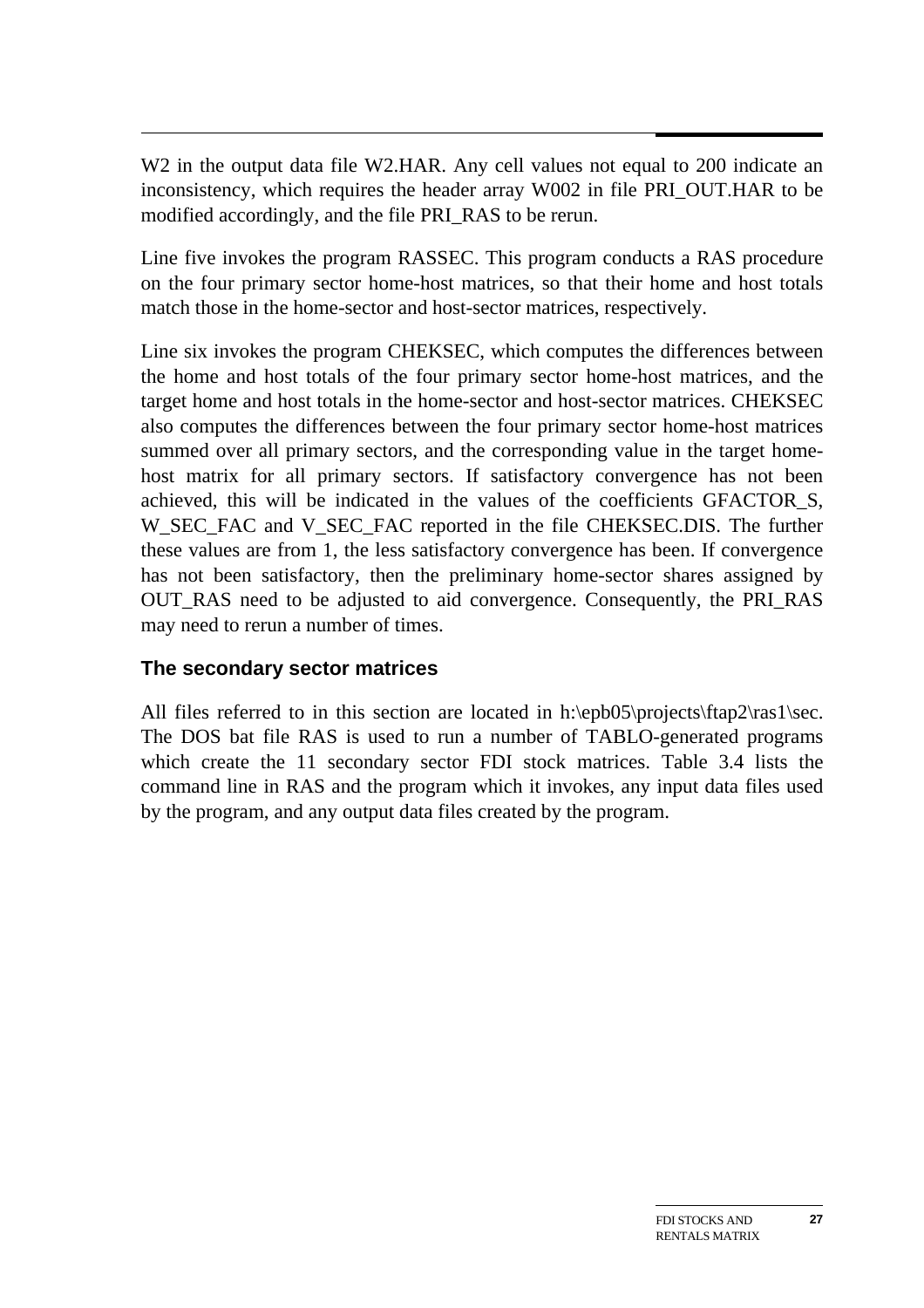| Command                              | Input data files                                                    | Output data file(s)          |
|--------------------------------------|---------------------------------------------------------------------|------------------------------|
| 1. RASSPLIT -sti RASSPLIT.STI >>log  | SEC FDI.HAR;<br>SEC SEC.HAR                                         | RASSPLIT.DIS:<br>SEC OUT.HAR |
| 2. OUT_RAS -sti OUT_RAS.STI >>log    | SEC FDI.HAR:<br>SEC SEC.HAR;<br>SEC_OUT.HAR                         | OUT_RAS.DIS; W1.HAR          |
| 3. OUT RAS1 -sti OUT RAS1.STI >>log  | SEC FDI.HAR:<br>SEC SEC.HAR:<br>SEC OUT.HAR;<br>W <sub>1</sub> .HAR | SEC RAS.DIS; W1.UPD          |
| 4. CHEK_OUT - cmf CHEK_OUT.CMF >>log | SEC FDI.HAR:<br>SEC_OUT.HAR;<br>W1.UPD                              | W <sub>2</sub> .HAR          |
| 5. CHEK_B -cmf CHEK_B.CMF >>log      | W1.UPD:<br>SEC OUT.HAR:<br><b>SEC FDI.HAR</b>                       | ADJ B.HAR                    |
| 6. RASSEC -sti RASSEC.STI >>log      | SEC FDI.HAR;<br>SEC OUT.HAR;<br>W1.UPD:<br>RASSEC.CMF:<br>ADJ B.HAR | RASSEC.DIS;<br>ADJ B.UPD     |
| 7. CHEKSEC -sti CHEKSEC.STI >>log    | SEC FDI.HAR:<br>SEC OUT.UPD;<br>W <sub>1</sub> .UPD                 | CHEKSEC.DIS                  |
| 8. B_ALL -cmf B_ALL.CMF >>log        | ADJ B.UPD                                                           | <b>B ALL.HAR</b>             |
| 9. RASSEC1 -sti RASSEC1.STI >>log    | SEC FDI.HAR:<br>SEC OUT.HAR;<br><b>B ALL.HAR</b>                    | E ALL.HAR                    |
| 10. CHECK E-cmf CHECK E.CMF >>log    | E ALL.HAR;<br>SEC FDI.HAR;<br>SEC OUT.HAR;<br>W1.UPD                | CHECK E.HAR                  |

#### Table 3.4 **Steps in creating the secondary sector FDI stock matrices using the DOS bat file RAS**

Lines one through to four of RAS runs identical programs and procedures for the secondary sectors, as PRI\_RAS does for the primary sectors. Differences in procedures emerge at line five, where the program CHEK\_B compares the preliminary home-host-sector matrix summed over all secondary sectors, with the final home-host matrix created by RASSPLIT. The header array CHEK on the file ADJ\_B.HAR should only contain values of 0. Non-zero values indicate that the initial inward and outward shares used as input to RASSPLIT must be adjusted for consistency with the final home-host matrix.

The next two lines of RAS are similar to lines five and six in PRI\_RAS. Line eight runs B\_ALL which checks the final home-host matrices for each secondary sector, produced by RASSEC, for convergence. Where convergence has not been satisfactory, then B ALL creates a new preliminary home-host matrix for each secondary sector. RASSEC1 then reruns the RAS procedure using the new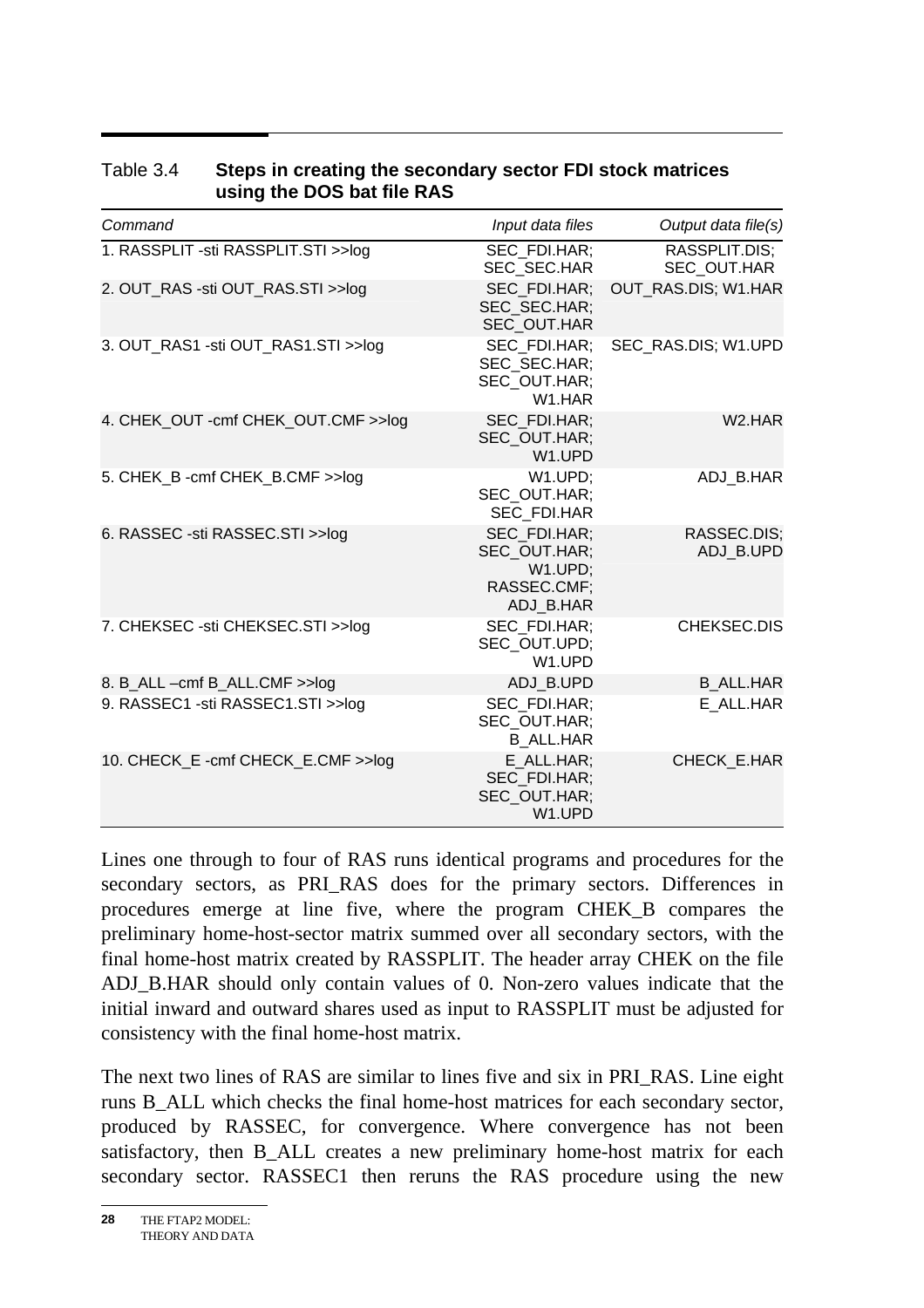preliminary matrices. CHECK\_E checks the new home-host matrices for each secondary sector, for convergence. The header arrays ARAT and VRAT on the output file CHECK\_E.HAR indicate how well the matrices have converged to the home and host totals. The closer these values are to one, the more satisfactory convergence has been.

#### **The tertiary sector matrices**

All files referred to in this section are located in h:\epb05\projects\ftap2\ras1\ter. The procedure for creating the FDI stocks matrices for the tertiary sectors is identical to the procedure used for the secondary sectors. The similarly named file RAS, runs this procedure and all steps, input and output data files are listed in table 3.5.

| the DOS bat file RAS                  |                                                                     |                              |
|---------------------------------------|---------------------------------------------------------------------|------------------------------|
| Command                               | Input data file(s)                                                  | Output data file(s)          |
| 1. RASSPLIT - sti RASSPLIT. STI >>log | TER_FDI.HAR;<br>TER_SEC.HAR                                         | RASSPLIT.DIS;<br>TER_OUT.HAR |
| 2. OUT_RAS -sti OUT_RAS.STI >>log     | TER FDI.HAR:<br>TER_SEC.HAR;<br>TER_OUT.HAR                         | OUT RAS.DIS; W1.HAR          |
| 3. OUT_RAS1 -sti OUT_RAS1.STI >>log   | TER FDI.HAR;<br>TER_SEC.HAR;<br>TER_OUT.HAR;<br>W <sub>1</sub> .HAR | TER_RAS.DIS; W1.UPD          |
| 4. CHEK_OUT - cmf CHEK_OUT.CMF >>log  | TER FDI.HAR;<br>TER_OUT.HAR;<br>W <sub>1</sub> .UPD                 | W <sub>2</sub> .HAR          |
| 5. CHEK_B -cmf CHEK_B.CMF >>log       | W1.UPD;<br>TER OUT.HAR                                              | ADJ_B.HAR                    |
| 6. RASSEC -sti RASSEC.STI >>log       | TER FDI.HAR;<br>TER OUT.HAR;<br>W1.UPD; ADJ_B.HAR                   | RASSEC.DIS;<br>ADJ_B.UPD     |
| 7. CHEKSEC -sti CHEKSEC.STI >>log     | TER FDI.HAR;<br>TER_OUT.UPD;<br>W <sub>1</sub> .UPD                 | CHEKSEC.DIS                  |
| 8. B_ALL -cmf B_ALL.CMF >>log         | ADJ_B.UPD                                                           | <b>B_ALL.HAR</b>             |
| 9. RASSEC1 -sti RASSEC1.STI >>log     | TER FDI.HAR;<br>TER_OUT.HAR;<br><b>B ALL.HAR</b>                    | E_ALL.HAR                    |

TER\_FDI.HAR; TER\_OUT.HAR; W1.UPD

10. CHECK\_E -cmf CHECK\_E.CMF >>log E\_ALL.HAR;

## Table 3.5 **Steps in creating the tertiary sector FDI stock matrices using**

CHECK\_E.HAR

**29**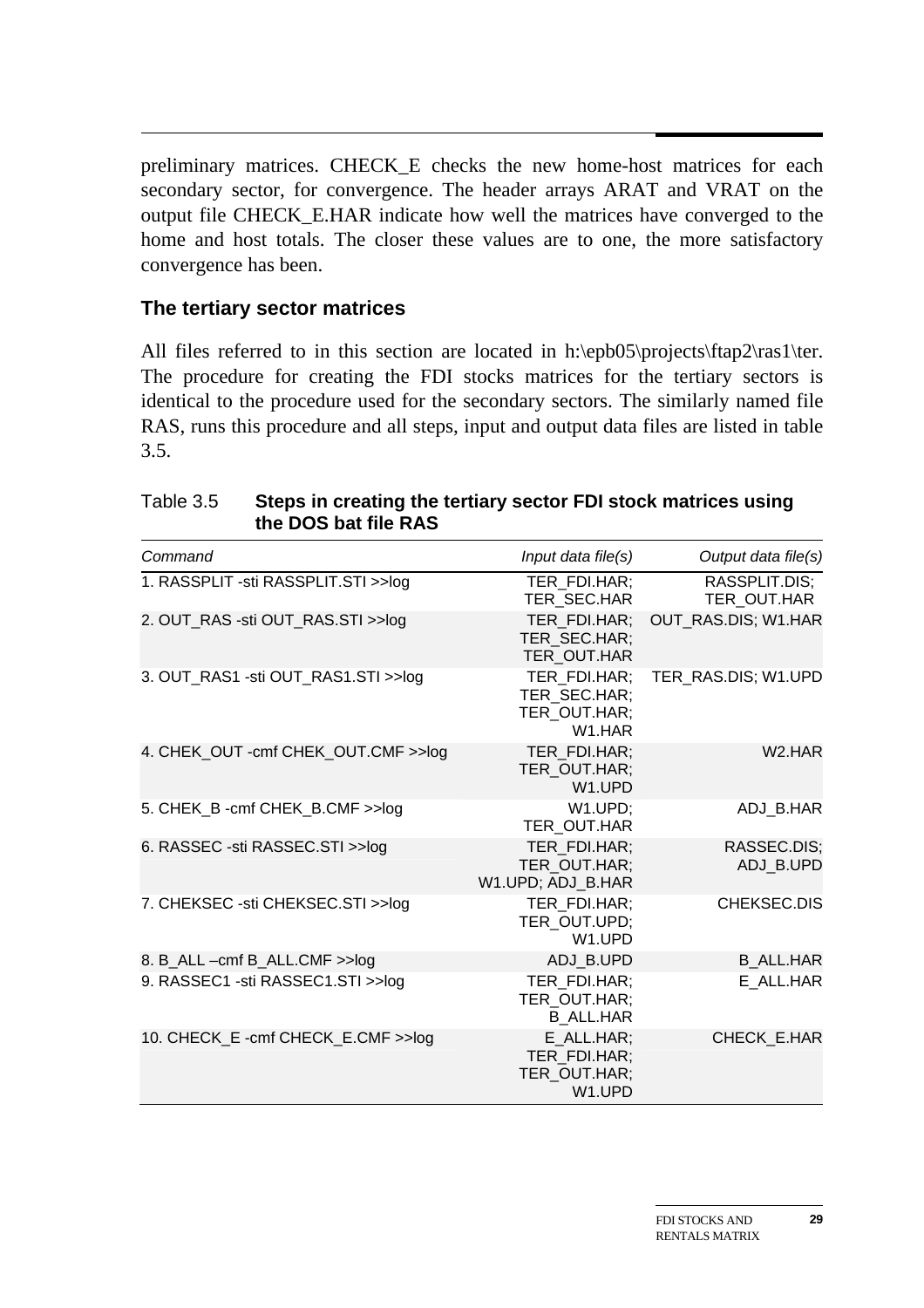#### $3.4$ **3.4 Collating the 23 sector FDI stock matrices and calculating FDI rentals**

All files discussed in this section are located in h:\epb05\projects\ftap2\ras1\all. The DOS bat file B1\_B23 runs a number of programs which collate the primary, secondary and tertiary FDI stocks matrices into a single 3D matrix, before performing a number of other tasks. Table 3.6 lists all procedures, and input and output data files which are run by B1\_B23.

#### Table 3.6 **Steps in creating the 22 sector FDI stocks and rentals matrices using the DOS bat file B1\_B23**

| Command                                                                                                                                                                                                                                                                                                                               | Input data file(s)                                                                                         | Output data file(s)        |
|---------------------------------------------------------------------------------------------------------------------------------------------------------------------------------------------------------------------------------------------------------------------------------------------------------------------------------------|------------------------------------------------------------------------------------------------------------|----------------------------|
| 1. copy h:\epb05\projects\ftap2\ras1\pri\pri_out.upd >log<br>2. copy h:\epb05\projects\ftap2\ras1\sec\check_e.har check_e1.har>>log<br>3. copy h:\epb05\projects\ftap2\ras1\ter\check_e.har check_e2.har>>log<br>4. copy h:\epb05\projects\ftap2\ror\ror_out.har >>log<br>5. copy h:\epb05\projects\ftap2\split_ur\57x57icm.upd >>log |                                                                                                            |                            |
| 6. adj_impd -cmf adj_impd.cmf>>log                                                                                                                                                                                                                                                                                                    | 57X57SET.HAR:<br>57X57ICM.UPD;<br>57X57PAR.DAT;<br>COMMAP.HAR;<br><b>IMPRAT HAR</b>                        | ADJ_IMPD.HAR               |
| 7. b1_b23 -cmf b1_b23.cmf>>log                                                                                                                                                                                                                                                                                                        | PRI OUT.UPD;<br>CHECK E1.HAR;<br>CHECK E2.HAR;<br>FDI.HAR;<br>ROR OUT.HAR;<br>3D DEPR.HAR:<br>ADJ IMPD.HAR | B1 B23.HAR;<br>3D_DEPR.UPD |
| 8. AGG_22 - cmf AGG_22.CMF>>log                                                                                                                                                                                                                                                                                                       | B1 B23.HAR:<br>COMMAP.HAR;<br><b>IMPRAT HAR</b>                                                            | AGG 22.HAR                 |
| 9. chkror - cmf chkror.cmf>>log                                                                                                                                                                                                                                                                                                       | SETS.HAR;<br>FDI IND.HAR;<br>KDATA.HAR;<br>FDATA.HAR; FDI.HAR;<br>PARA.DAT                                 | CHKROR.HAR                 |

Line one of B1\_B23 moves the file containing the primary sector FDI stocks matrices to the present working directory, and also creates a new log file to which all screen output is written. Lines two and three do the same for the files containing the secondary and tertiary matrices.

Line four moves the file ROR\_OUT.HAR to the present working directory. This file contains the pre-tax rates of return generated by an updated version of the GTAP 4 database (McDougall, Elbehri and Truong 1998). This database is provided by the work of Verikios and Hanslow (1999) under their assumption of less than

THE FTAP2 MODEL: THEORY AND DATA **30**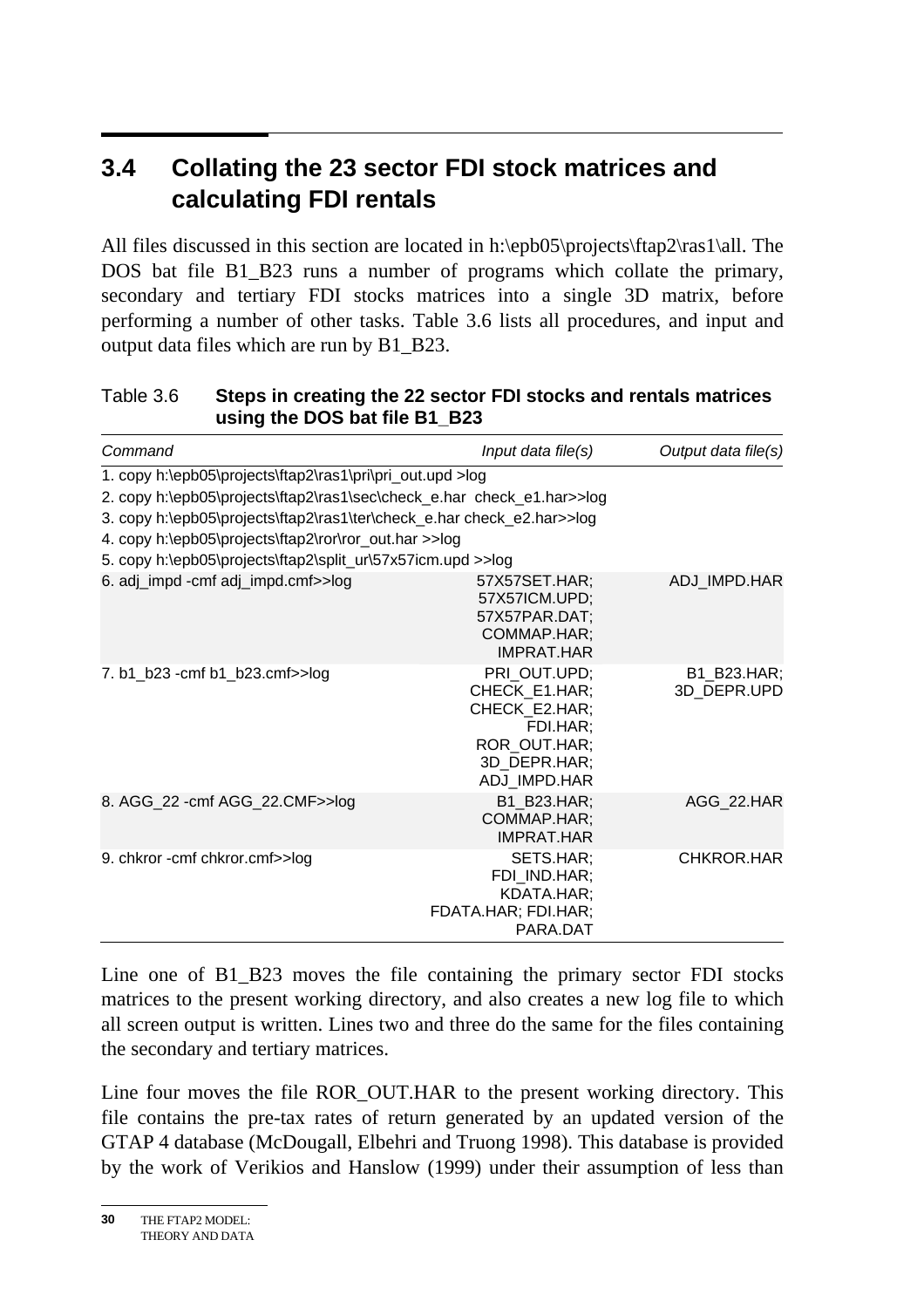perfect capital mobility. This database represents barriers to trade after the complete implementation of the Uruguay Round of multilateral negotiations (UR).

The file 57X57ICM.UPD is moved to the present working directory by line six of B1\_B23. This file is a variant of the updated database from the work of Verikios and Hanslow (1999), and its construction is described in section 4.1 of chapter 4.

All of the files moved to the present working directory by the first six lines of file B1\_B23 are used in the four procedures which follow.

The program ADJ\_IMPD invoked by line six of B1\_B23 adjusts the domestic and foreign capital impediment rates for telecommunications and banking, taken from PC (1999), by a region- and sector-specific output to capital ratio calculated from 57X57ICM.UPD. This adjustment converts the rates from capital impediments rates as a proportion of output to capital impediment rates as a proportion of capital. The capital and output impediment rates are presented in table 3.7.1

The program B1\_B23 firstly collates the primary, secondary and tertiary matrices into a single FDI stocks matrix ranging over the dimensions home, host and sector. A number of small adjustments are made to this matrix. In initial simulations, the resulting 3D stocks matrix gave rise to two major problems. First, certain host regions and sectors with non-zero FDI impediments rates had zero FDI stocks. With an initial stock of zero, the removal of non-zero impediments led to no change in FDI. This is inconsistent with what is generally expected from the removal of a barrier to FDI. Second, a comparison of the measured FDI impediment rates and the sectoral shares of FDI in regional capital stocks indicated a random relationship between the two. For instance, some regions and sectors with no impediments to FDI had zero or very low FDI shares of capital, while other regions with very high impediments to FDI had very high FDI shares of capital. Initial simulations with this database lead to implausibly high percentage increases in sectoral FDI stocks, where the initial FDI were already quite high.

These two problems were dealt with by assuming that the estimated barriers to FDI were more accurate and consistent across regions and sectors, than the numerous sources used to source FDI stocks data. As such, the FDI stocks data were adjusted so that a mild, but discernible, inverse relationship existed between the estimated barriers (for telecommunications and banking services) on the one hand, and the FDI stock shares on the other.

 $\overline{a}$ 

 $<sup>1</sup>$  In initial simulations, the finance, insurance and business services sector in Japan expanded at a</sup> rate which was inconsistent with its already large share of the domestic output. To avoid such a result, the banking impediment rates for Japan taken from PC (1999) were reduced to seventwelfths of their original value.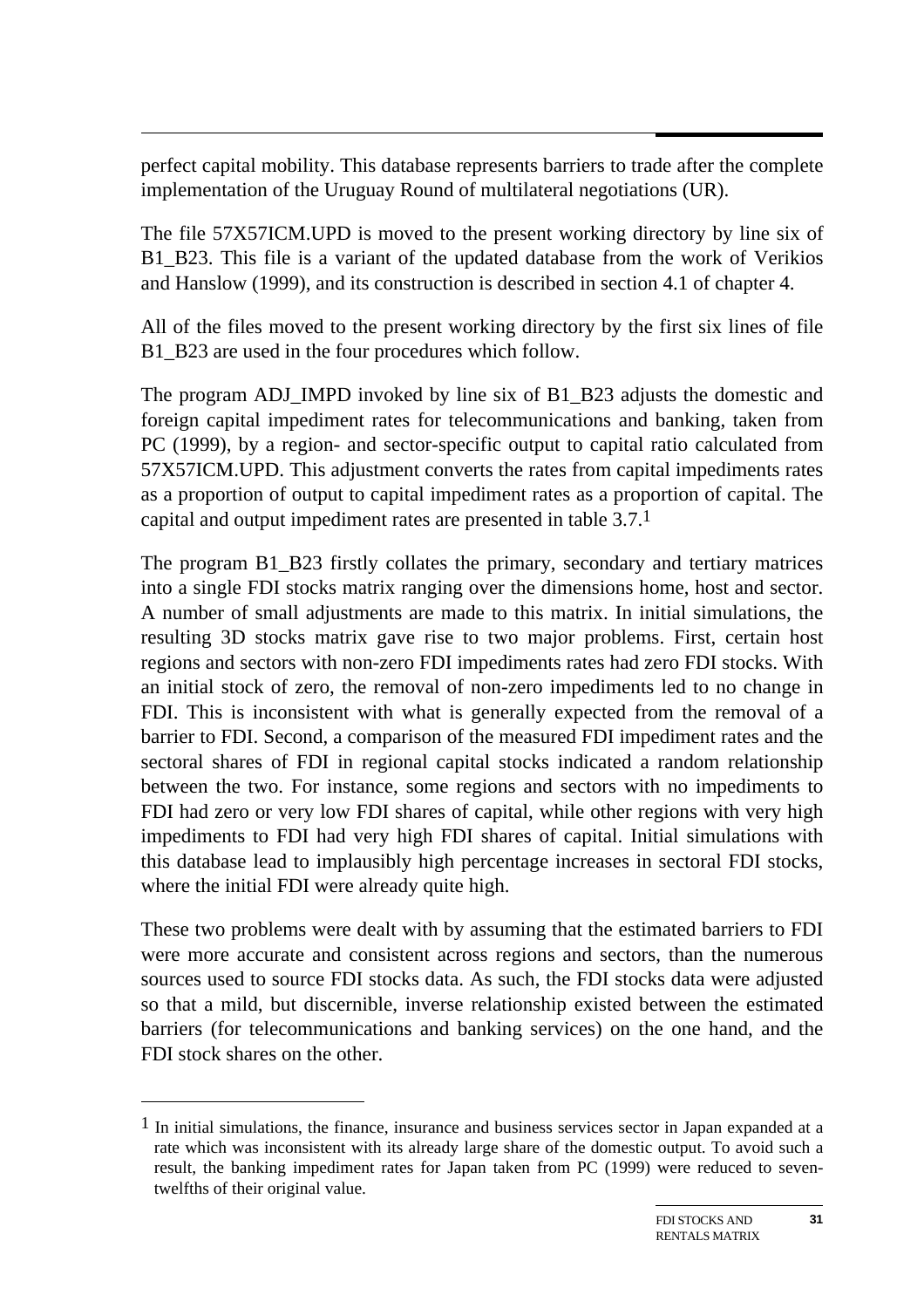| Region                 |                |                | Telecommunications sector |         | Finance, insurance and business sector |        |                  |         |  |
|------------------------|----------------|----------------|---------------------------|---------|----------------------------------------|--------|------------------|---------|--|
|                        | Output         |                |                           | Capital |                                        | Output |                  | Capital |  |
|                        | Domestic       |                | Foreign Domestic          |         | Foreign Domestic                       |        | Foreign Domestic | Foreign |  |
| Australia              | $\blacksquare$ |                | 1.4                       | 1.4     |                                        | 2.2    |                  | 43.3    |  |
| <b>NZ</b>              | $\blacksquare$ | $\blacksquare$ | 1.3                       | 1.3     | $\blacksquare$                         | 2.2    | ٠                | 8.5     |  |
| Japan                  | $\blacksquare$ | $\blacksquare$ | 1.8                       | 1.8     | 5.8                                    | 7.7    | $\blacksquare$   | 3.0     |  |
| Korea                  | 2.5            | 4.9            | 4.8                       | 9.2     | 14.9                                   | 18.6   | ٠                | 80.7    |  |
| Indonesia              | 41.0           | 82.1           | 85.9                      | 163.3   | 5.3                                    | 16.3   | $\blacksquare$   | 81.0    |  |
| Malaysia               | 5.5            | 11.0           | 3.6                       | 15.0    | 6.7                                    | 24.6   | 41.7             | 97.4    |  |
| Philippines            | 21.4           | 53.6           |                           | 50.0    | 3.5                                    | 14.1   | 24.0             | 109.9   |  |
| Singapore              | 0.8            | 0.8            | 5.5                       | 8.1     | 8.0                                    | 20.8   | $\blacksquare$   | 62.7    |  |
| Thailand               | 14.0           | 28.0           | 32.7                      | 55.8    |                                        | 12.5   | $\blacksquare$   | 58.4    |  |
| China                  | 50.0           | 100.0          | 339.4                     | 678.8   | 14.9                                   | 24.7   | 60.6             | 140.7   |  |
| Hong Kong              | 0.6            | 0.6            | 3.2                       | 3.2     | 2.6                                    | 4.9    | $\blacksquare$   | 6.4     |  |
| Taiwan                 | 1.3            | 2.1            | 5.8                       | 9.3     | 8.6                                    | 14.7   | ۰                | 48.8    |  |
| Canada                 | 0.8            | 2.3            | 1.8                       | 6.6     |                                        | 2.8    |                  | 13.4    |  |
| <b>USA</b>             | 0.2            | 0.2            |                           |         | $\blacksquare$                         | 2.8    |                  | 8.1     |  |
| Mexico                 | 5.4            | 11.0           | 1.8                       | 7.8     | -                                      | 2.9    | $\blacksquare$   | 21.8    |  |
| Chile                  | 1.3            | 1.3            | 1.0                       | 1.0     | 7.7                                    | 11.3   | 39.0             | 57.4    |  |
| R. Cairns <sup>a</sup> | 2.7            | 6.5            | 11.8                      | 15.9    | 0.2                                    | 10.1   | 8.1              | 33.2    |  |
| EU                     | 0.3            | 0.7            | 3.6                       | 4.6     | -                                      | 2.8    |                  | 12.3    |  |
| R. World <sup>b</sup>  | 16.4           | 33.0           | 114.0                     | 215.0   | $\blacksquare$                         | 12.7   | 6.4              | 51.5    |  |

#### Table 3.7 **Output and capital impediment rates (per cent)**

**a** The rest of the Cairns group (Brazil, Argentina, Uruguay and Colombia). **b** The rest of the world. **-** Nil. *Source:* See text.

Where bilateral FDI stocks were adjusted from zero to non-zero values, it was assumed that the 'new' FDI stocks were sourced equally from the three net FDI investing regions in the database, that is, Japan, the US and the EU. FDI stocks were also reduced for Australia and the rest of the world region, the latter consisting mainly of developing countries which engage in little or no FDI.

Another problem encountered with initial simulations was 'arithmetic overflow'<sup>2</sup>, caused by having initial values of FDI which are quite small. Where the initial stock is quite small, any significant change can lead to a enormous percentage change leading arithmetic overflow. This problem was avoided in subsequent simulations by zeroing out all FDI stocks less than \$US10,000.

B1 B23 then calculates the rentals associated with the final FDI stocks matrix. This is done by multiplying the pre-tax rates of return from the post-UR database, with the final FDI stocks matrix. It is assumed that the rates of return from the post-UR

l

 $<sup>2</sup>$  Arithmetic overflow is a computer error generated when attempting to calculate either very large</sup> numbers, or very small numbers.

THE FTAP2 MODEL: THEORY AND DATA **32**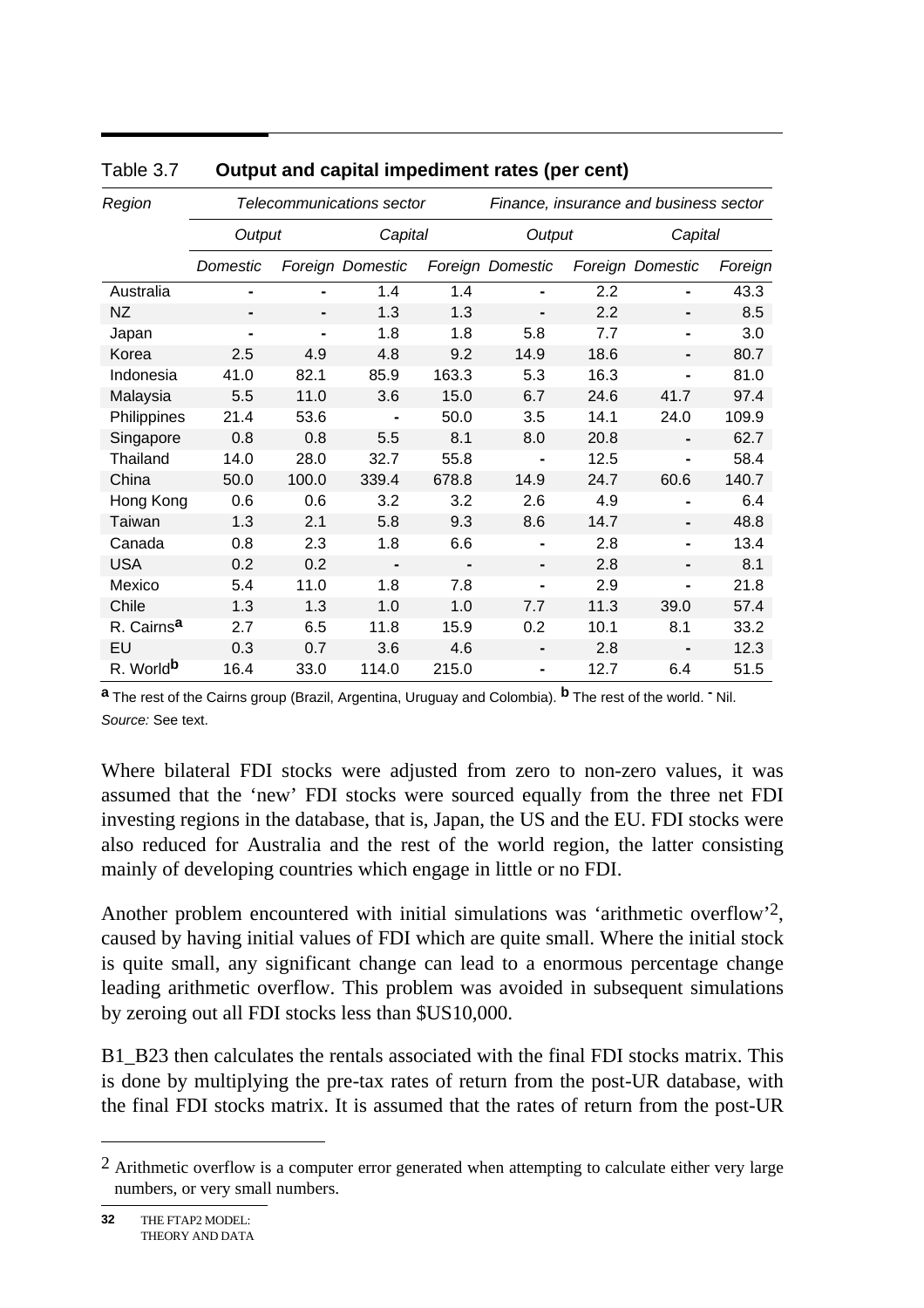database are exclusive of impediments to FDI. As such, the impediment-inclusive rates of return are simply the sum of the impediment-exclusive rates of return and the impediments rates themselves. B1\_B23 also assigns the depreciation rates for each home region, host region and sector. These are taken from the post-UR database and are presented in table 3.8, along with the pre-tax rates of return from the post-UR database.

| Region                   | Depreciation rates by host<br>region | Pre-tax, impediment-exclusive<br>rates of return by home region |
|--------------------------|--------------------------------------|-----------------------------------------------------------------|
| Australia                | 4.44                                 | 12.95                                                           |
| New Zealand              | 2.87                                 | 11.10                                                           |
| Japan                    | 5.05                                 | 13.16                                                           |
| Korea                    | 3.02                                 | 11.19                                                           |
| Indonesia                | 1.79                                 | 10.01                                                           |
| Malaysia                 | 2.36                                 | 10.77                                                           |
| Philippines              | 1.69                                 | 10.13                                                           |
| Singapore                | 3.66                                 | 12.10                                                           |
| Thailand                 | 1.93                                 | 10.07                                                           |
| China                    | 2.63                                 | 10.82                                                           |
| Hong Kong                | 0.59                                 | 8.80                                                            |
| Taiwan                   | 2.25                                 | 10.47                                                           |
| Canada                   | 2.98                                 | 11.09                                                           |
| United States of America | 3.07                                 | 11.19                                                           |
| Mexico                   | 1.63                                 | 9.71                                                            |
| Chile                    | 1.78                                 | 9.93                                                            |
| Rest of Cairns group     | 2.46                                 | 10.61                                                           |
| European Union           | 5.47                                 | 13.56                                                           |
| Rest of the world        | 4.26                                 | 12.44                                                           |

Table 3.8 **Depreciation rates and pre-tax, impediment-exclusive rates of return used in FTAP2 (per cent)** 

*Source:* Updated database from Verikios and Hanslow (1999).

As FTAP2 assumes that there is perfect capital mobility between all capital owned by a region, regardless of which sector or host region it is located in, the rates of return taken from the post-UR database are assumed to be the pre-tax, impedimentexclusive rates of return earned by all capital owned by each home region. The depreciation rates taken from the post-UR database are assumed to reflect the rates of return in all sectors in each host region.

Line eight of file B1 B23 invokes the program AGG 22, which aggregates all output from the programs ADJ\_IMPD and B1\_B23, from 23 to 22 sectors. The concordance between the two aggregations is presented in table 3.9. Besides the aggregation of existing sectors indicated in table 3.9, a new sector called dwellings is added with zero FDI stocks and rentals data. The final line in B1\_B23 invokes the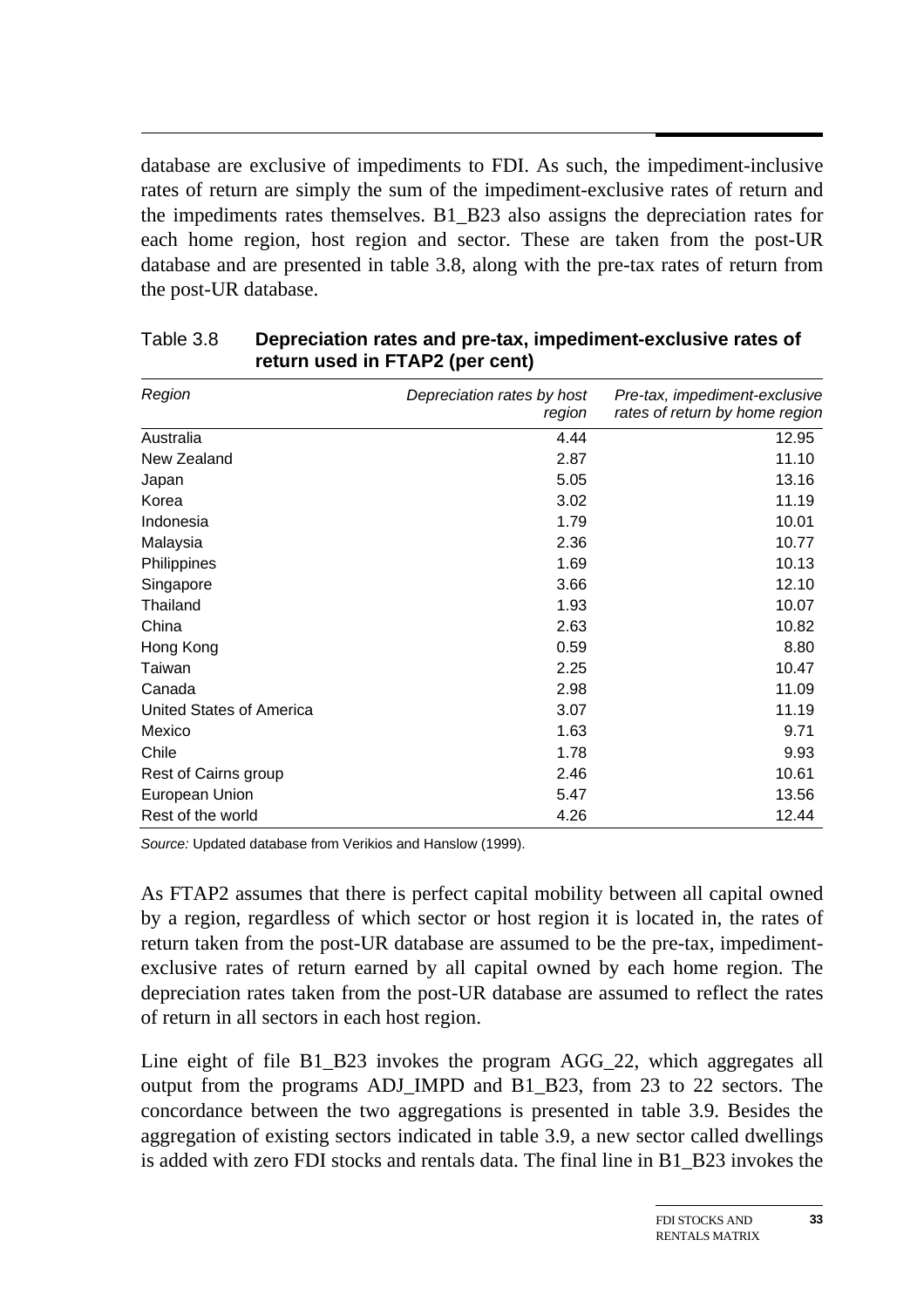program CHKROR which calculates the gross rates of return on domestic capital in the three-sector FTAP database.

| Table 3.9 | Concordance between 23 and 22 sector FDI stocks and rentals |
|-----------|-------------------------------------------------------------|
|           | matrices                                                    |

|    | 23 sector FDI stocks and rentals matrices, and<br>abbreviation |    | 22 sector FDI stocks and rentals matrices, and<br>abbreviation |
|----|----------------------------------------------------------------|----|----------------------------------------------------------------|
|    | 1. Agriculture (agr)                                           | 1. | Agriculture (agr)                                              |
| 2. | Mining (min)                                                   | 2. | Mining (min)                                                   |
|    | 3. Oil (oil)                                                   | 3. | Oil (oil)                                                      |
|    | 4. Food, beverages and tobacco (fbt)                           |    | 4. Food, beverages and tobacco (fbt)                           |
| 5. | Textiles, leather and clothing (tlc)                           | 5. | Textiles, leather and clothing (tlc)                           |
| 6. | Paper and printing $(p_p)$                                     | 6. | Paper and printing (p_p)                                       |
| 7. | Chemicals (che)                                                | 7. | Chemicals (che)                                                |
|    | 8. Coal and petroleum (c_p)                                    |    | 8. Coal and petroleum (c_p)                                    |
|    | 9. Non-metallic minerals (nmm)                                 |    | 9. Non-metallic minerals (nmm)                                 |
|    | 10. Metals (met)                                               |    | 10. Metals (met)                                               |
|    | 11. Mechanical equipment (meq)                                 |    | 11. Mechanical equipment (meq)                                 |
|    | 12. Electric and electronic equipment (eee)                    |    | 12. Electric and electronic equipment (eee)                    |
|    | 13. Motor vehicles (mvh)                                       |    | 13. Motor vehicles (mvh)                                       |
|    | 14. Other transport equipment (ote)                            |    | 14. Other transport equipment (ote)                            |
|    | 15. Other manufacturing (omn)                                  |    | 15. Other manufacturing (omn)                                  |
|    | 16. Construction (con)                                         |    | 16. Construction (con)                                         |
|    | 17. Wholesale and retail trade (wrt)                           |    | 17. Wholesale and retail trade (wrt)                           |
|    | 18. Transport (tra)                                            |    | 18. Transport (tra)                                            |
|    | 19. Finance, insurance and business (fib)                      |    | 19. Finance, insurance and business (fib)                      |
|    | 20. Communications (cmn)                                       |    | 20. Communications (cmn)                                       |
|    | 21. Other services (osr)                                       |    | 21. Other services (osr)                                       |
|    | 22. Real estate (res)                                          |    | 19. Finance, insurance and business (fib)                      |
|    | 23. Other commodities (oth)                                    |    | 21. Other services (osr)                                       |
|    |                                                                |    | 22. Dwellings (dwe)                                            |

THE FTAP2 MODEL: THEORY AND DATA **34**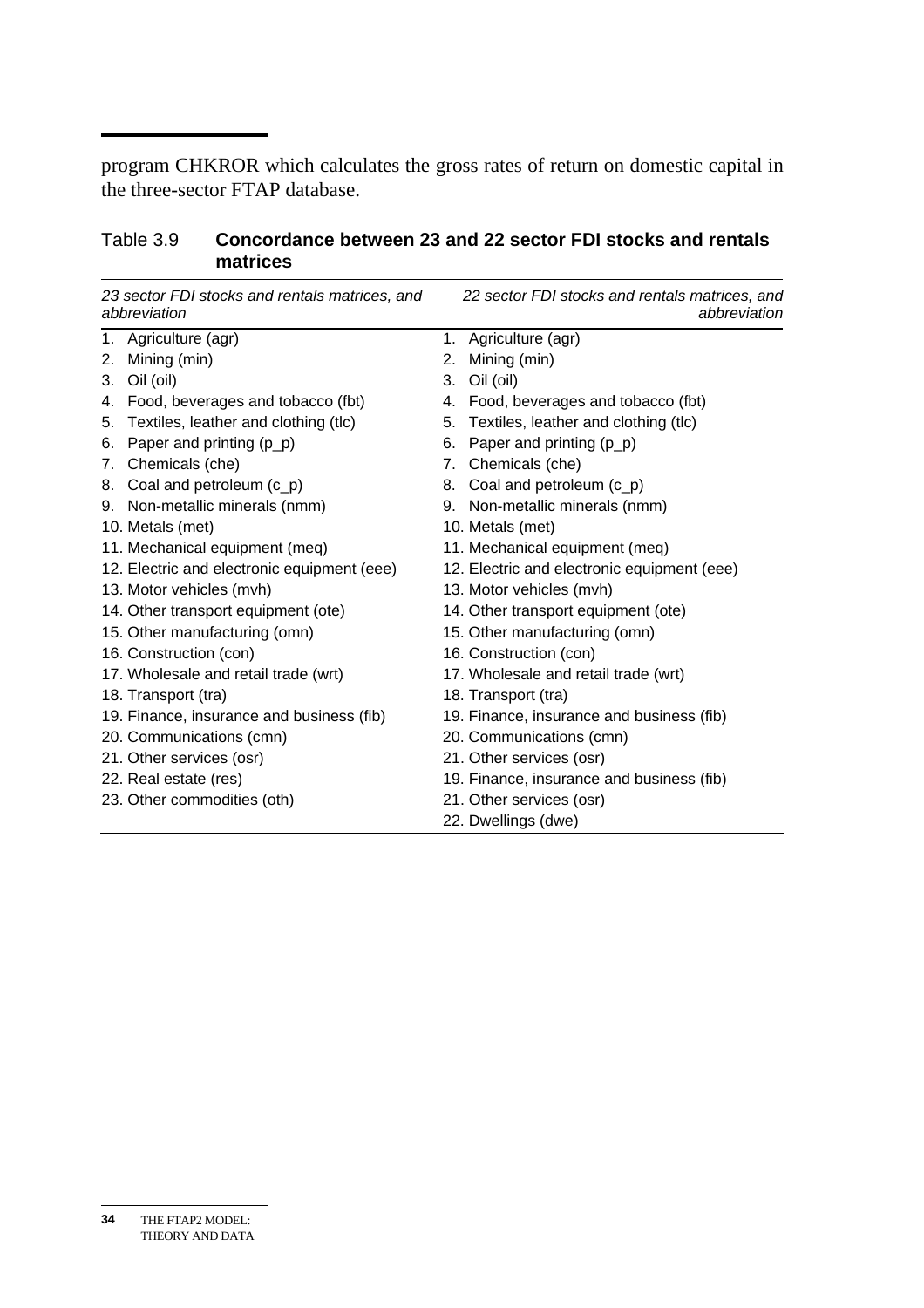## 4 Incorporating impediments in the post-UR database using ALTERTAX

The database provided by the work of Verikios and Hanslow (1999) is the starting point for the non-FDI data in the FTAP2 database. This database contains estimates of barriers to trade in goods after the complete implementation of the UR. However, it does not contain barriers to trade in services. These must be incorporated into the database separately.

The post-UR database has 19 regions and 50 commodities. The impediments data used in the FTAP2 database are for telecommunications and banking services, but the post-UR database does not distinguish separate telecommunications and banking services sectors. Thus, before the impediments data can be incorporated into the post-UR database, the database must first be disaggregated so that it contains separate telecommunications and banking services sectors. Once this is done, the database must then be aggregated to match the 22 sector FDI stocks and rentals data described in chapter 3. Following this, the impediments data can be accurately incorporated into the post-UR database using the ALTERTAX procedure of Malcolm (1998).

### **4.1 Adjusting regional bond income data in GTAPICM**

In initial simulations, the regional welfare results for FTAP2 were dominated by the effect of changes in bond income. For some regions this effect was many times the magnitude of all other effects combined. The dominance of this effect was confirmed by checking the updated FTAP2 database, which indicated that the value of bonds for some regions was almost equal to the value of the capital stock located in that region. This was regarded as undesirable and that welfare results should be largely determined by other 'real' effects, and not dominated by initial borrowing and lending positions for each region or growth in these positions over the course of a policy simulation. For this reason, it was decided that the post-UR database, as taken from Verikios and Hanslow (1999), was inappropriate to use in creating the FTAP2 database. It seemed appropriate to adjust the initial bond data used by Verikios and Hanslow (1999), so that the value of bonds was no greater than 10 per cent, in absolute terms, of the value of the capital stock in each region.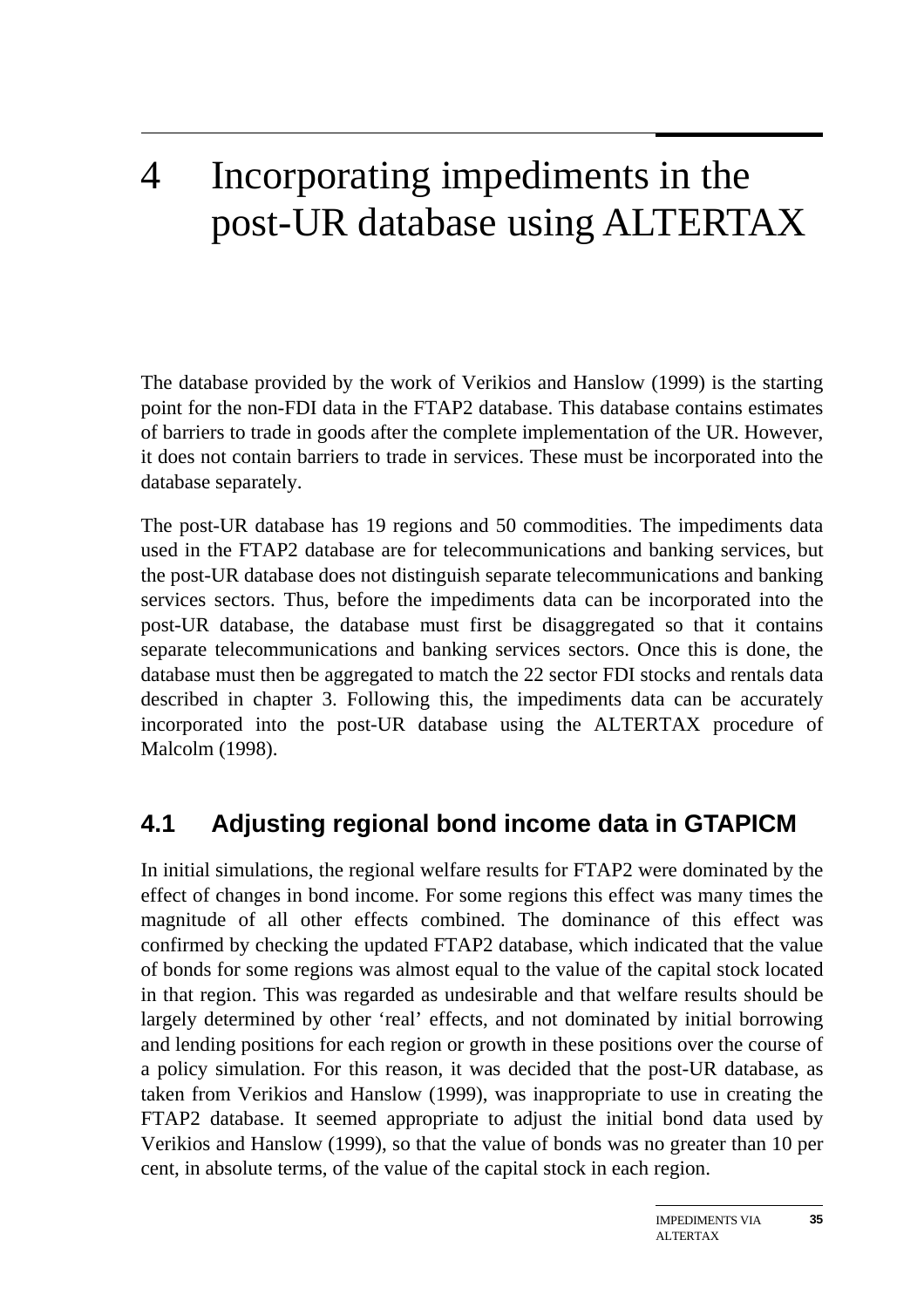All files discussed in this section are located in h:\epb05\projects\ftap2\gtapicm. The bond data used in GTAPICM is described in appendix E, sections E.5 and E.6 of Hanslow, Phamduc and Verikios (2000). Bonds in GTAPICM are made up of private and government bonds. It was decided that government bonds would be set to zero, as the government sector did not own any capital in GTAPICM and should therefore not have the ability to lend or borrow. As such, private bonds were assumed to account for all net capital income from abroad. As net capital income from abroad was originally calculated as a proportion of net factor income from abroad, the adjustments to the initial bond data were made in terms of this proportion. Table 4.1 is similar to table E.4 in Hanslow, Phamduc and Verikios (2000), but contains the adjusted proportion of net factor income from abroad made up by net capital income from abroad. The adjusted bond data is now stored in the file ZRGOVBND.HAR, along with all other initial GTAPICM data which remains unchanged.

| Region                          | Net factor income<br>from abroad | Original net capital<br>income from abroad | Adjusted net capital<br>income from abroad |
|---------------------------------|----------------------------------|--------------------------------------------|--------------------------------------------|
|                                 | % of GDP                         | % of net factor income<br>from abroad      | % of net factor income<br>from abroad      |
| Australia                       | $-3.87$                          | 100.88                                     | 50.44                                      |
| New Zealand                     | $-3.98$                          | 100.00                                     | 50.00                                      |
| Japan                           | 0.94                             | 95.43                                      | 95.43                                      |
| Korea                           | $-0.64$                          | 128.33                                     | 64.17                                      |
| Indonesia                       | $-4.68$                          | 97.36                                      | 48.68                                      |
| Malaysia                        | $-5.09$                          | 98.86                                      | 49.43                                      |
| Philippines                     | 3.04                             | $-57.07$                                   | $-28.53$                                   |
| Singapore                       | 0.98                             | 100.00                                     | 100.00                                     |
| Thailand                        | $-1.86$                          | 98.86                                      | 49.43                                      |
| China                           | $-11.13$                         | 97.36                                      | 24.34                                      |
| Hong Kong                       | 1.34                             | 100.00                                     | 100.00                                     |
| Taiwan                          | 0.90                             | 144.08                                     | 144.08                                     |
| Canada                          | $-3.42$                          | 0.00                                       | 0.00                                       |
| <b>United States of America</b> | 0.26                             | 100.63                                     | 100.63                                     |
| Mexico                          | $-2.72$                          | 106.66                                     | 53.33                                      |
| Chile                           | $-5.83$                          | 99.12                                      | 49.56                                      |
| Rest of Cairns group            | $-3.08$                          | 98.96                                      | 32.99                                      |
| European Union                  | $-0.83a$                         | 49.38                                      | 16.46                                      |
| Rest of the world <sup>b</sup>  | $-5.19$                          | $-70.59$                                   | 2.04                                       |

Table 4.1 **Net factor income from abroad and net capital income from abroad in GTAPICM** 

**a** This percentage is not the same as that reported in table E.4 of Hanslow, Phamduc and Verikios (2000). In adjusting the bond income data, a mistake in the original calculation of net factor income from abroad for the European Union was found and is now corrected. **b** Data for the rest of the world region is calculated as residual.

*Source:* See text.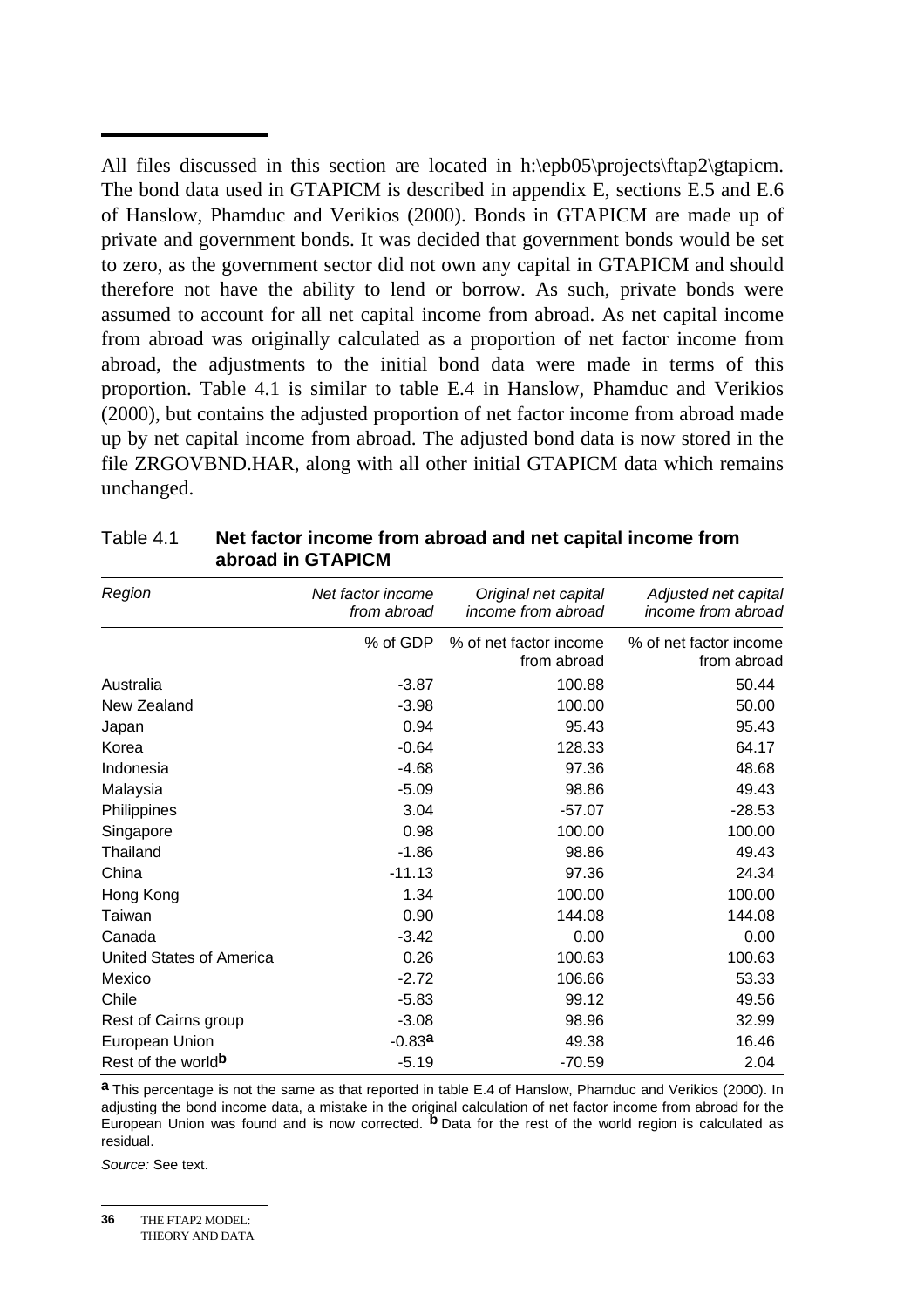Assuming the government sector cannot borrow or lend in GTAPICM also requires the removal of the equation which facilitates government wealth accumulation in GTAPICM, that is, equation GOVT\_WEALTH\_ACCN. The new TABLO input file containing this change is ZRGOVBND.TAB. Once this is done, the 'imperfect capital mobility' simulation in Verikios and Hanslow (1999) is rerun using the TABLO command file ZRGOVBND.CMF. The new post-UR GTAPICM database is ZRGOVBND.UPD.

## **4.2 Splitting out telecommunications and banking services in the post-UR database**

The 'new' post-UR GTAPICM database does not contain separate telecommunications and banking services sectors, despite having a high degree of commodity detail. In order to accurately incorporate the estimated impediments to trade in telecommunications and banking services into the post-UR database, separate telecommunications and banking services sectors must be split out from existing commodities in the post-UR database. Table 4.2 presents a concordance between the 50 sectors in the post-UR database and the 57 sectors in the post-UR database with telecommunications and banking (financial) services split out.

Table 4.2 indicates that in disaggregating the post-UR database, sectors 47 (trade, transport) and 48 (financial, business, recreational services) are split into five and four separate sectors, respectively. The commodity detail in the disaggregated database matches that in the GTAP 5 database (Huff, McDougall and Walmsley 1999) and this is intentional to ensure that future work using GTAP 5 can be accommodated with existing procedures and programs. With no information on the size of individual sectors within sectors 47 and 48, equal shares are used to split all header arrays, that is, output, exports, intermediate inputs etc.

The procedures used to split out the communication and financial services sectors were developed in order to accommodate the use of the forthcoming GTAP 5 database. This is possible by creating a GTAP 5 'lookalike' database, that is, a database with the same commodity detail as the forthcoming GTAP 5 database. As such, the procedures used to split the post-UR database involve some unnecessary steps. The greater commodity detail for services in GTAP 5 can be used in the future to disaggregate almost all privately-provided services in the post-UR database.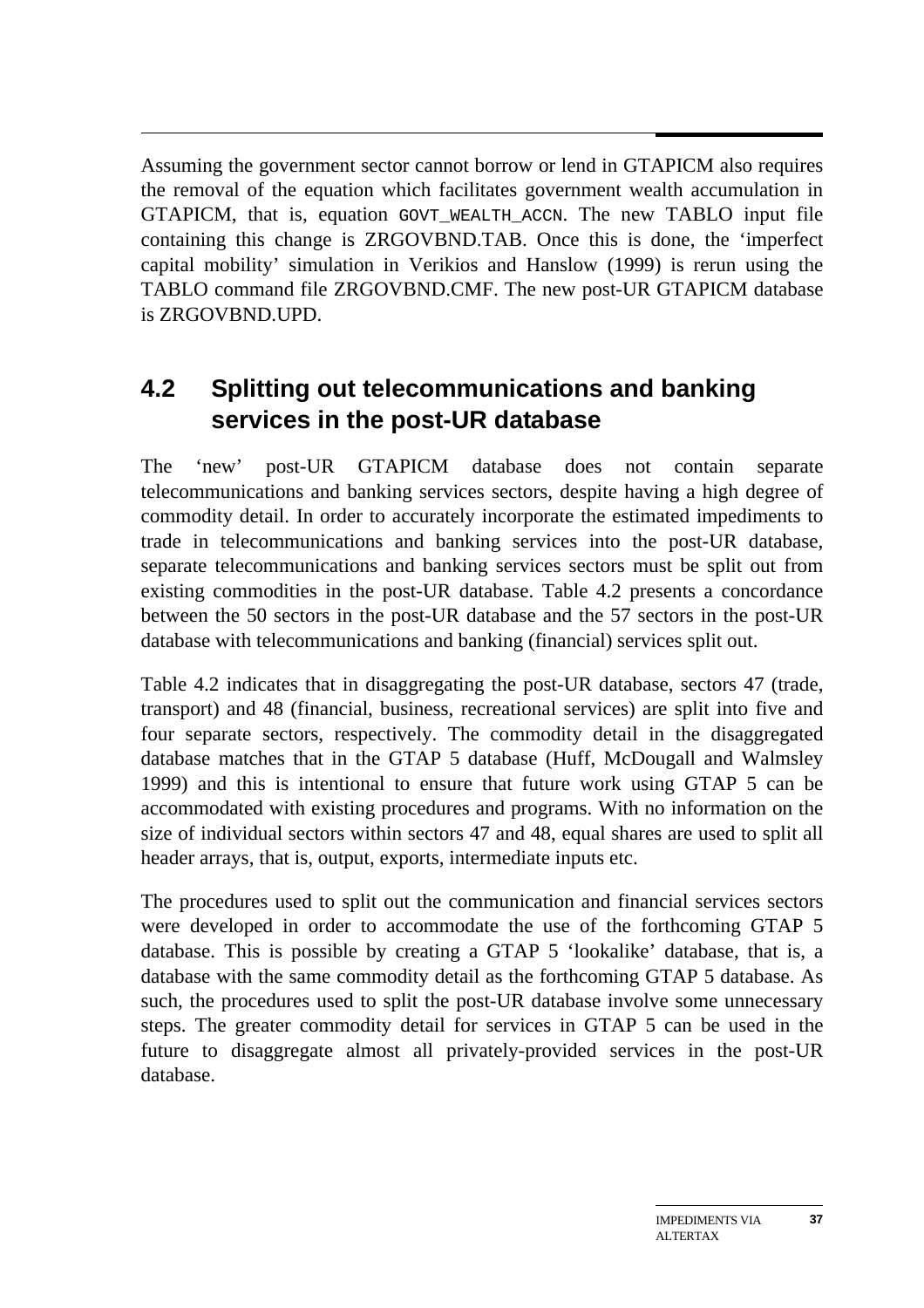| 50 sector post-UR database with abbreviation |                                                 |  | 57 sector post-UR database with<br>telecommunications and banking services split<br>out, and abbreviation |  |  |
|----------------------------------------------|-------------------------------------------------|--|-----------------------------------------------------------------------------------------------------------|--|--|
|                                              | 1. Paddy rice (pdr)                             |  | 1. Paddy rice (pdr)                                                                                       |  |  |
|                                              | 2. Wheat (wht)                                  |  | 2. Wheat (wht)                                                                                            |  |  |
|                                              | 3. Cereal grains nec (gro)                      |  | 3. Cereal grains nec (gro)                                                                                |  |  |
|                                              | 4. Vegetables, fruit, nuts (v_f)                |  | 4. Vegetables, fruit, nuts (v_f)                                                                          |  |  |
|                                              | 5. Oil seeds (osd)                              |  | 5. Oil seeds (osd)                                                                                        |  |  |
|                                              | 6. Sugar cane, sugar beet (c_b)                 |  | 6. Sugar cane, sugar beet (c_b)                                                                           |  |  |
|                                              | 7. Plant-based fibers (pfb)                     |  | 7. Plant-based fibers (pfb)                                                                               |  |  |
|                                              | 8. Crops nec (ocr)                              |  | 8. Crops nec (ocr)                                                                                        |  |  |
|                                              | 9. Bovine cattle, sheep and goats, horses (ctl) |  | 9. Bovine cattle, sheep and goats, horses (ctl)                                                           |  |  |
|                                              | 10. Animal products nec (oap)                   |  | 10. Animal products nec (oap)                                                                             |  |  |
|                                              | 11. Raw milk (rmk)                              |  | 11. Raw milk (rmk)                                                                                        |  |  |
|                                              | 12. Wool silk-worm cocoons (wol)                |  | 12. Wool silk-worm cocoons (wol)                                                                          |  |  |
|                                              | 13. Forestry (for)                              |  | 13. Forestry (for)                                                                                        |  |  |
|                                              | 14. Fishing (fsh)                               |  | 14. Fishing (fsh)                                                                                         |  |  |
|                                              | 15. Coal (col)                                  |  | 15. Coal (col)                                                                                            |  |  |
|                                              | 16. Oil (oil)                                   |  | 16. Oil (oil)                                                                                             |  |  |
|                                              | 17. Gas (gas)                                   |  | 17. Gas (gas)                                                                                             |  |  |
|                                              | 18. Minerals nec (omn)                          |  | 18. Minerals nec (omn)                                                                                    |  |  |
|                                              | 19. Bovine cattle, sheep, goat, horse meat      |  | 19. Bovine cattle, sheep, goat, horse meat                                                                |  |  |
|                                              | products (cmt)                                  |  | products (cmt)                                                                                            |  |  |
|                                              | 20. Meat products nec (omt)                     |  | 20. Meat products nec (omt)                                                                               |  |  |
|                                              | 21. Vegetable oils and fats (vol)               |  | 21. Vegetable oils and fats (vol)                                                                         |  |  |
|                                              | 22. Dairy products (mil)                        |  | 22. Dairy products (mil)                                                                                  |  |  |
|                                              | 23. Processed rice (pcr)                        |  | 23. Processed rice (pcr)                                                                                  |  |  |
|                                              | 24. Sugar (sgr)                                 |  | 24. Sugar (sgr)                                                                                           |  |  |
|                                              | 25. Food products nec (ofd)                     |  | 25. Food products nec (ofd)                                                                               |  |  |
|                                              | 26. Beverages and tobacco products (b_t)        |  | 26. Beverages and tobacco products (b_t)                                                                  |  |  |
|                                              | 27. Textiles (tex)                              |  | 27. Textiles (tex)                                                                                        |  |  |
|                                              | 28. Wearing apparel (wap)                       |  | 28. Wearing apparel (wap)                                                                                 |  |  |
|                                              | 29. Leather products (lea)                      |  | 29. Leather products (lea)                                                                                |  |  |
|                                              | 30. Wood products (lum)                         |  | 30. Wood products (lum)                                                                                   |  |  |
|                                              | 31. Paper products, publishing (ppp)            |  | 31. Paper products, publishing (ppp)                                                                      |  |  |
|                                              | 32. Petroleum, coal products (p_c)              |  | 32. Petroleum, coal products (p_c)                                                                        |  |  |
|                                              | 33. Chemical, rubber, plastic products (crp)    |  | 33. Chemical, rubber, plastic products (crp)                                                              |  |  |
|                                              | 34. Mineral products nec (nmm)                  |  | 34. Mineral products nec (nmm)                                                                            |  |  |
|                                              | 35. Ferrous metals (i_s)                        |  | 35. Ferrous metals (i_s)                                                                                  |  |  |
|                                              | 36. Metals nec (nfm)                            |  | 36. Metals nec (nfm)                                                                                      |  |  |
|                                              | 37. Metal products (fmp)                        |  | 37. Metal products (fmp)                                                                                  |  |  |
|                                              | 38. Motor vehicles and parts (mvh)              |  | 38. Motor vehicles and parts (mvh)                                                                        |  |  |
|                                              | 39. Transport equipment nec (otn)               |  | 39. Transport equipment nec (otn)                                                                         |  |  |
|                                              | 40. Electronic equipment (ele)                  |  | 40. Electronic equipment (ele)                                                                            |  |  |
|                                              | 41. Machinery and equipment nec (ome)           |  | 41. Machinery and equipment nec (ome)                                                                     |  |  |

#### Table 4.2 **Concordance between the post-UR database with and without separate telecommunications and banking services sectors**

THE FTAP2 MODEL: **38** 

(Continued next page)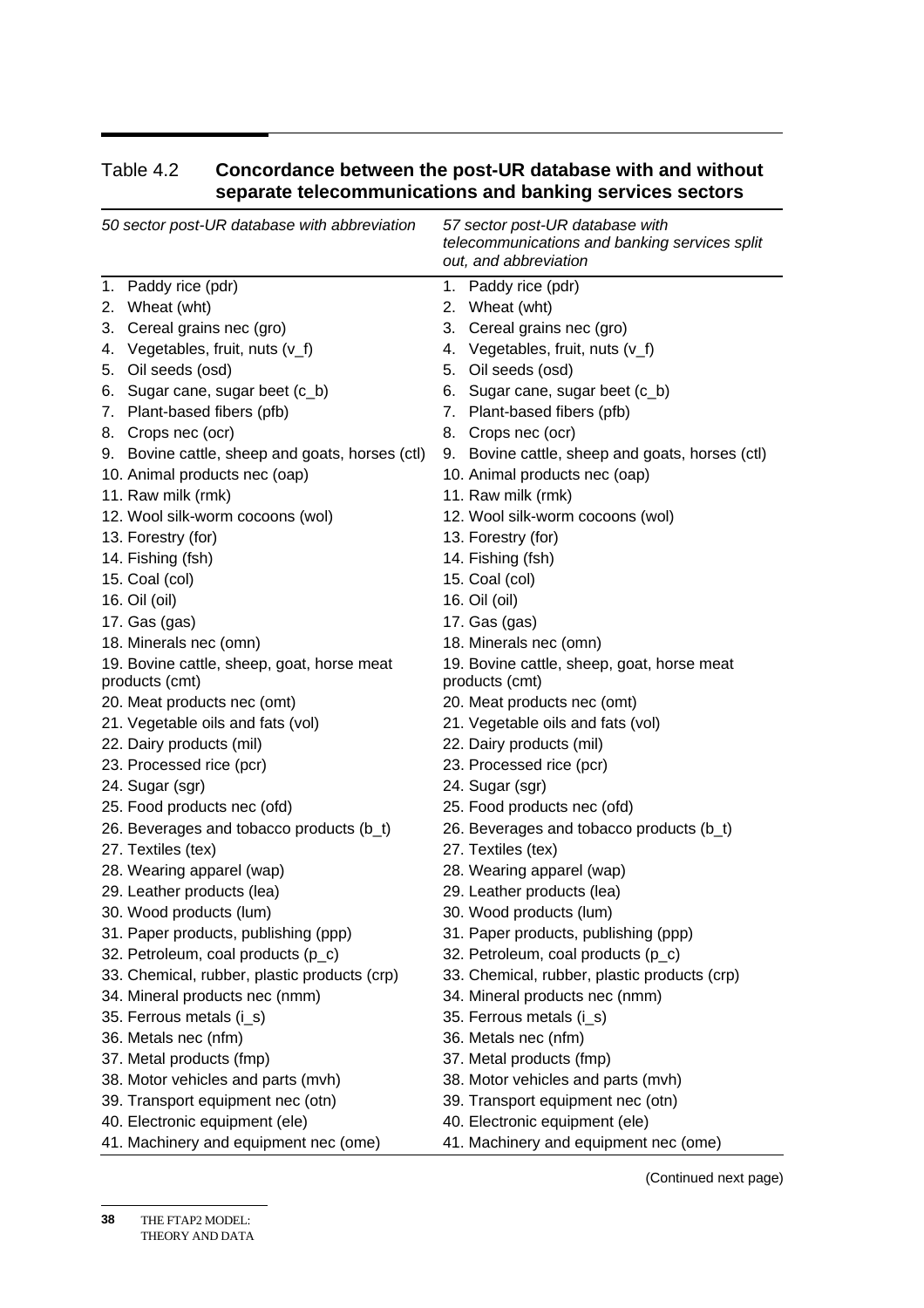#### Table 4.2 **(continued)**

| 50 sector post-UR database with abbreviation    | 57 sector post-UR database with<br>telecommunications and banking services split<br>out, and abbreviation |
|-------------------------------------------------|-----------------------------------------------------------------------------------------------------------|
| 42. Manufactures nec (omf)                      | 42. Manufactures nec (omf)                                                                                |
| 43. Electricity (ely)                           | 43. Electricity (ely)                                                                                     |
| 44. Gas manufacture, distribution (gdt)         | 44. Gas manufacture, distribution (gdt)                                                                   |
| 45. Water (wtr)                                 | 45. Water (wtr)                                                                                           |
| 46. Construction (cns)                          | 46. Construction (cns)                                                                                    |
| 47. Trade, transport $(t_t)$                    | 47. Trade (trd)                                                                                           |
| 47. Trade, transport $(t_t)$                    | 48. Transport nec (otp)                                                                                   |
| 47. Trade, transport $(t_t)$                    | 49. Water transport (wtp)                                                                                 |
| 47. Trade, transport $(t_t)$                    | 50. Air transport (atp)                                                                                   |
| 47. Trade, transport $(t_t)$                    | 51. Communication (cmn)                                                                                   |
| 48. Financial, business, recreat services (osp) | 52. Financial services nec (ofi)                                                                          |
| 48. Financial, business, recreat services (osp) | 53. Insurance (isr)                                                                                       |
| 48. Financial, business, recreat services (osp) | 54. Business services nec (obs)                                                                           |
| 48. Financial, business, recreat services (osp) | 55. Recreational and other services (ros)                                                                 |
| 49. Public admin, defence, educ, health (osg)   | 56. Public admin, defence, educ, health (osg)                                                             |
| 50. Dwellings (dwe)                             | 57. Dwellings (dwe)                                                                                       |

#### **Creating a GTAP 5 lookalike database**

 $\overline{a}$ 

All files discussed in this section are located in h:\epb05\projects\ftap2\split\_UR.

- 1. Equal shares are used to split the 50 sector post-UR database and create a 57 sector post-UR database. The programs MERGEHAR and ViewHAR are used for this procedure.<sup>1</sup> The new database has the same commodity detail as the forthcoming GTAP 5 database. The new file is called MERGE57.UPD.
- 2. The TABLO generated program SHARE57 is used to calculate row and column shares required to split sectors 47 (trade, transport) and 48 (financial, business, recreational services) in the 50 sector post-UR database, as described in table 4.2. These shares are calculated for all header arrays on MERGE57.UPD. SHARE57 is run using input from the file SHARE57.CMF and all output is written to the file SHARE57.HAR.
- 3. The DAGG program2 is used to split the file GTAPICM.UPD, which is identical to the file ZRGOVBND.UPD. DAGG first splits the columns and then the rows in GTAPICM.UPD, using the shares on the file SHARE57.HAR. DAGG is run using four DAGG input files: DAGG.INP, DAGG1.INP, DAGG2.INP,

<sup>1</sup> These programs are part of the GEMPACK software suite (Harrison and Pearson 1996).

<sup>2</sup> This program is also part of the GEMPACK software suite (Harrison and Pearson 1996).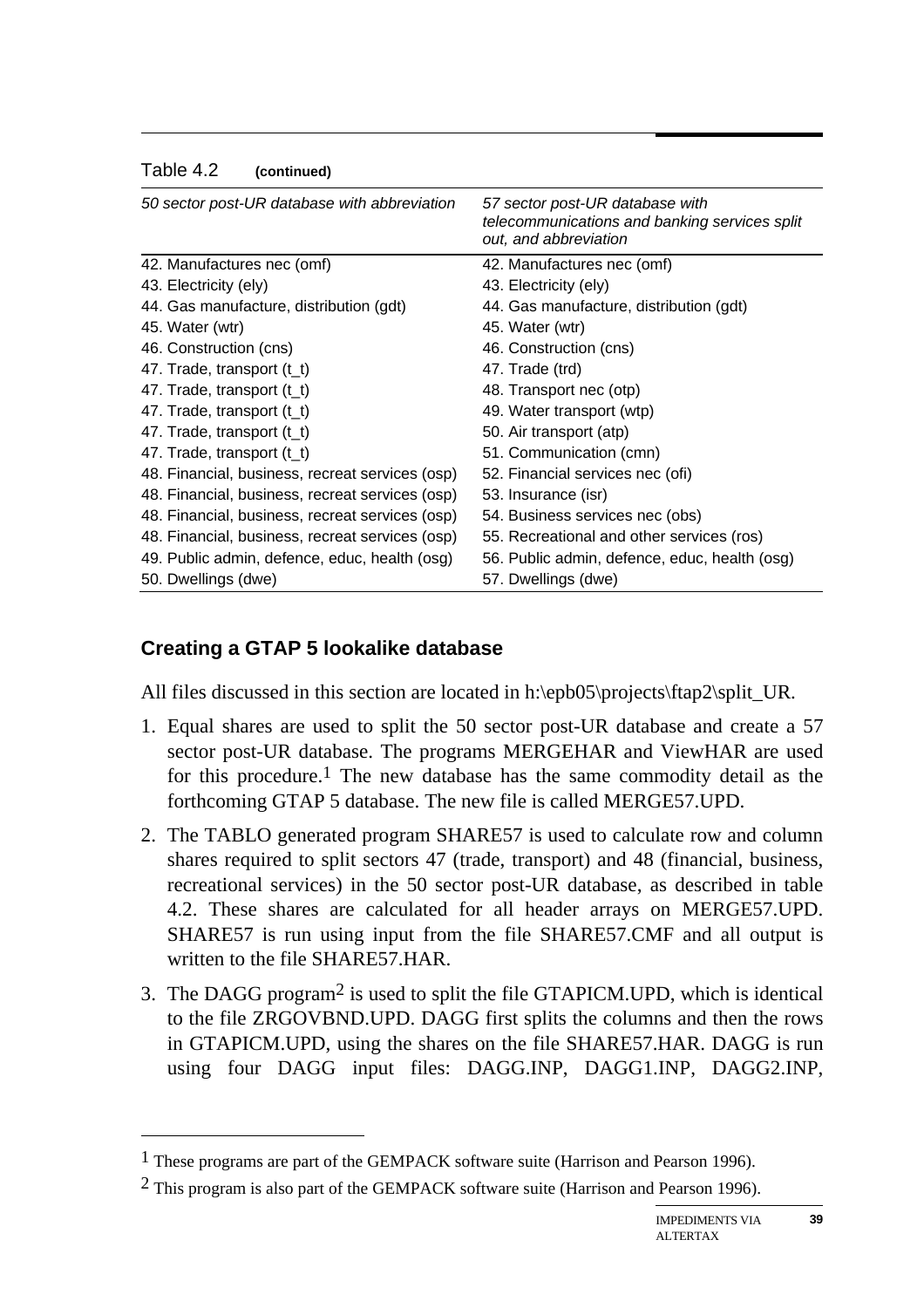DAGG3.INP. Final output is written to DAGG3.HAR. All DAGG procedures are run using the DOS bat file DAGGBAT.

4. As with all DAGG output files, the file DAGG3.HAR contains no set labels. These are then applied manually using ViewHAR. This modified file is then saved as 57X57ICM.UPD.

#### **Aggregating the 57 sector post-UR database to 22 sectors**

All files discussed in this section are located in h:\epb05\projects\ftap2\split\_UR\ftapagg\main, except where otherwise indicated. The 57 sector post-UR database with separate telecommunications and banking services sectors does not match the 22 sector FDI stocks and rentals matrices described in chapter 3. As such, the post-UR database must be aggregated in a way which matches the FDI data. The concordance between the two databases appears in table 4.3.

The aggregation is performed using the FTAPAGG program, a modified version of the GTAP aggregation package as described in section 4.1 of Hanslow et al. (2000). A number of steps are involved in performing the aggregation.

- 1. A mapping file matching the concordance appearing in table 4.3 is first prepared. This is the file 19X22.TXT and it is placed in the directory h:\epb05\projects\ftap2\split\_UR\ftapagg\19x22.
- 2. As FTAPAGG was previously used for the preparing the FTAP database, it assumes the starting database has 19 regions and 50 commodities (see chapter 4 of Hanslow et al. 2000). The starting database in this case has 19 regions and 57 commodities. As such, the UNIX text file AGGMAP.AWK must be modified accordingly, following the instructions set out in section 4.1 of Hanslow et al. (2000).
- 3. FTAPAGG uses the starting files GSDSET.HAR and GSDPAR.DAT when performing an aggregation. The former contains all the sets in the starting database, and the latter contains all parameters in the starting database. As FTAPAGG previously assumed a starting database with 50 rather than 57 commodities, these files need to be modified to match the starting database. The changes to GSDSET.HAR are relatively straightforward and are therefore not explained. The changes to GSDPAR.DAT are also straightforward, except in terms of the values used for all elasticities ranging over commodities. For new commodities which are split out from existing commodities (for example, communications is split out from trade, transport), these values are set equal to those for the existing commodities.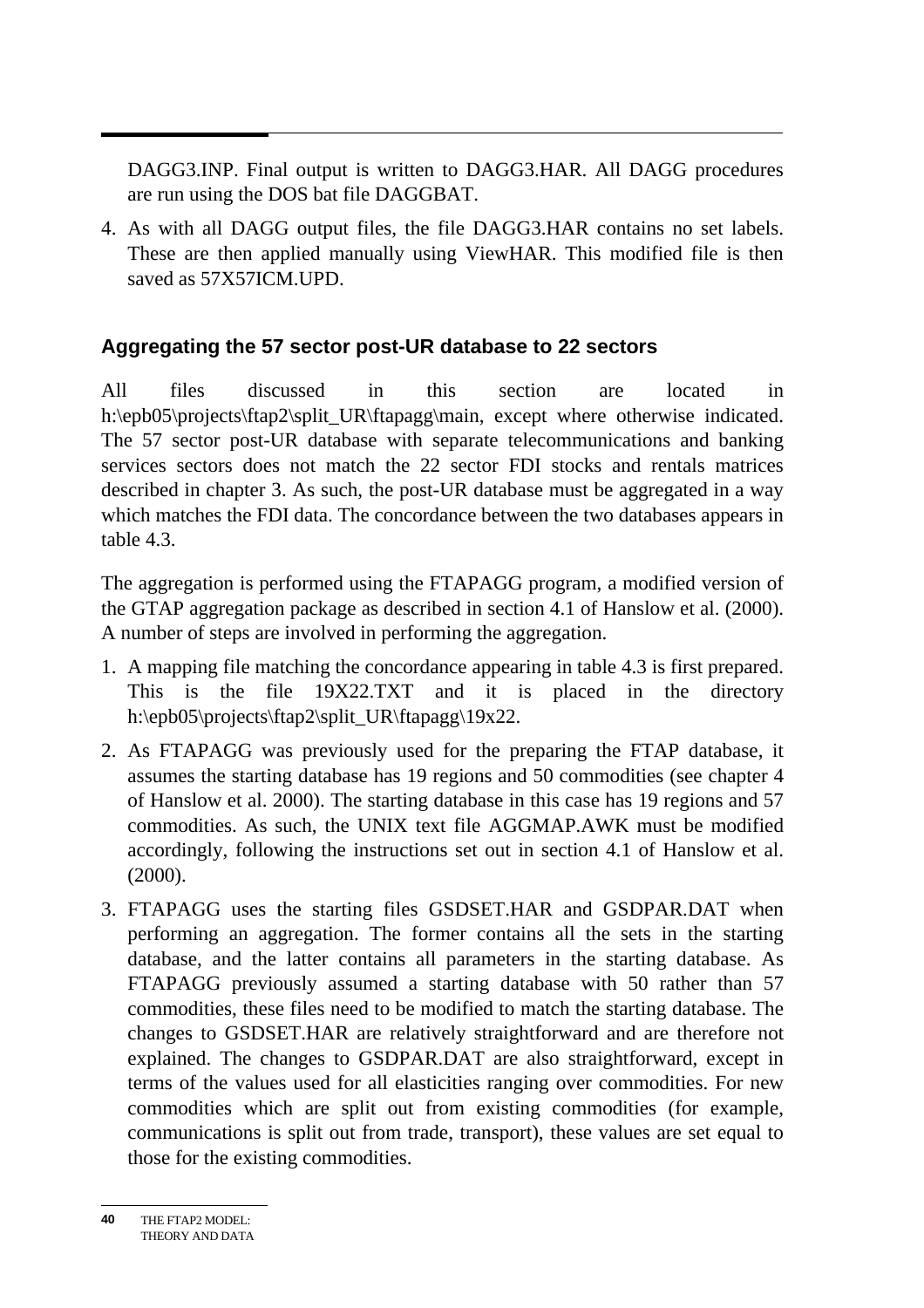|    | 57 sector post-UR database with abbreviation    |    | 22 sector post-UR database with abbreviation |
|----|-------------------------------------------------|----|----------------------------------------------|
| 1. | Paddy rice (pdr)                                | 1. | Agriculture (agr)                            |
| 2. | Wheat (wht)                                     | 1. | Agriculture (agr)                            |
| 3. | Cereal grains nec (gro)                         | 1. | Agriculture (agr)                            |
|    | 4. Vegetables, fruit, nuts (v_f)                | 1. | Agriculture (agr)                            |
|    | 5. Oil seeds (osd)                              | 1. | Agriculture (agr)                            |
|    | 6. Sugar cane, sugar beet (c_b)                 | 1. | Agriculture (agr)                            |
|    | 7. Plant-based fibers (pfb)                     | 1. | Agriculture (agr)                            |
|    | 8. Crops nec (ocr)                              | 1. | Agriculture (agr)                            |
|    | 9. Bovine cattle, sheep and goats, horses (ctl) | 1. | Agriculture (agr)                            |
|    | 10. Animal products nec (oap)                   | 1. | Agriculture (agr)                            |
|    | 11. Raw milk (rmk)                              | 1. | Agriculture (agr)                            |
|    | 12. Wool silk-worm cocoons (wol)                | 1. | Agriculture (agr)                            |
|    | 13. Forestry (for)                              | 1. | Agriculture (agr)                            |
|    | 14. Fishing (fsh)                               | 1. | Agriculture (agr)                            |
|    | 15. Coal (col)                                  | 2. | Mining (min)                                 |
|    | 16. Oil (oil)                                   | 3. | Oil (oil)                                    |
|    | 17. Gas (gas)                                   | 2. | Mining (min)                                 |
|    | 18. Minerals nec (omn)                          | 2. | Mining (min)                                 |
|    | 19. Bovine cattle, sheep, goat, horse meat      |    | 4. Food, beverages and tobacco (fbt)         |
|    | products (cmt)                                  |    |                                              |
|    | 20. Meat products nec (omt)                     |    | 4. Food, beverages and tobacco (fbt)         |
|    | 21. Vegetable oils and fats (vol)               | 4. | Food, beverages and tobacco (fbt)            |
|    | 22. Dairy products (mil)                        | 4. | Food, beverages and tobacco (fbt)            |
|    | 23. Processed rice (pcr)                        | 4. | Food, beverages and tobacco (fbt)            |
|    | 24. Sugar (sgr)                                 | 4. | Food, beverages and tobacco (fbt)            |
|    | 25. Food products nec (ofd)                     | 4. | Food, beverages and tobacco (fbt)            |
|    | 26. Beverages and tobacco products (b_t)        | 4. | Food, beverages and tobacco (fbt)            |
|    | 27. Textiles (tex)                              | 5. | Textiles, leather and clothing (tlc)         |
|    | 28. Wearing apparel (wap)                       | 5. | Textiles, leather and clothing (tlc)         |
|    | 29. Leather products (lea)                      | 5. | Textiles, leather and clothing (tlc)         |
|    | 30. Wood products (lum)                         |    | 15. Other manufacturing (omn)                |
|    | 31. Paper products, publishing (ppp)            |    | 6. Paper and printing $(p_p)$                |
|    | 32. Petroleum, coal products (p_c)              | 8. | Coal and petroleum (c_p)                     |
|    | 33. Chemical, rubber, plastic products (crp)    | 7. | Chemicals (che)                              |
|    | 34. Mineral products nec (nmm)                  |    | 9. Non-metallic minerals (nmm)               |
|    | 35. Ferrous metals (i_s)                        |    | 10. Metals (met)                             |
|    | 36. Metals nec (nfm)                            |    | 10. Metals (met)                             |
|    | 37. Metal products (fmp)                        |    | 10. Metals (met)                             |
|    | 38. Motor vehicles and parts (mvh)              |    | 13. Motor vehicles (mvh)                     |
|    | 39. Transport equipment nec (otn)               |    | 14. Other transport equipment (ote)          |
|    | 40. Electronic equipment (ele)                  |    | 12. Electric and electronic equipment (eee)  |
|    | 41. Machinery and equipment nec (ome)           |    | 11. Mechanical equipment (meq)               |

#### Table 4.3 **Concordance between 57 sector and 22 sector post-UR database**

(Continued next page)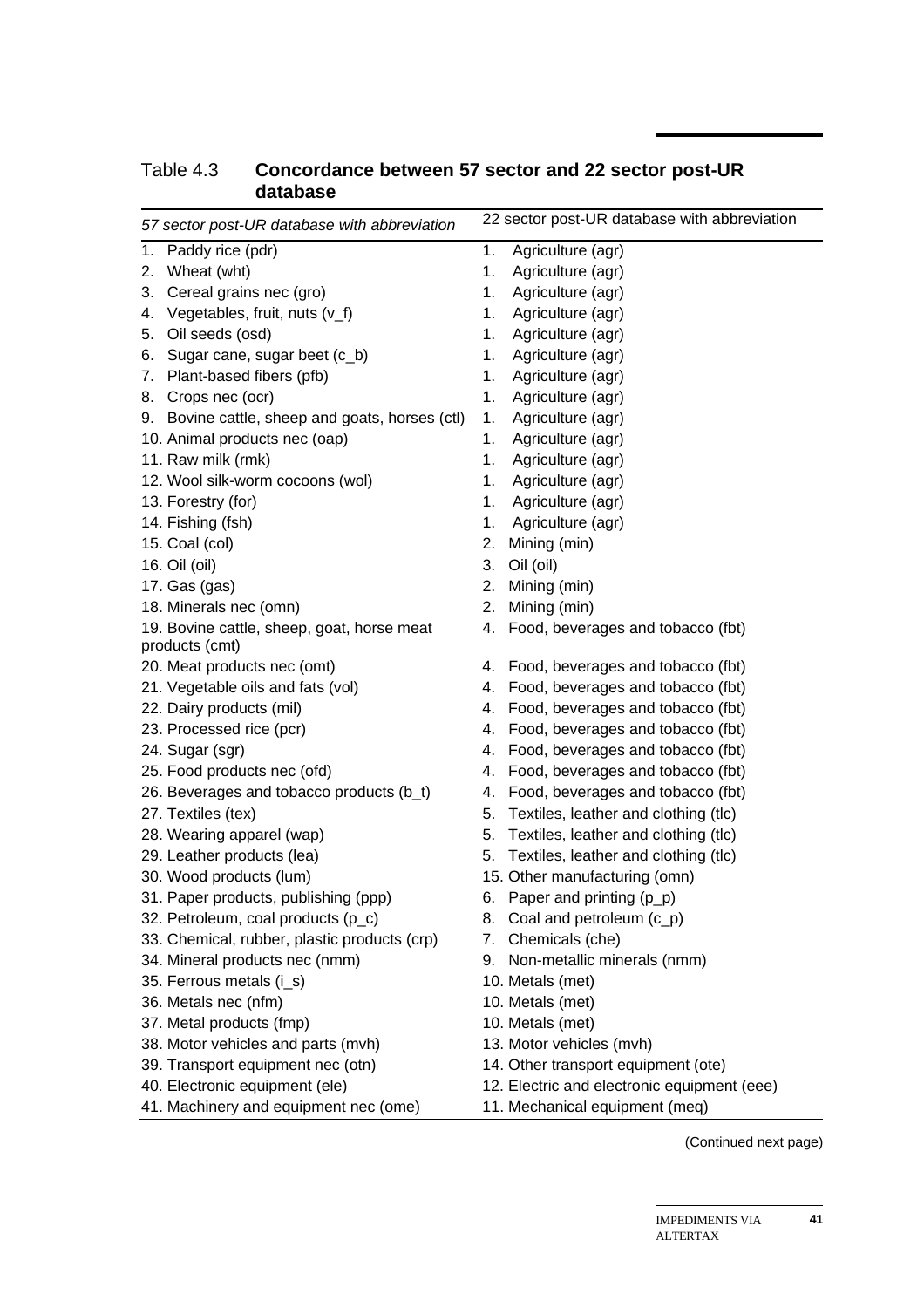| 57 sector post-UR database with abbreviation  | 22 sector post-UR database with abbreviation |
|-----------------------------------------------|----------------------------------------------|
| 42. Manufactures nec (omf)                    | 15. Other manufacturing (omn)                |
|                                               |                                              |
| 43. Electricity (ely)                         | 21. Other services (osr)                     |
| 44. Gas manufacture, distribution (gdt)       | 21. Other services (osr)                     |
| 45. Water (wtr)                               | 21. Other services (osr)                     |
| 46. Construction (cns)                        | 16. Construction (con)                       |
| 47. Trade (trd)                               | 17. Wholesale and retail trade (wrt)         |
| 48. Transport nec (otp)                       | 18. Transport (tra)                          |
| 49. Water transport (wtp)                     | 18. Transport (tra)                          |
| 50. Air transport (atp)                       | 18. Transport (tra)                          |
| 51. Communication (cmn)                       | 20. Communications (cmn)                     |
| 52. Financial services nec (ofi)              | 19. Finance, insurance and business (fib)    |
| 53. Insurance (isr)                           | 19. Finance, insurance and business (fib)    |
| 54. Business services nec (obs)               | 19. Finance, insurance and business (fib)    |
| 55. Recreational and other services (ros)     | 21. Other services (osr)                     |
| 56. Public admin, defence, educ, health (osg) | 21. Other services (osr)                     |
| 57. Dwellings (dwe)                           | 22. Dwellings (dwe)                          |

#### Table 4.3 **(continued)**

4. The file 57X57ICM.UPD is then saved as GSDDAT.HAR, as it is this file that FTAPAGG assumes contains the starting database. FTAPAGG is then run in the same way as the standard GTAP aggregation package (see chapter 9 of McDougall, Elbehri and Truong 1998). The aggregated data, sets and parameter files are GDAT.HAR, GSET.HAR and GPAR.DAT, respectively.

#### **Calculating domestic rentals**

All files discussed in this section are located in h:\epb05\projects\ftap2\split\_UR\ftapagg\19x22. As with the FTAP database, the only tool for adjusting tax rates and readily available and applicable to the FTAP2 database is ALTERTAX (Malcolm 1998). As ALTERTAX is a version of GTAP (Hertel 1997), it does not distinguish separate domestic and foreign-owned industries. Thus, in order to incorporate the impediments to trade in telecommunications and banking services into the 22 sector post-UR database, the domestic and foreign impediment rates need to be combined into a single impediment rate for each region. This is done by calculating the combined impediment rate as a share-weighted average of domestic and foreign rates, where the shares are generated from the pre-tax, impediment-exclusive rentals to domestic and foreign capital. The calculation of foreign capital rentals has already been described in chapter 3, whereas domestic rentals are yet to be calculated. The calculation of pre-tax, impediment-exclusive rentals to domestic capital is described in this section.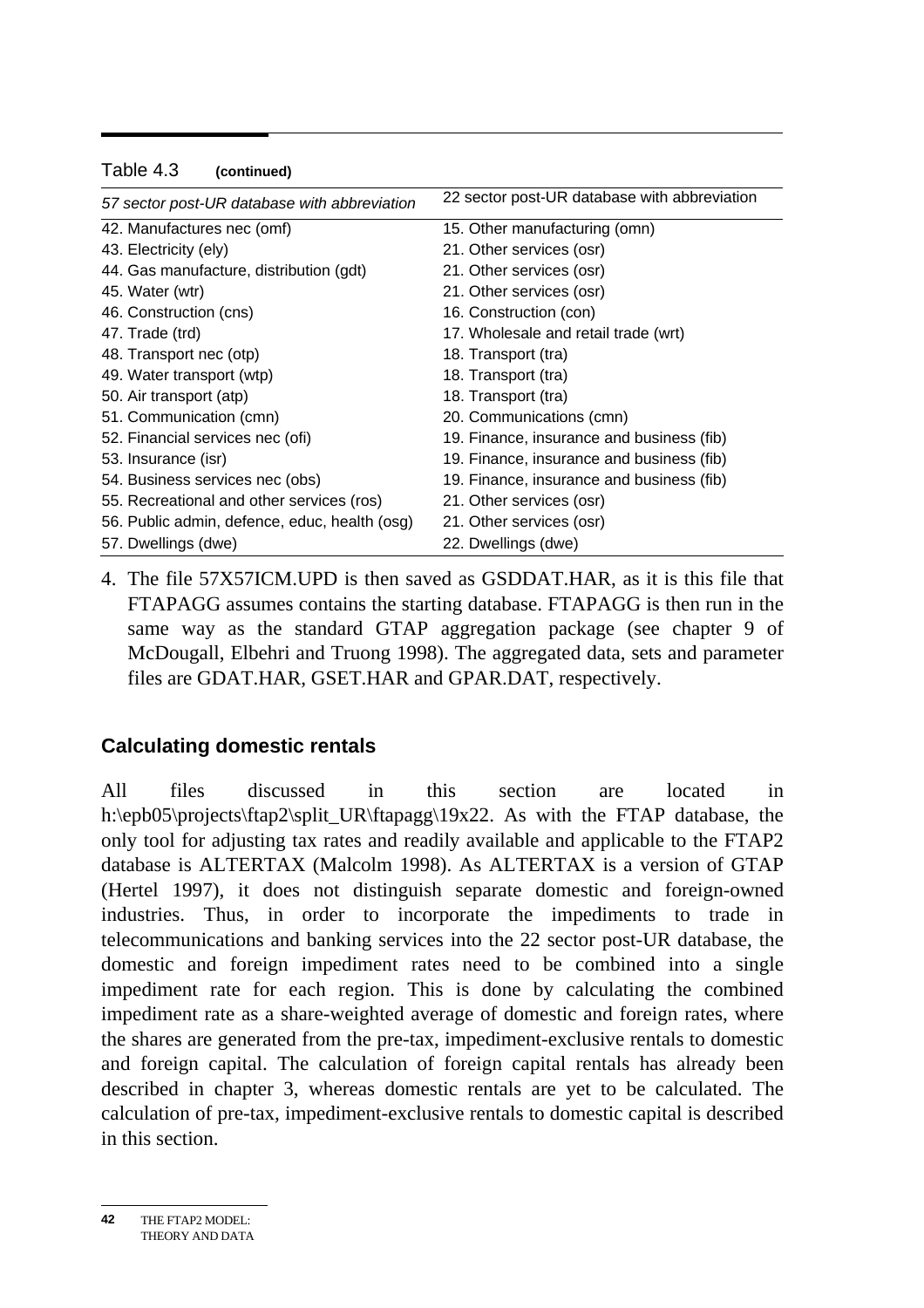All procedures and programs required to calculate the pre-tax, impedimentexclusive rentals to domestic capital are run by the DOS bat file CMP\_STCK. Table 4.4 lists all procedures, and input and output data files which are run by CMP\_STCK.

| Table 4.4 | Steps in calculating the 22 sector pre-tax, impediment-exclusive |
|-----------|------------------------------------------------------------------|
|           | rentals to domestic capital using the DOS bat file CMP_STCK      |

| Command                                                                                       | Input data files                                                                          | Output data file |
|-----------------------------------------------------------------------------------------------|-------------------------------------------------------------------------------------------|------------------|
| 1. copy h:\epb05\projects\ftap2\ras1\all\agg_22.har>log<br>2. copy gdat.har 19x22icm.upd>>log |                                                                                           |                  |
| 3. cmp_stck -cmf cmp_stck.cmf>>log                                                            | CALC ICM.HAR;<br>AGG22.HAR;<br>19X22ICM.UPD;<br>19X22SET.HAR;<br>19X22PAR.DAT;<br>FDI.HAR | CMP STCK.HAR     |

Line one of CMP\_STCK copies the file with the 22 sector FDI stocks and rentals matrices described in chapter 3, AGG 22.HAR, to the present working directory and creates a new log file called LOG. Line two saves the file with the 22 sector post-UR database, GDAT.HAR, as 19X22ICM.UPD. Line three runs the program CMP\_STCK taking inputs from CMP\_STCK.CMF, which does two things.

First, it scales down the FDI stocks and rentals by the ratio of the global post-UR capital stock to the global FTAP capital stock. It then calculates the post-UR stocks and rentals and compares them to the scaled FDI stocks and rentals. These ratios are written to CMP\_STCK.HAR. If the share of FDI stocks and rentals is greater than 100 per cent of global capital stocks and rentals, then the RAS procedure for creating the FDI stocks matrices needs to be revisited. This requires adjusting the shares of the inward FDI stock matrix and rerunning the RAS procedure.

Second, the 22 sector domestic rentals for each region are calculated as the difference between the post-UR rentals for each region and total inward FDI rentals for each region.

## **4.3 Applying impediment rates using ALTERTAX**

All files discussed in this section are located in h:\epb05\projects\ftap2\ALTERTAX\19x22. The impediment rates presented in chapter 3 are incorporated into the post-UR database via the DOS bat file ALTERTAX. Table 4.5 lists all procedures, and input and output data files which are run by ALTERTAX.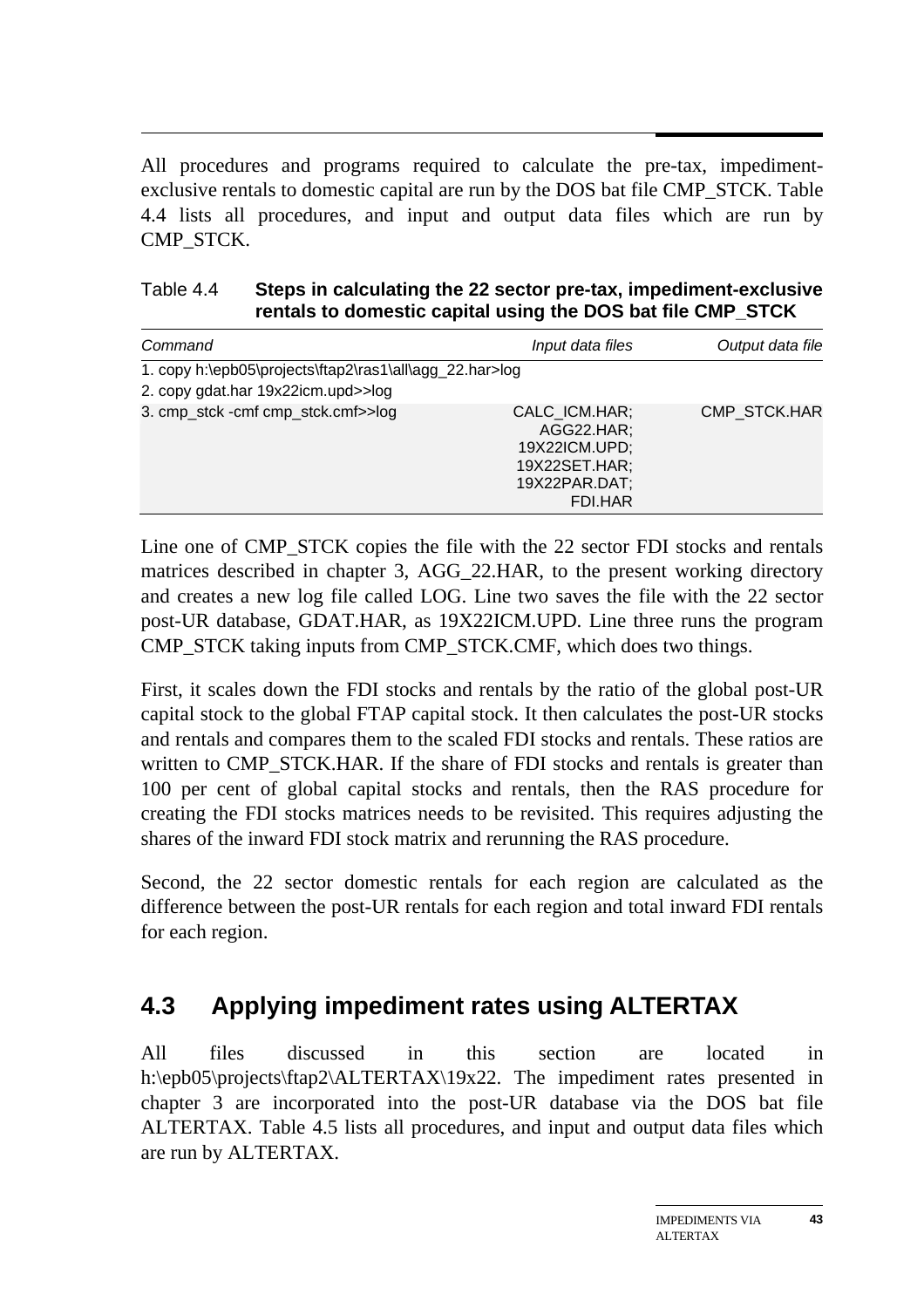$\overline{a}$ The first four lines of the file ALTERTAX copy four files to the present working directory. These are the FDI stocks and rentals matrices (AGG\_22.HAR), the sets file (19X22SET.HAR), the post-UR database (19X22ICM.UPD) and the domestic rentals (CMP\_STCK.HAR).

#### Table 4.5 **Steps in applying impediment rates in the post-UR database using the DOS bat file ALTERTAX**

|    | Command                                                                                   | Input data file(s)                                                                    | Output data file(s)                                           |  |
|----|-------------------------------------------------------------------------------------------|---------------------------------------------------------------------------------------|---------------------------------------------------------------|--|
| 1. | copy h:\epb05\projects\ftap2\ras1\all\agg_22.har >log                                     |                                                                                       |                                                               |  |
| 2. | copy h:\epb05\projects\ftap2\split_ur\ftapagg\19x22\19x22set.har >>log                    |                                                                                       |                                                               |  |
| 3. | copy h:\epb05\projects\ftap2\split_ur\ftapagg\19x22\19x22icm.upd >>log                    |                                                                                       |                                                               |  |
|    | 4. copy h:\epb05\projects\ftap2\split_ur\ftapagg\19x22\cmp_stck.har >>log                 |                                                                                       |                                                               |  |
| 5. | shocks - cmf shocks.cmf>>log                                                              | AGG22.HAR;<br>19X22ICM.UPD;<br>19X22SET.HAR;<br>CMP_STCK.HAR                          | 19X22SHK.HAR;<br>TF SHKS.TXT;<br>TO_SHKS.TXT;<br>TXS_SHKS.TXT |  |
|    | 6. copy slug.exe c:\ftap2\altertax\19x22\slug.exe>>log                                    |                                                                                       |                                                               |  |
|    | 7. copy slug.axt c:\ftap2\altertax\19x22\slug.axt>>log                                    |                                                                                       |                                                               |  |
|    | 8. copy slug.axs c:\ftap2\altertax\19x22\slug.axs>>log                                    |                                                                                       |                                                               |  |
|    | 9. copy slug.cmf c:\ftap2\altertax\19x22\slug.cmf>>log                                    |                                                                                       |                                                               |  |
|    | 10. copy 19x22set.har c:\ftap2\altertax\19x22\19x22set.har>>log                           |                                                                                       |                                                               |  |
|    | 11. copy 19x22icm.upd c:\ftap2\altertax\19x22\19x22icm.upd>>log                           |                                                                                       |                                                               |  |
|    | 12. copy tf_shks.txt c:\ftap2\altertax\19x22\tf_shks.txt>>log                             |                                                                                       |                                                               |  |
|    | 13. copy to_shks.txt c:\ftap2\altertax\19x22\to_shks.txt>>log                             |                                                                                       |                                                               |  |
|    | 14. copy txs_shks.txt c:\ftap2\altertax\19x22\txs_shks.txt>>log                           |                                                                                       |                                                               |  |
|    | 15. c:>>h:\epb05\projects\ftap2\altertax\19x22\log                                        |                                                                                       |                                                               |  |
|    | 16. cd c:\ftap2\altertax\19x22>>h:\epb05\projects\ftap2\altertax\19x22\log                |                                                                                       |                                                               |  |
|    | 17. slug - cmf slug.cmf<br>>>h:\epb05\projects\ftap2\altertax\19x22\log                   | 19X22ICM.UPD;<br>19X22SET.HAR;<br>TF SHKS.TXT;<br>TO_SHKS.TXT;<br><b>TXS SHKS.TXT</b> | SLUG.SL4; SLUG.DIS;<br>SLUG.UPD                               |  |
|    | 18. h:>>h:\epb05\projects\ftap2\altertax\19x22\log                                        |                                                                                       |                                                               |  |
|    | 19. cd h:\epb05\projects\ftap2\altertax\19x22>>h:\epb05\projects\ftap2\altertax\19x22\log |                                                                                       |                                                               |  |
|    | 20. copy c:\ftap2\altertax\19x22\slug.sl4 >>log                                           |                                                                                       |                                                               |  |
|    | 21. copy c:\ftap2\altertax\19x22\slug.log >>log                                           |                                                                                       |                                                               |  |
|    | 22. copy c:\ftap2\altertax\19x22\slug.dis >>log                                           |                                                                                       |                                                               |  |
|    | 23. copy c:\ftap2\altertax\19x22\slug.upd >>log                                           |                                                                                       |                                                               |  |
|    | 24. cmphar -sti cmphar.sti>>log                                                           | 19X22ICM.UPD;<br>SLUG.UPD                                                             | ALTERTAX.PRN                                                  |  |
|    | 25. chkpwr - cmf chkpwr.cmf>>log                                                          | 19X22SET.HAR;<br>SLUG.UPD                                                             | CHKPWR.HAR                                                    |  |
|    | 26. chkrts - cmf chkrts.cmf>>log                                                          | 19X22SET.HAR;<br>SLUG.UPD                                                             | CHKRTS.HAR                                                    |  |
|    | 27. chkall - cmf chkall.cmf >>log                                                         | 19X22SHK.HAR                                                                          | CHKPWR.HAR                                                    |  |

Line five runs the program SHOCKS using inputs from the command file SHOCKS.CMF. This program calculates the shocks required to inject the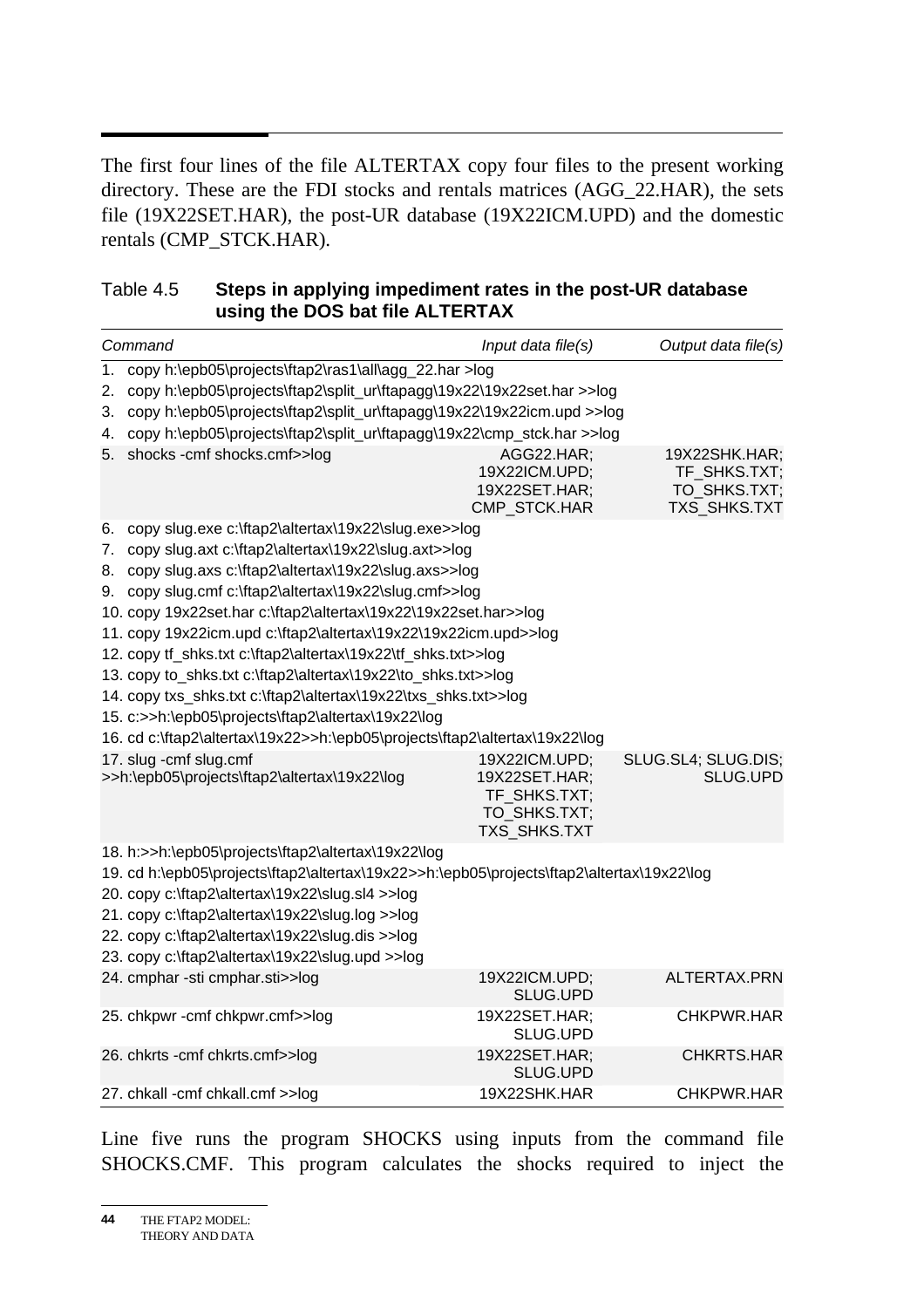$\overline{a}$ impediments into the post-UR database. This is done by calculating the shareweighted impediment rate to be applied in each region and sector, where the shares are the pre-tax, impediment-exclusive rentals to domestic and foreign capital. Once the combined impediment rate is calculated, the shocks are calculated as the difference between the power of the existing output or capital tax rate (usually zero), and the power of the target output or capital tax rates, that is, the combined impediment rate.

Lines six to 14 of the file ALTERTAX transfer the ALTERTAX program files (SLUG.EXE, SLUG.AXT, SLUG.AXS and SLUG.CMF) from the present network drive to a local hard drive. The post-UR database is also transferred to a local hard drive, as are the text files containing the shocks (TF\_SHKS.TXT, TO\_SHKS.TXT and TXS SHKS.TXT). This transfer is done in order to run the ALTERTAX program on a local hard drive which speeds up the solution time considerably.

Lines 15 to 17 invoke the ALTERTAX program. ALTERTAX is run using the same settings as those used in generating the FTAP database (see section 4.2 of Hanslow et al. 2000). The next six lines move the solution (SLUG.SL4), log (SLUG.LOG), display (SLUG.DIS) and updated data (SLUG.UPD) files to a network directory.

The CMPHAR program<sup>3</sup> is then invoked, taking inputs from the file CMPHAR.STI. CMPHAR compares the pre- and post-ALTERTAX databases and reports the value of the 'average of all difference ratios'. Smaller values are preferred as they indicate that the database has been disturbed minimally from the injection of the impediment rates. The value of the average of all difference ratios is 0.006.

The program CHKPWR is then invoked taking inputs from CHKPWR.CMF. CHKPWR calculates the power of the capital, output and export taxes in the post-ALTERTAX database, for all commodities and all regions.

Line 26 invokes the program CHKRTS taking inputs from CHKRTS.CMF. CHKRTS calculates the ad valorem capital, output, import and export tax rates in the post-ALTERTAX database, for all commodities and all regions.

The final line of the file ALTERTAX invokes the program CHKALL taking inputs from the file CHKALL.CMF. This program compares the powers of the target impediment rates, with the powers of the post-ALTERTAX impediment rates. This is done for impediment rates on capital, output and exports. The header arrays CAP, OUT and EXP on the file CHKPWR.HAR should be checked to see the results of

 $\overline{a}$ 

<sup>3</sup> This program is part of the GEMPACK software suite (Harrison and Pearson 1996).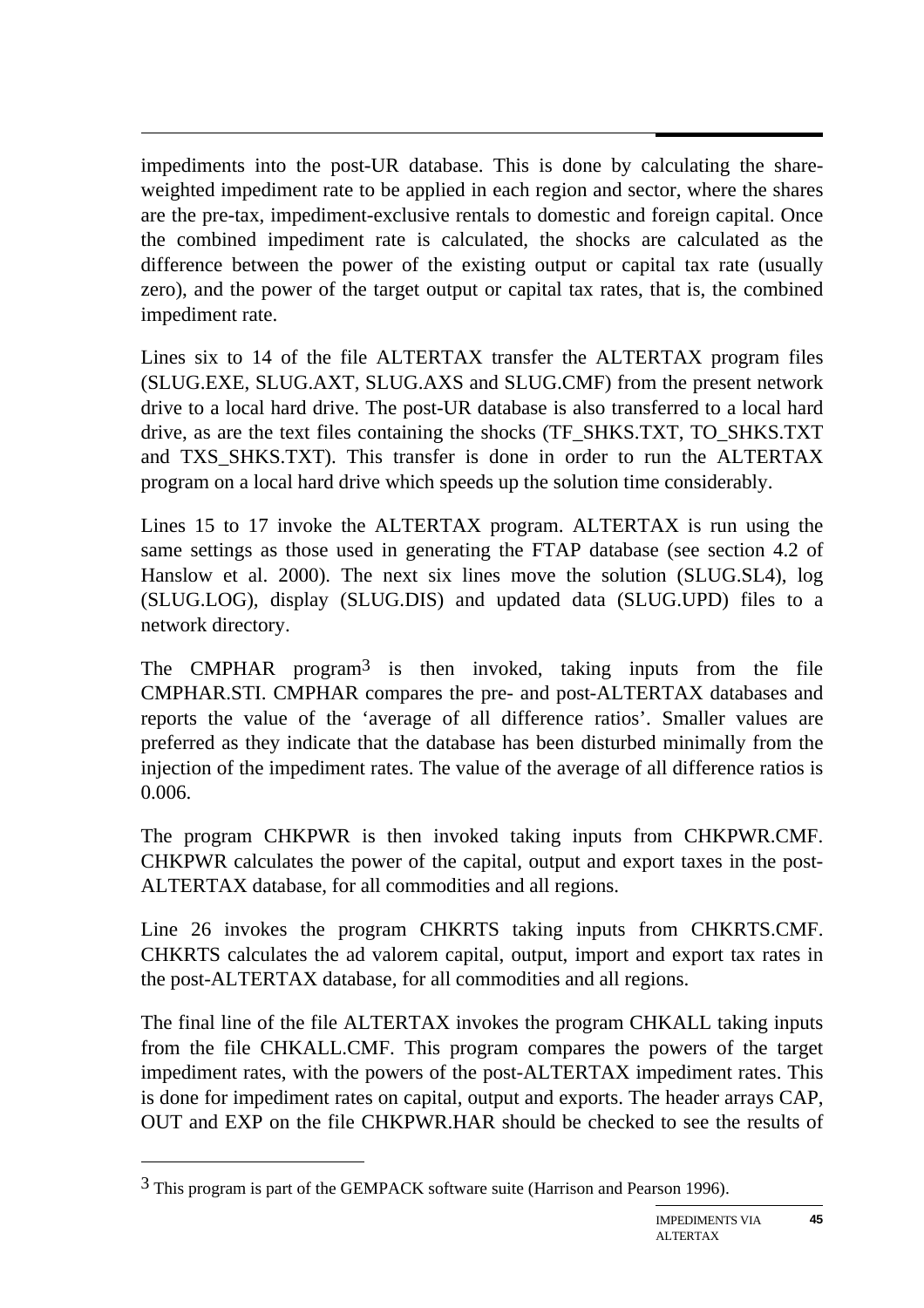the comparison. The values should be zero for sectors with no impediments and one for all other sectors.

THE FTAP2 MODEL: THEORY AND DATA **46**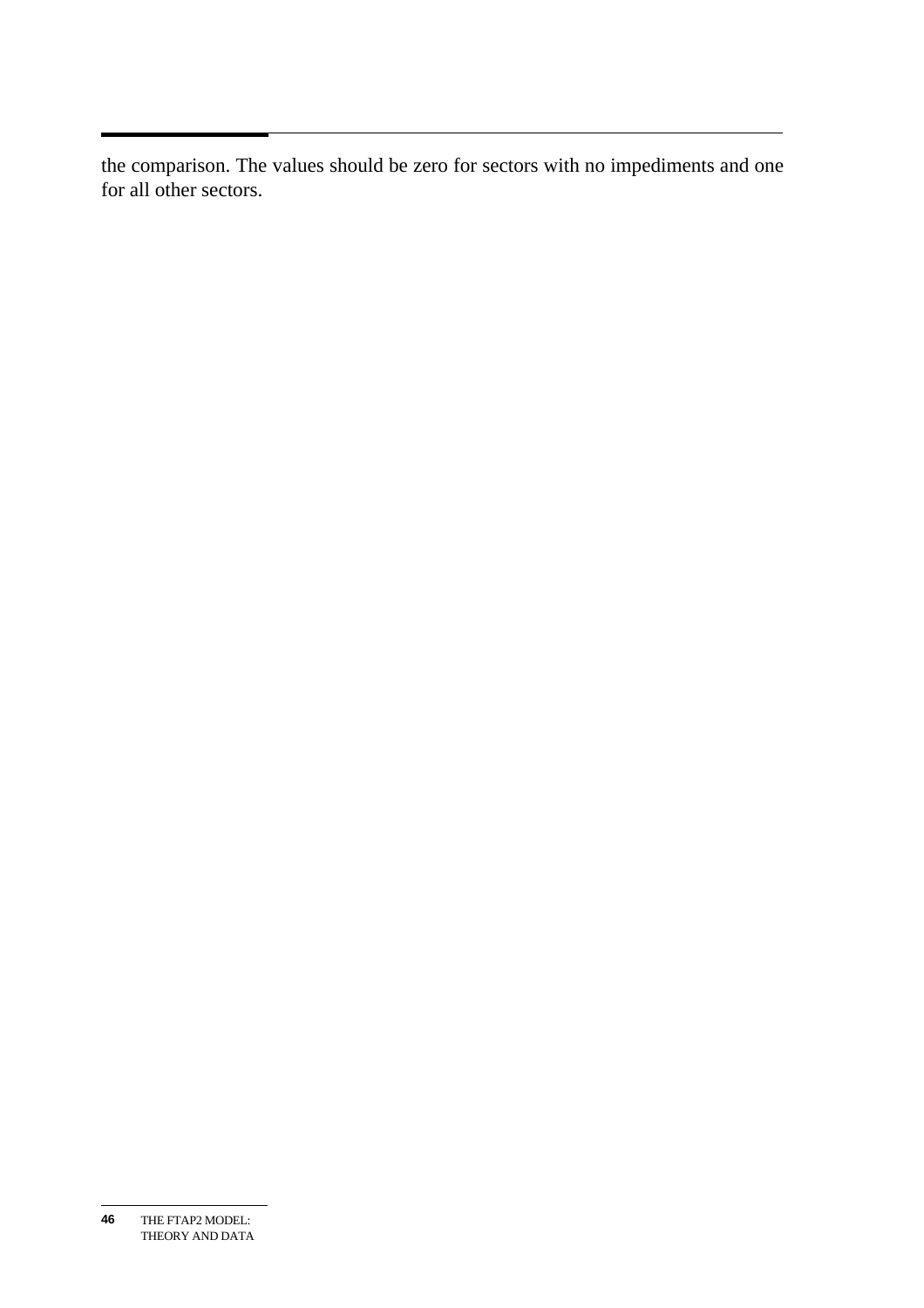## 5 5 Splitting the post-UR, post-ALTERTAX database between domestic and foreign constituents

Once the impediments data have been injected into the post-UR database using ALTERTAX, the post-UR, post-ALTERTAX database can be split between domestic and foreign constituents. Due to lack of detailed information on FDI firms' cost structures it is assumed that all firms have the same cost structure. The region-specific ratio of FDI rentals to total capital rentals is used to split intermediate inputs and output of all FDI firms in each sector. This chapter describes the procedures employed to split out domestic and foreign firms in the post-UR, post-ALTERTAX database. Most programs described in this chapter are adapted and modified from those used to develop the FTAP database. The procedures used in these programs are described in detail in chapter 7 of Hanslow et al. (2000). This chapter largely provides a brief description of the programs used, and concentrates only on any new programs used and modifications that have been made to the original programs.<sup>1</sup>

All files and programs discussed in this chapter are located in h:\epb05\projects\ftap2\dom\_for\19x8.

## **5.1 Splitting domestic and foreign capital impediments**

Before running ALTERTAX, the impediment-exclusive rentals to foreign capital are calculated (header array EVMS) using the FDI stocks matrix and the regional rates of return from the post-UR database (see chapter 3, section 3.4). The results are compared with the impediment-exclusive rentals to capital (header array VFM) from the post-UR database. The impediment-exclusive rentals to domestic capital are calculated as the difference between VFM and EVMS (summed over all home regions). The foreign and domestic impediment-exclusive rentals are used as weights to calculate the weighted-average impediment rates for shocks in running

 $\overline{a}$ 

 $<sup>1</sup>$  Some of the procedures in the original files may be redundant due to changes in or modifications</sup> of the database and the model theory. These redundant procedures have not been removed from the files.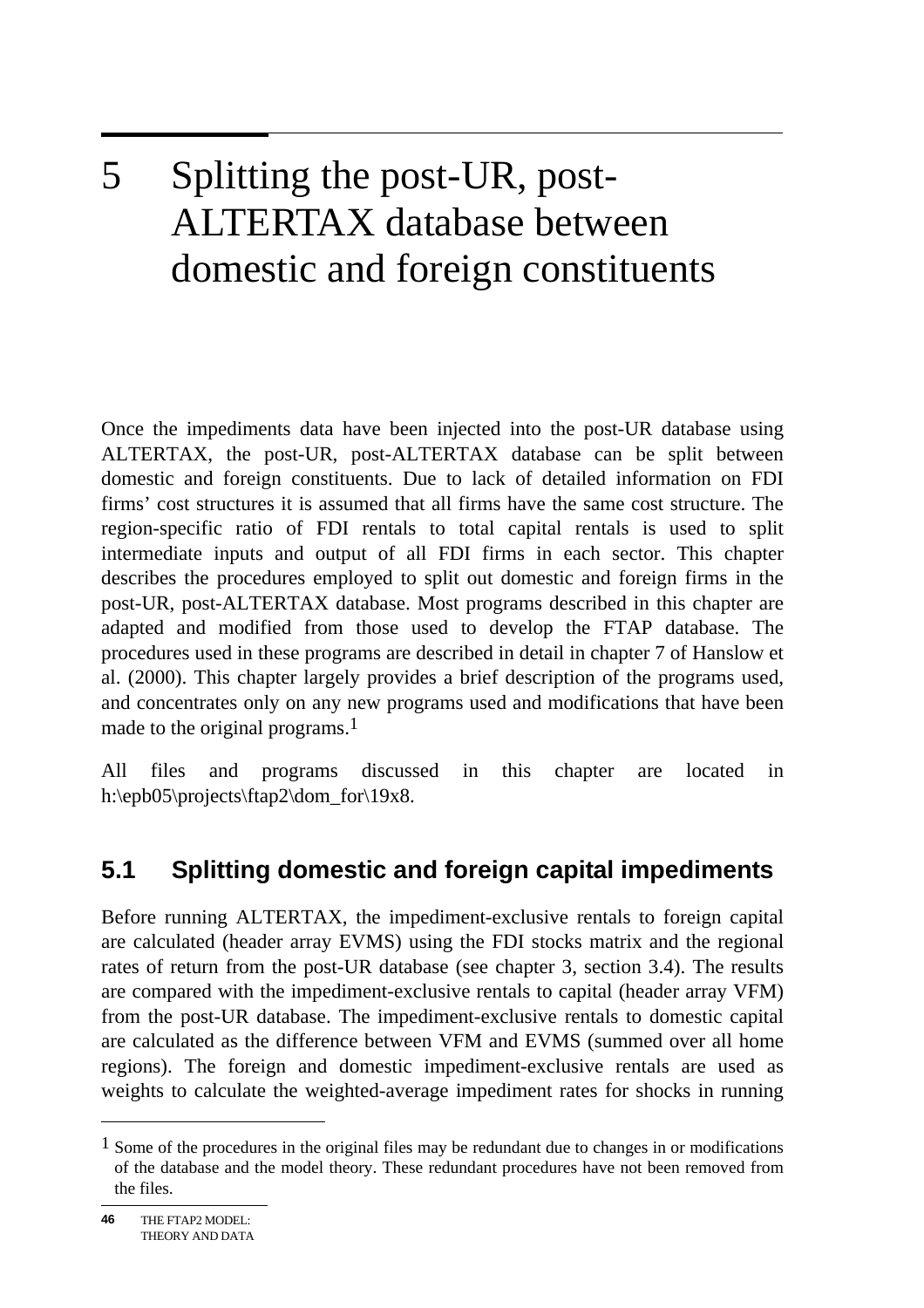ALTERTAX. After running ALTERTAX, the impediment-exclusive rentals to capital (VFM) are expected to have changed. As a result, the foreign and domestic impediment-exclusive rentals need to be modified to comply with the post-UR, post-ALTERTAX database. These are the most important coefficients because the post-UR, post-ALTERTAX database is to be split using the shares of these domestic and foreign capital rentals to total rentals.

The main tasks in splitting the domestic and foreign rentals are to

- calculate the impediment-exclusive rentals to foreign capital (header array EVMS) from the post-UR, post-ALTERTAX impediment-exclusive rentals to capital (header array VFM);
- calculate the impediment-inclusive rentals to foreign capital (header array EVAS) by multiplying EVMS by the sum of the foreign capital impediment rates and the impediment-exclusive rates of return; and
- check the results by comparing them with the post-UR, pre-ALTERTAX values of EVMS and EVAS.

All data processing required to split the post-UR, post-ALTERTAX database into domestic and foreign constituents is run by the DOS bat file PREPARE. Table 5.1 lists all procedures, and input and output data files which are run by PREPARE.

The first six lines of PREPARE move the post UR, post-ALTERTAX database files (SLUG.UPD and 19X22SET.HAR), the FDI stocks and rentals data (AGG\_22.HAR) and the post-UR, post-ALTERTAX domestic rentals and parameter files (CMP\_STCK.HAR and 19X22PAR.DAT), to the present working directory. These files contain sectoral detail equivalent to the 22 sectors listed in table 4.3. As the final FTAP2 database has eight sectors, these data files need to be aggregated to this eight sector detail before proceeding.

Line six of PREPARE runs the program AGG taking inputs from AGG.CMF. This program aggregates the files required for the domestic/foreign splitting procedure, from 22 sectors to eight sectors according to the mapping presented in table 5.2.

Line seven of PREPARE runs the program CHKRTS taking inputs from CHKRTS.CMF. CHKRTS calculates the ad valorem tax rates for factors, output, imports and exports in the eight sector post-UR, post-ALTERTAX database.

Lines eight through to 10 rename the eight sector post-UR, post-ALTERTAX database files to filenames which are recognisable by subsequent programs. Lines 11 and 12 move two files required by subsequent programs to the present working directory.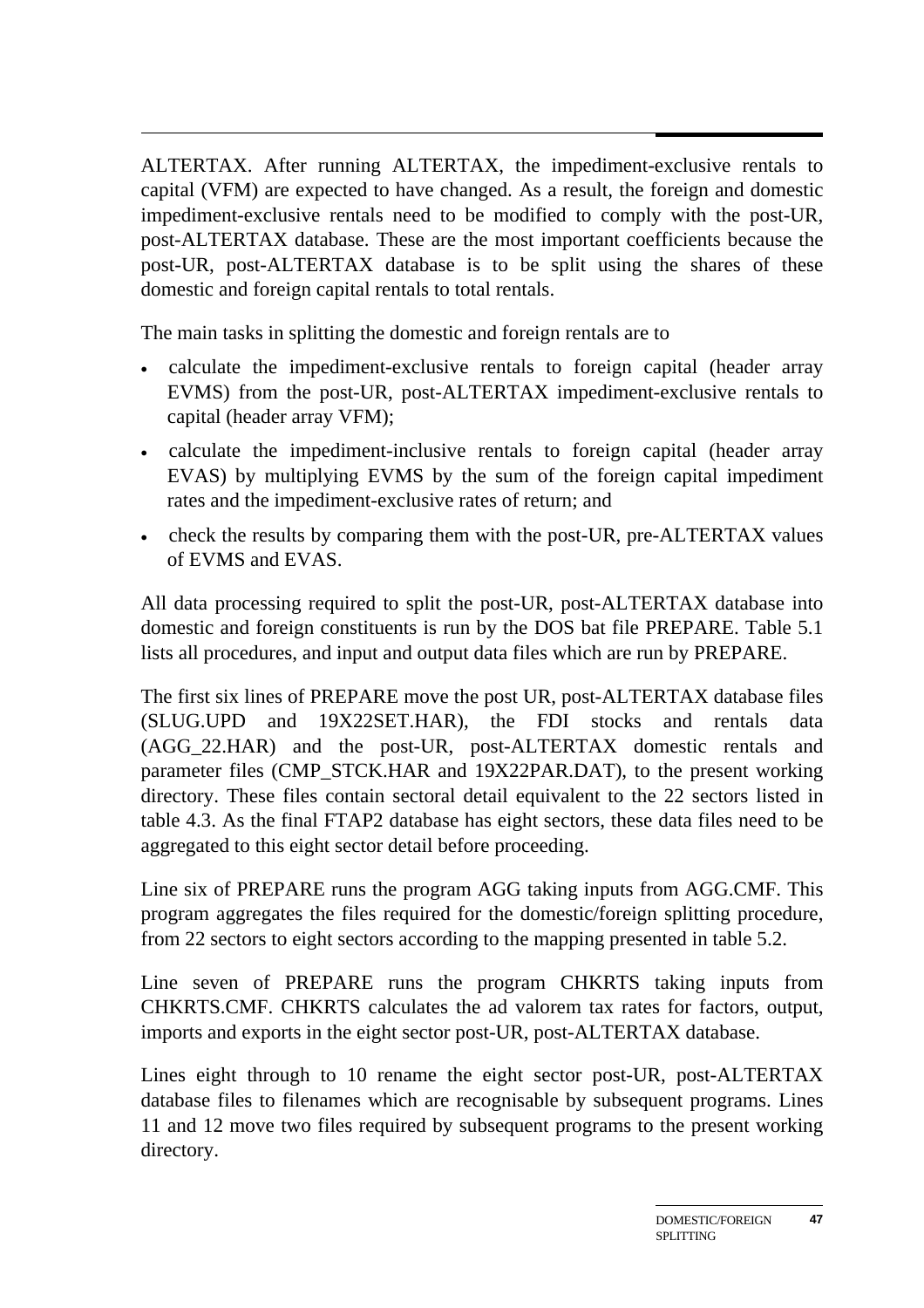#### Table 5.1 **Steps in splitting domestic and foreign industries in the post-UR, post-ALTERTAX database using the DOS bat file PREPARE**

| Command                                                                                                                                                                                                                                                                                                                                                            | Input data files                                                                                              | Output data file(s)                                                          |
|--------------------------------------------------------------------------------------------------------------------------------------------------------------------------------------------------------------------------------------------------------------------------------------------------------------------------------------------------------------------|---------------------------------------------------------------------------------------------------------------|------------------------------------------------------------------------------|
| copy h:\epb05\projects\ftap2\ras1\all\agg_22.har>log<br>1.<br>copy h:\epb05\projects\ftap2\split_ur\ftapagg\19x22\cmp_stck.har>>log<br>2.<br>copy h:\epb05\projects\ftap2\altertax\19x22\slug.upd>>log<br>3.<br>copy h:\epb05\projects\ftap2\altertax\19x22\19x22set.har>>log<br>4.<br>copy h:\epb05\projects\ftap2\split_ur\ftapagg\19x22\19x22par.dat>>log<br>5. |                                                                                                               |                                                                              |
| 6. agg - cmf agg.cmf>>log                                                                                                                                                                                                                                                                                                                                          | SLUG.UPD;<br>19X22PAR.DAT;<br>19X22SET.HAR;<br>COMMAP.HAR;<br>AGG 22.HAR;<br><b>CMP STCK.HAR</b>              | 19X8PAR.DAT;<br>19X8SLUG.UPD;<br>AGG_8.HAR;<br>CMP_STCK8.HAR;<br>19X8SET.HAR |
| 7. chkrts - cmf chkrts.cmf >>log<br>8. copy 19x8set.har sets.har>>log<br>9. copy 19x8par.dat para.dat>>log<br>10. copy 19x8slug.upd data.har>>log<br>11. copy h:\epb05\projects\ftap2\ras1\all\fdi.har fdiold.har>>log<br>12. copy h:\epb05\projects\ftap2\altertax\19x22\19x22shk.har>>log                                                                        | 19X8SET.HAR:<br>19X8SLUG.UPD                                                                                  | CHKRTS.HAR                                                                   |
| 13. fdi - cmf fdi.cmf>>log                                                                                                                                                                                                                                                                                                                                         | AGG 8.HAR;<br>FDIOLD.HAR;<br>CMP_STCK8.HAR;<br>19X8SLUG.UPD;<br>19X22SHK.HAR;<br>19X22SET.HAR;<br>19X8SET.HAR | FDI.HAR;<br>CHECK.HAR                                                        |
| 14. call mk_data.bat<br>15. call mk_data3.bat                                                                                                                                                                                                                                                                                                                      |                                                                                                               |                                                                              |

Line 13 of PREPARE runs the program FDI which recalculates EVMS and EVAS using the post-UR, post-ALTERTAX values of VFM and EVFM, and rental shares from AGG\_8.HAR. FDI creates a new FDI.HAR file, which is used by all programs in two subsequent DOS bat files: MK\_DATA and MK\_DATA3.

## **5.2 Splitting domestic and foreign firms' production**

All files discussed in this section are located in h:\epb05\projects\ftap2\dom\_for\19x8. There are two main tasks in splitting the supply side of the post-UR, post-ALTERTAX GTAPICM database:

1. splitting the post-ALTERTAX GATPICM database into domestic and foreign firm's output using the domestic and foreign capital rental shares, respectively; and

THE FTAP2 MODEL: THEORY AND DATA **48**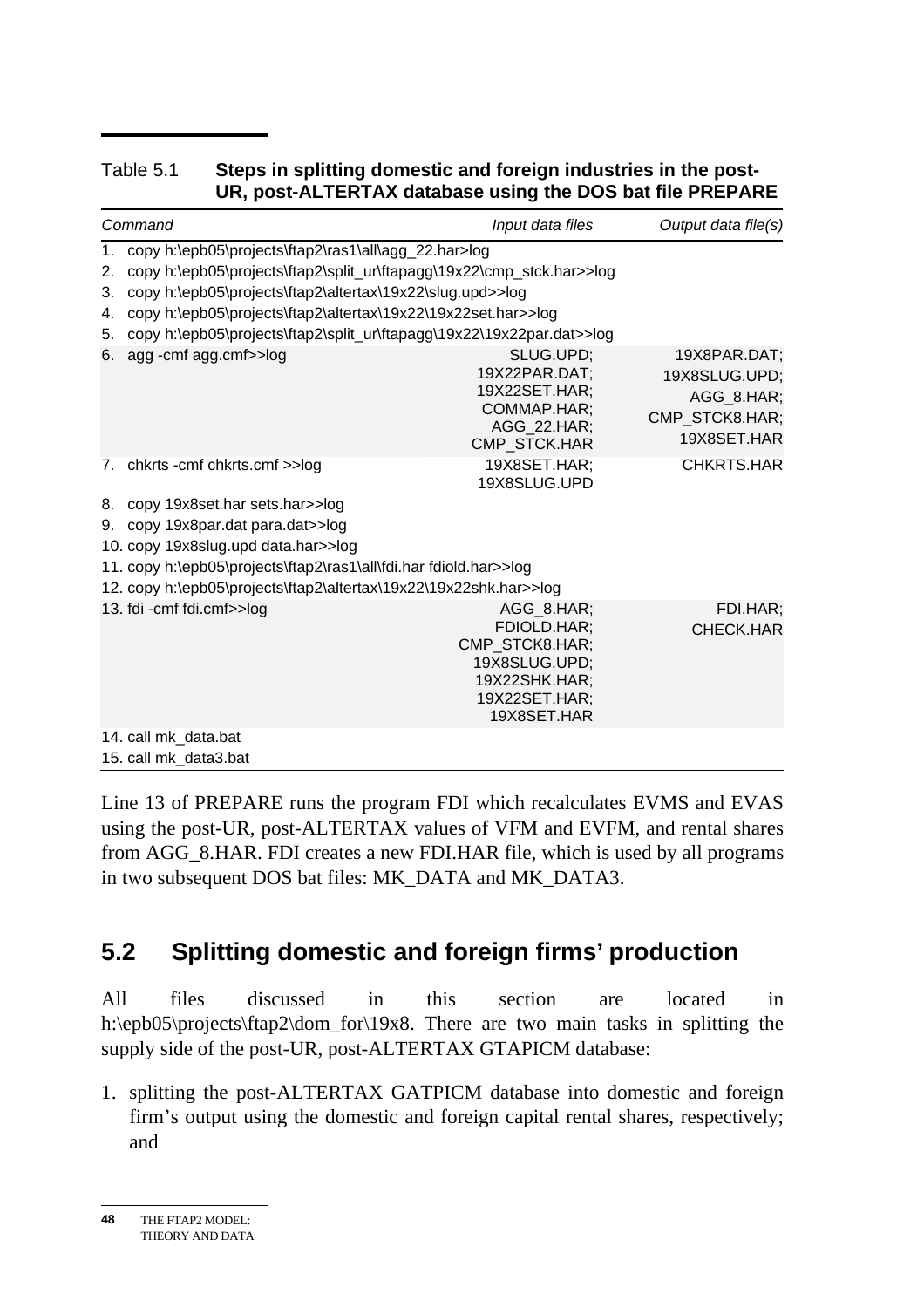| 22 sector post-UR, post-ALTERTAX database<br>and FDI data, and abbreviation |                                             | 8 sector post-UR, post-ALTERTAX database<br>and FDI data, and abbreviation |                                       |  |  |
|-----------------------------------------------------------------------------|---------------------------------------------|----------------------------------------------------------------------------|---------------------------------------|--|--|
| 1.                                                                          | Agriculture (agr)                           | 1.                                                                         | Primary (pri)                         |  |  |
| 2.                                                                          | Mining (min)                                | 1.                                                                         | Primary (pri)                         |  |  |
| 3.                                                                          | Oil (oil)                                   | 1.                                                                         | Primary (pri)                         |  |  |
| 4.                                                                          | Food, beverages and tobacco (fbt)           | 1.                                                                         | Primary (pri)                         |  |  |
| 5.                                                                          | Textiles, leather and clothing (tlc)        | 2.                                                                         | Secondary (sec)                       |  |  |
| 6.                                                                          | Paper and printing (p_p)                    | 2.                                                                         | Secondary (sec)                       |  |  |
| 7.                                                                          | Chemicals (che)                             | 2.                                                                         | Secondary (sec)                       |  |  |
| 8.                                                                          | Coal and petroleum $(c_p)$                  | 2.                                                                         | Secondary (sec)                       |  |  |
|                                                                             | 9. Non-metallic minerals (nmm)              | 2.                                                                         | Secondary (sec)                       |  |  |
|                                                                             | 10. Metals (met)                            | 2.                                                                         | Secondary (sec)                       |  |  |
|                                                                             | 11. Mechanical equipment (meq)              | 2.                                                                         | Secondary (sec)                       |  |  |
|                                                                             | 12. Electric and electronic equipment (eee) | 2.                                                                         | Secondary (sec)                       |  |  |
|                                                                             | 13. Motor vehicles (mvh)                    | 2.                                                                         | Secondary (sec)                       |  |  |
|                                                                             | 14. Other transport equipment (ote)         | 2.                                                                         | Secondary (sec)                       |  |  |
|                                                                             | 15. Other manufacturing (omn)               | 2.                                                                         | Secondary (sec)                       |  |  |
|                                                                             | 16. Construction (con)                      | 3.                                                                         | Construction (con)                    |  |  |
|                                                                             | 17. Wholesale and retail trade (wrt)        | 4.                                                                         | Trade and transport $(tt_$ )          |  |  |
|                                                                             | 18. Transport (tra)                         | 4.                                                                         | Trade and transport (tt_)             |  |  |
|                                                                             | 19. Communications (cmn)                    | 5.                                                                         | Communications (cmn)                  |  |  |
|                                                                             | 20. Finance, insurance and business (fib)   | 6.                                                                         | Finance, insurance and business (fib) |  |  |
|                                                                             | 21. Other services (osr)                    | 7.                                                                         | Other services (osr)                  |  |  |
|                                                                             | 22. Dwellings (dwe)                         | 8.                                                                         | Dwellings (dwe)                       |  |  |

#### Table 5.2 **Concordance between 22 and 8 sector post-UR, post-ALTERTAX database and FDI data**

2. creating a mapping between the sets HOME, HOST and TRAD\_COMM, and the single set IND used in the CRUSOE model embedded in FTAP2.

These tasks are undertaken by programs invoked by the DOS bat file MK\_DATA, which is adapted from chapter 7 of Hanslow et al. (2000) with some modifications. Table 5.3 lists all procedures, and input and output data files which are run by MK\_DATA.

Line one of MK\_DATA uses the MODHAR utility taking inputs from the file FDATA.STI. It appends some headers from FDI.HAR to the post-ALTERTAX GTAPICM format file DATA.HAR to create a new file called FDATA.HAR.

Line two uses MODHAR taking inputs from MODH\_INC.STI. This step modifies FDATA.HAR and create the file TMP.HAR. Lines three and four delete the existing file FDATA.HAR and renames TMP.HAR as FDATA.HAR.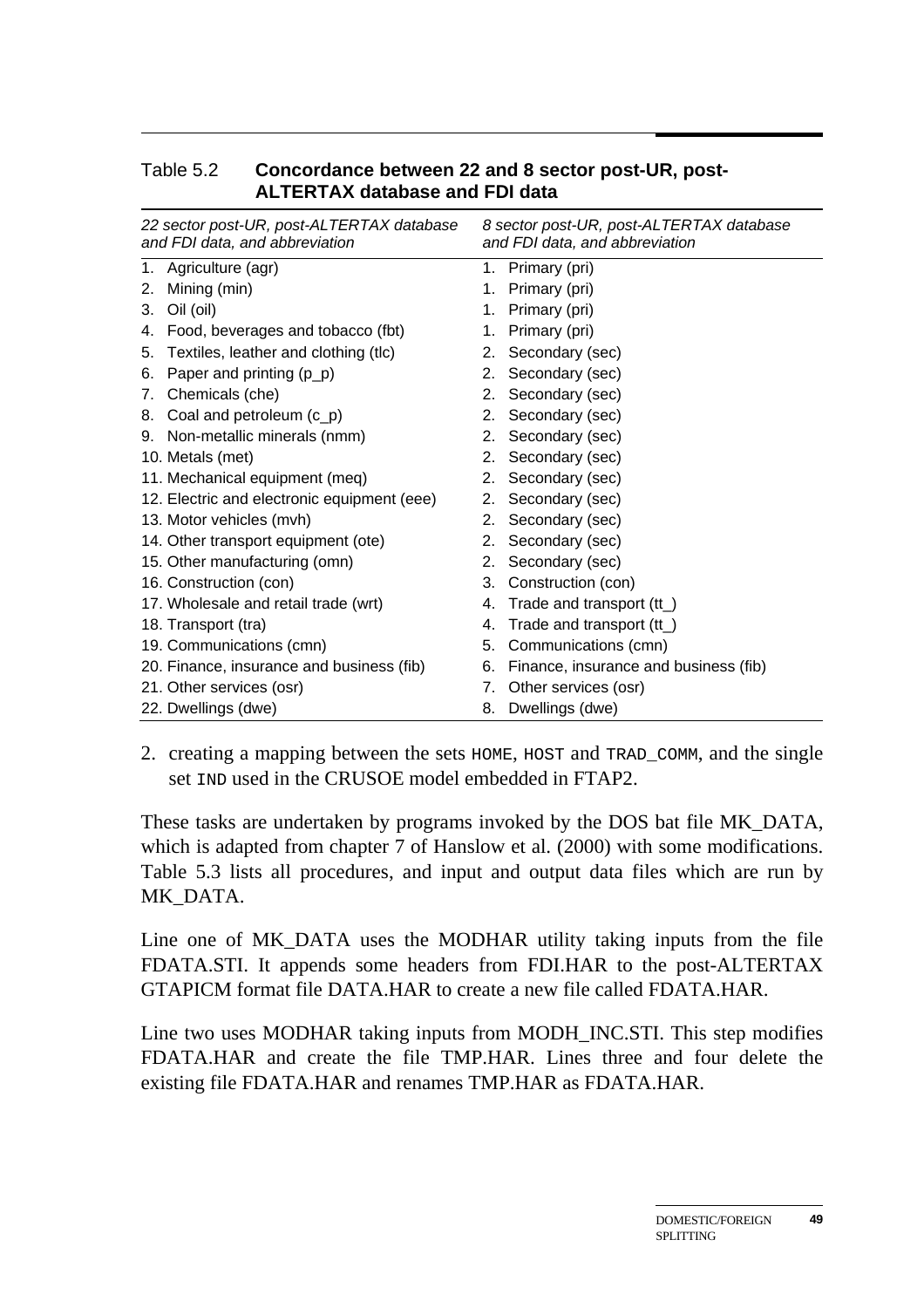#### Table 5.3 **Steps in splitting domestic and foreign firm's production in the post-UR, post-ALTERTAX database using the DOS bat file MK\_DATA**

| Command  |                                                        | Input data file(s)                                                                            | Output data file(s)                                                          |  |  |  |  |
|----------|--------------------------------------------------------|-----------------------------------------------------------------------------------------------|------------------------------------------------------------------------------|--|--|--|--|
|          | 1. modhar <fdata.sti>&gt;log</fdata.sti>               | FDI.HAR; DATA.HAR                                                                             | FDATA.HAR                                                                    |  |  |  |  |
| 2.       | modhar <modh_inc.sti>&gt;log</modh_inc.sti>            | FDATA.HAR                                                                                     | TMP.HAR                                                                      |  |  |  |  |
| 3.<br>4. | del fdata.har >>log<br>ren tmp.har fdata.har>>log      |                                                                                               |                                                                              |  |  |  |  |
| 5.       | expand9 -cmf expand9.cmf >>log                         | SETS.HAR; PARA.DAT;<br>FDATA.HAR; FDI.HAR                                                     | EXPAND.HAR;<br>EXPAND2.HAR                                                   |  |  |  |  |
| 6.       | kimpdist - cmf kimpdist.cmf>>log                       | AGG_22.HAR                                                                                    | KIMPDIST.TXT;<br>IMP_DIST.TXT                                                |  |  |  |  |
|          | 7. mkfdihar-cmf mkfdihar.cmf >>log                     | SETS.HAR; PARA.DAT;<br>FDATA.HAR; FDI.HAR;<br>KIMPDIST.TXT                                    | NEW FDI.HAR;<br><b>MKFDIHAR.DIS:</b><br>CHK2.HAR; CHK3.HAR                   |  |  |  |  |
| 8.<br>9. | del fdi.har >>log<br>ren new_fdi.har fdi.har>>log      |                                                                                               |                                                                              |  |  |  |  |
|          | 10. fdi_ind -cmf fdi_ind.cmf >>log                     | SETS.HAR; PARA.DAT;<br>FDATA.HAR; FDI.HAR;<br>EXPAND.HAR;<br><b>IMP DIST.TXT</b>              | 19X8PAR.DAT;<br>19X8SLUG.UPD;<br>AGG_8.HAR;<br>CMP_STCK8.HAR;<br>19X8SET.HAR |  |  |  |  |
|          | 11. copy expand.har vom.har>>log                       |                                                                                               |                                                                              |  |  |  |  |
|          | 12. adjicm - cmf adjicm.cmf>>log                       | SETS.HAR; PARA.DAT;<br>FDATA.HAR; FDI.HAR;<br>KDATA.HAR:<br>FDI IND.HAR;<br>SLUG.UPD; VOM.HAR | FDATANEW.HAR                                                                 |  |  |  |  |
|          | 13. mergehar fdatanew.har fdata.har fdata.har yy1>>log |                                                                                               |                                                                              |  |  |  |  |

Line five runs the program EXPAND9 taking inputs from the file EXPAND9.CMF. This programs splits the industries into domestic and foreign-owned parts. The data on the files EXPAND.HAR and EXPAND2.HAR are stored in a conventional way with an additional ownership dimension. This data will be subsequently used in the program FDI\_IND for creating a mapping for the CRUSOE model.

Line six invokes the program KIMPDIST taking inputs from the command file KIMPDIST.CMF. This program calculates the shares required to distribute impediments between domestic and foreign-owned firms, which will be subsequently used in the programs MKFDIHAR and FDI\_IND.

In constructing the FTAP database, the program MKFDIHAR was used to check whether the capital impediments had been distributed. It does nothing here because the splitting has already been done by the FDI program. It should be noted that the formulas used in distributing the capital impediments are incorrect and need to be revised. This has not been done as these formulas are redundant in this application of the program. The output files CHK2.HAR and CHK3.HAR contain no data.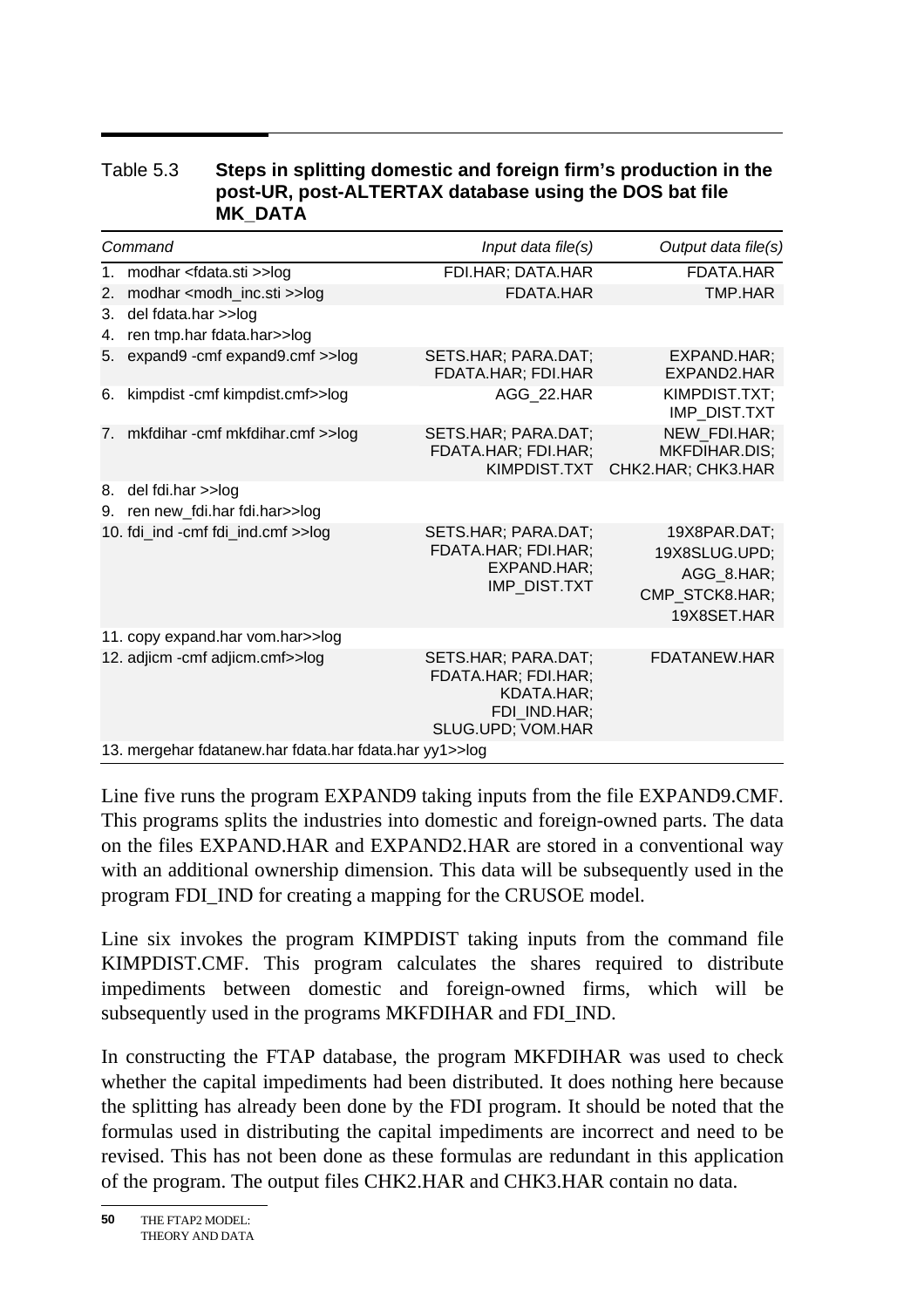$\overline{a}$ The next two lines of MK\_DATA delete the existing file FDI.HAR and rename the file NEW\_FDI.HAR, which is an output file of the MKFDIHAR program, as FDI.HAR. Line 10 runs the FDI\_IND program taking inputs from FDI\_IND.CMF. This file creates a mapping set for the CRUSOE model used in FTAP2. It also distributes the post-ALTERTAX output impediments between domestic and foreign-owned firms. This procedure has been modified as the original formulas generate inaccurate results.

The file EXPAND.HAR is then renamed as VOM.HAR. The program ADJICM then adjusts three GTAPICM headers: CM07 (world real bond rate), CM06 (revenue from property taxes) and CM03 (private bond income). The last line of MK\_DATA runs MERGEHAR merging the files FDATANEW.HAR and FDATA.HAR, placing the three new GTAPICM headers on FDATA.HAR.

### **5.3 Splitting domestic and foreign firm's exports and imports**

Once the supply side of the post-UR, post-ALTERTAX database has been split (domestic and foreign firms' production), the same needs to be done for the demand side (domestic and foreign firms' exports and imports). This section summarises how this was done on a step-by-step basis. A detailed description of each step can be found in chapter 7 of Hanslow et al. (2000).

All files discussed in this chapter are located in h:\epb05\projects\ftap2\dom\_for\19x8. The DOS bat file MK\_DATA3 runs all programs which split the demand side of the post-UR, post-ALTERTAX database. Table 5.4 lists all procedures, and input and output data files which are run by MK\_DATA3. MK\_DATA3 closely follows what is described in chapter 7 of Hanslow et al. (2000). Some of the original procedures are modified and new procedures are added to take into account the features of the current, more disaggregated database.

The first three lines of MK\_DATA3 makes copies of three output files from programs invoked by MK\_DATA. Line four invokes the program FDATA3, which produces GTAP domestic and imported intermediate inputs arrays consistent with the Petri demand specification. The outputs are sent to TMP.HAR. The output files CHK2.HAR and CHK3.HAR contain no data.

Line five invokes the MODHAR utility taking inputs from FDATA3.STI. Here, the domestic and imported intermediate inputs arrays produced by FDATA3 replace the existing arrays on FDATA.HAR. The results are written to FDATA3.HAR. Line 6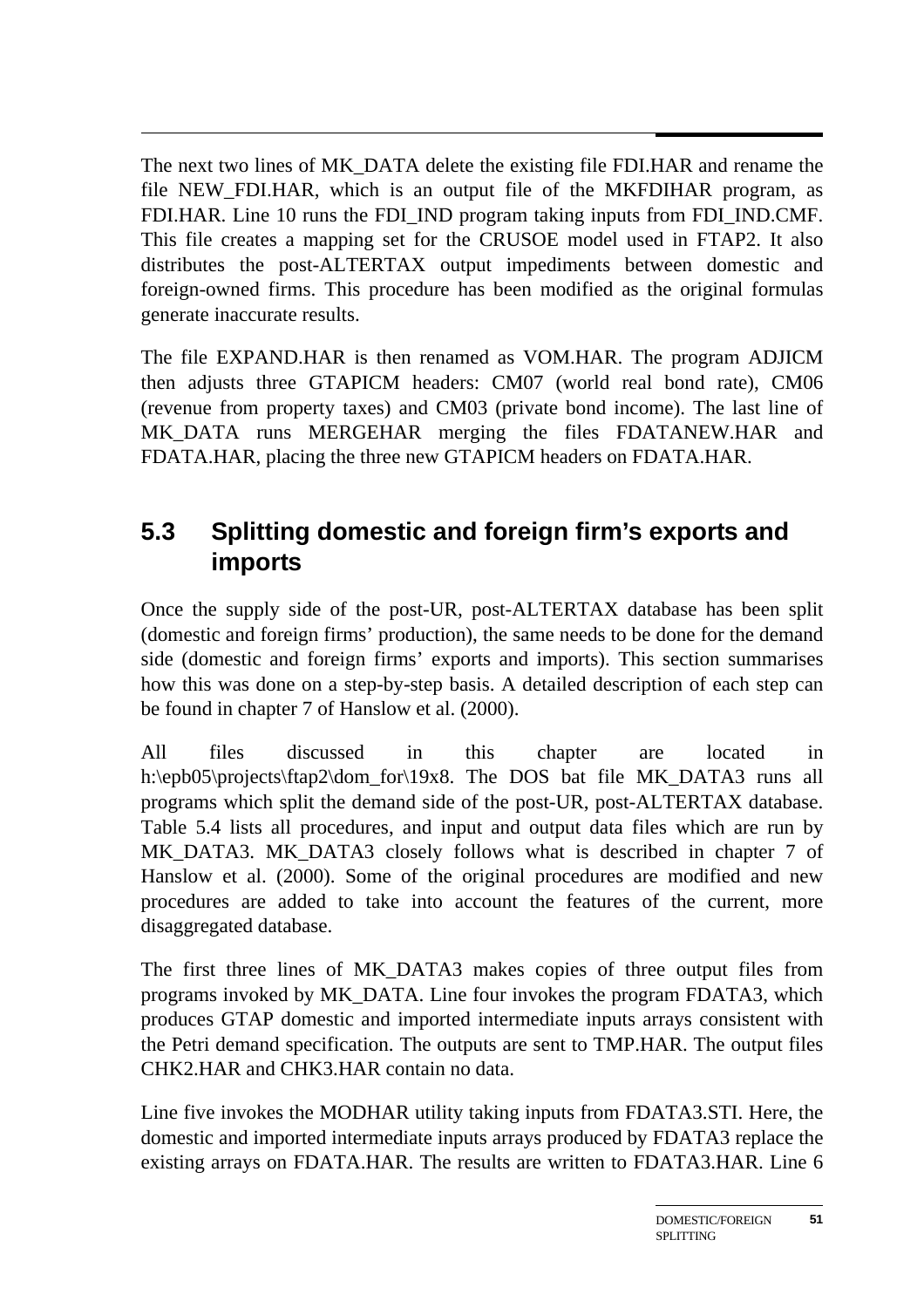runs the EXPAND9A program which splits domestic/foreign industry data on FDATA3.HAR, in the same way that EXPAND9 splits FDATA.HAR in MK\_DATA (table 5.3, line five).

THE FTAP2 MODEL: THEORY AND DATA **52**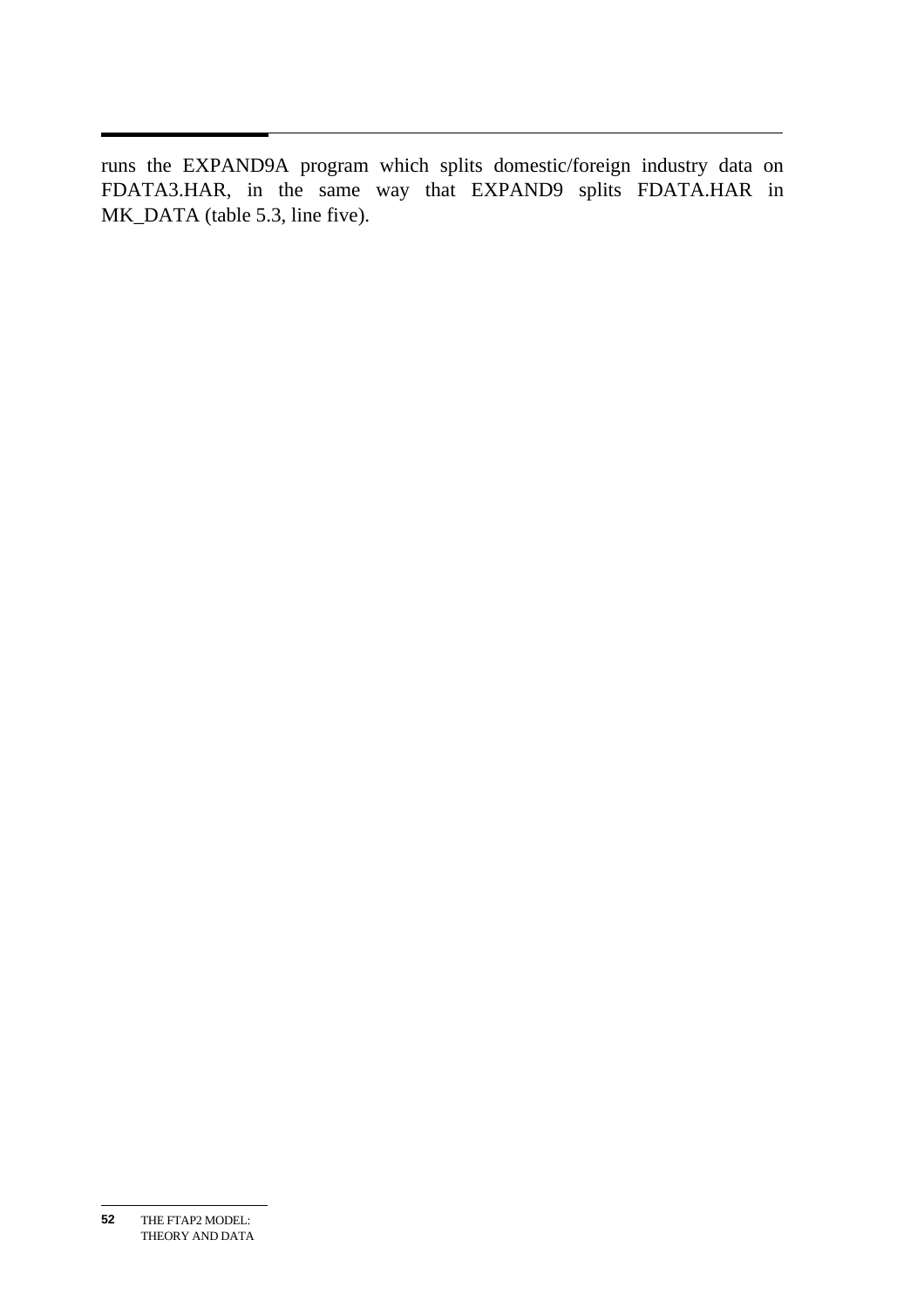|          | Command                                                                                               | Input data files                                                                        | Output data file(s)                                     |
|----------|-------------------------------------------------------------------------------------------------------|-----------------------------------------------------------------------------------------|---------------------------------------------------------|
| 1.<br>2. | copy kdata.har kdata2.har>>log<br>copy fdi.har fdi2.har>>log<br>3. copy fdi_ind.har fdi_ind2.har>>log |                                                                                         |                                                         |
|          | 4. fdata3 - cmf fdata3.cmf >>log                                                                      | SETS.HAR; PARA.DAT;<br>FDATA.HAR; FDI.HAR;<br>KDATA.HAR;<br>FDI IND.HAR                 | CHK2.HAR; CHK3.HAR;<br>TMP.HAR                          |
| 5.       | modhar <fdata3.sti>&gt;log</fdata3.sti>                                                               | TMP.HAR; FDATA.HAR                                                                      | FDATA3.HAR                                              |
|          | 6. expand9a - cmf expftap3.cmf >>log                                                                  | SETS.HAR; PARA.DAT;<br>FDATA3.HAR; FDI.HAR;<br>KDATA.HAR;<br>FDI IND.HAR                | EXPAND.HAR:<br>EXPAND2.HAR                              |
|          | 7. fdi_ind3 -cmf fdi_ind.cmf >>log                                                                    | SETS.HAR; PARA.DAT;<br>FDATA.HAR; FDI.HAR;<br>EXPAND.HAR:<br>KDATA2.HAR                 | KDATA.HAR;<br>FDI_IND.HAR                               |
|          | 8. chksave - cmf chksave.cmf >>log                                                                    | SETS.HAR; PARA.DAT;<br>FDATA.HAR; FDI.HAR;<br>KDATA.HAR:<br>FDI_IND.HAR;<br>RR_FLAG.TXT | CHKINC.HAR;<br>CHK2.HAR; CHK3.HAR                       |
|          | 9. copy chk3.har chksave.har>>log                                                                     |                                                                                         |                                                         |
|          | 10. modhar <tidysave.sti>&gt;log</tidysave.sti>                                                       | FDATA.HAR;<br>CHK3.HAR                                                                  | <b>TMP.HAR</b>                                          |
|          | 11. del fdata.har>>log                                                                                |                                                                                         |                                                         |
|          | 12. ren tmp.har fdata.har>>log                                                                        |                                                                                         |                                                         |
|          | 13. ftap3dat - cmf ftap3dat.cmf >>log                                                                 | SETS.HAR; PARA.DAT;<br>FDATA.HAR; FDI.HAR;<br>KDATA.HAR;<br>FDI IND.HAR                 | CHECK.HAR;<br>CHK2.HAR; CHK3.HAR;<br>TMP.HAR; CHECK.TXT |
|          | 14. if exist fdata2.har del fdata2.har>>log                                                           |                                                                                         |                                                         |
|          | 15. ren fdata.har fdata2.har>>log                                                                     |                                                                                         |                                                         |
|          | 16. modhar <ftap3dat.sti>&gt;log</ftap3dat.sti>                                                       | FDATA2.HAR:<br>TMP.HAR                                                                  | FDATA.HAR                                               |
|          | 17. petri - cmf petri.cmf >>log                                                                       | SETS.HAR; PARA.DAT;<br>FDATA.HAR; FDI.HAR;<br>KDATA.HAR;<br>FDI_IND.HAR;<br>RR FLAG.TXT | CHK2.HAR; CHK3.HAR;<br>PETRI.HAR                        |
|          | 18. modhar <petri.sti>&gt;log</petri.sti>                                                             | PETRI.HAR; FDI.HAR                                                                      | TMP.HAR                                                 |
|          | 19. del fdi.har>>log<br>20. ren tmp.har fdi.har>>log                                                  |                                                                                         |                                                         |

#### Table 5.4 **Steps in splitting domestic and foreign firm's exports and imports in the post-UR, post-ALTERTAX database using the DOS bat file MK\_DATA3**

(Continued next page)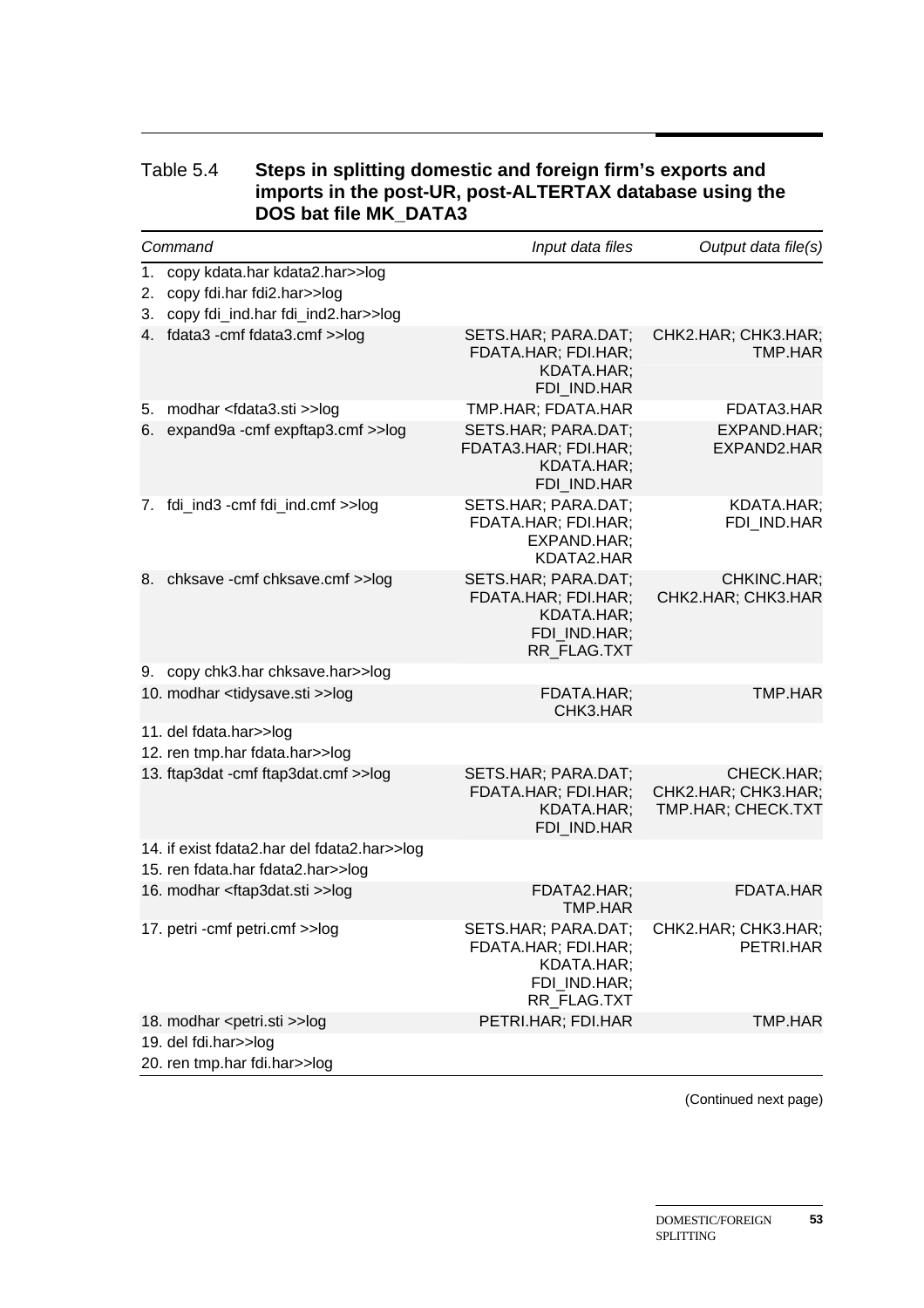| Command                                                                                                        | Input data files                                                                         | Output data file(s) |
|----------------------------------------------------------------------------------------------------------------|------------------------------------------------------------------------------------------|---------------------|
| 21. svr - cmf svr.cmf >>log                                                                                    | SETS.HAR; PARA.DAT;<br>FDATA.HAR; FDI.HAR;<br>KDATA.HAR;<br>FDI IND.HAR;<br>RR_FLAG.TXT  | CHK2.HAR; CHK3.HAR  |
| 22. modhar <tidysave.sti>&gt;log</tidysave.sti>                                                                | CHK3.HAR;<br>FDATA.HAR                                                                   | TMP.HAR             |
| 23. del fdata.har>>log<br>24. ren tmp.har fdata.har>>log<br>25. call ft2bmodh fdata<br>26. call ft2bmodh kdata |                                                                                          |                     |
| 27. chkrate - cmf chkrate.cmf >>log                                                                            | SETS.HAR:<br>FDI IND.HAR;<br>KDATA.HAR;<br>FDATA.HAR;<br>PARA.DAT; FDI.HAR;<br>AGG 8.HAR | CHKRATE.HAR         |

#### Table 5.4 **(continued)**

The program FDI\_IND3 is subsequently invoked to assign domestic/foreign industry data into CRUSOE format as FDI\_IND does in MK\_DATA. CHKSAVE then checks whether the value of national savings on FDATA.HAR agrees with savings calculated as national income minus consumption. The differences are written to CHK3.HAR and the income values to CHKINC.HAR. The output file CHK2.HAR contains no data.

Line nine makes a copy of CHK3.HAR called CHKSAVE.HAR. Line 10 runs MODHAR which replaces the old value of savings on FDATA.HAR with the new value on CHK3.HAR. The file FDATA.HAR is then deleted, and a copy of TMP.HAR is saved as FDATA.HAR.

The program FTAP3DAT is invoked to disaggregate international trade flows into exports of domestic and foreign-owned industries. Trade flows are disaggregated in proportion to the market values of output of these industries (coefficients VODM and VOHM, respectively). The results are sent to CHECK.TXT, CHECK.HAR, CHK2.HAR and CHK3.HAR.

Line 14 of MK\_DATA3 checks whether FDATA2.HAR exists and if it does it is deleted. A copy of FDATA.HAR is then made with the name of FDATA2.HAR. MODHAR is the used to merge FDATA2.HAR with TMP.HAR. The program PERTI calculate the Petri asset values and places these on PETRI.HAR, CHK2.HAR and CHK3.HAR. MODHAR then merges PETRI.HAR with FDI.HAR to produce TMP.HAR.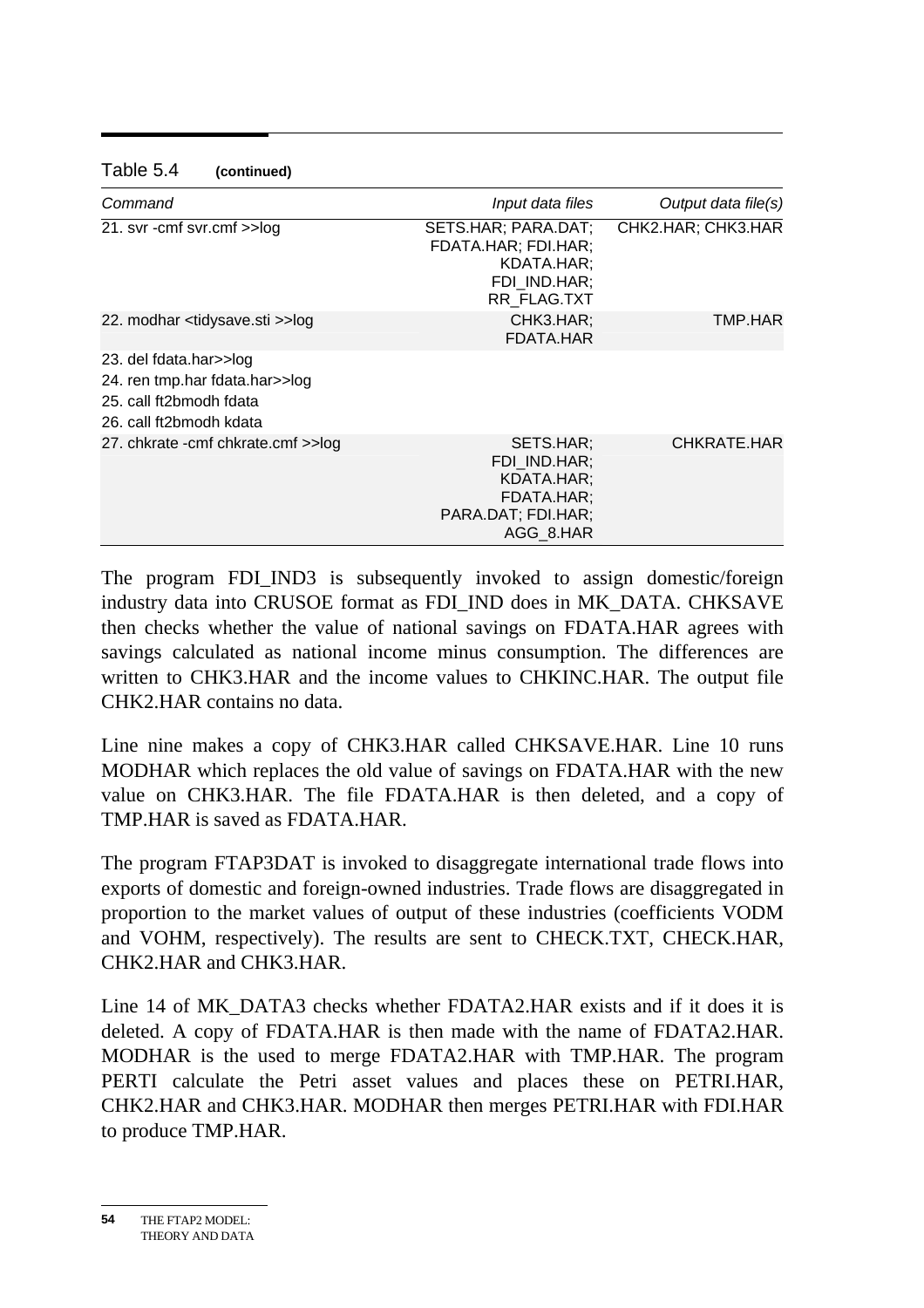FDI.HAR is then deleted, and TMP.HAR is renamed as FDI.HAR. Line 21 runs the program SVR which tidies up small numerical discrepancies between savings calculated from income and consumption and the savings header in the database. The results are written to CHK2.HAR and CHK3.HAR. MODHAR then adds the header SAVE from CHK3.HAR and all other headers from FDATA.HAR to TMP.HAR.

Lines 23 and 24 delete the existing FDATA.HAR and renames TMP.HAR as FDATA.HAR. The DOS bat file FT2BMODH is run merging FDATA.HAR and FDATA2.HAR giving priority to headers on FDATA2.HAR. FT2BMODH is run again merging KDATA.HAR and KDATA2.HAR giving priority to headers on KDATA2.HAR.

After all the procedures have been carried out, four header array files are generated: FDATA.HAR, KDATA.HAR, FDI.HAR and FDI\_IND.HAR. They are the header array data files for the FTAP2 model.

#### **Checking the impediment rates**

The final line of MK\_DATA3 invokes the program CHKRATE which compares the original and final impediment rates, reports the differences in the header DIFF. The original impediment rates contained in the headers DCAP, FCAP, DOUT and FOUT. The final impediment rates are contained in the header IMPD. Tables 5.5 and 5.6 show that the estimates of impediments for telecommunications and financial services are quite accurately injected into the model database by the ALTERTAX procedure. The differences between the estimates and the injected impediment rates are negligible.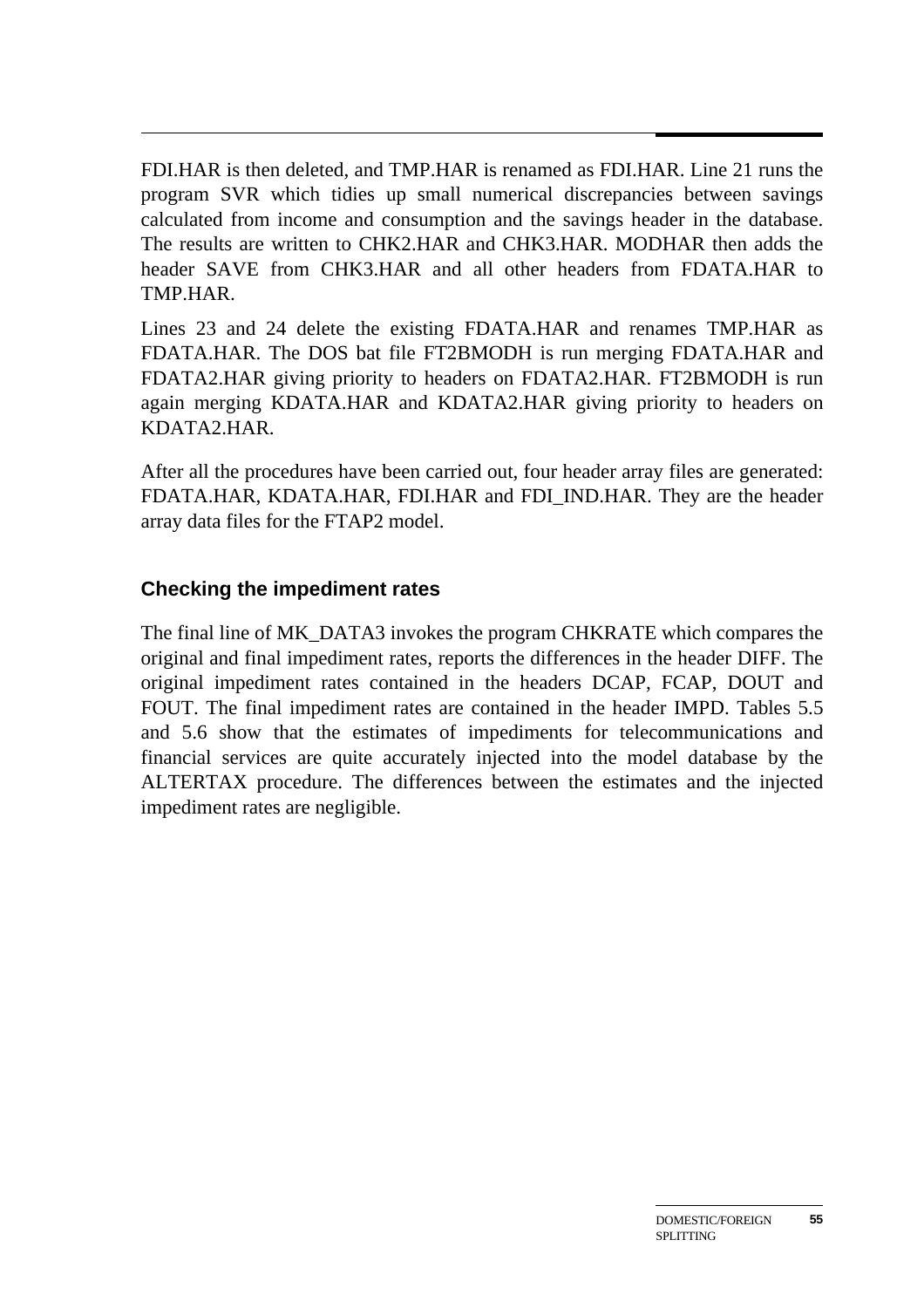| Region                 | Original impediment rates |                |                  |       | Post-ALTERTAX impediment rates |                |                  |         |
|------------------------|---------------------------|----------------|------------------|-------|--------------------------------|----------------|------------------|---------|
|                        | Output                    |                | Capital          |       | Output                         |                | Capital          |         |
|                        | Domestic                  |                | Foreign Domestic |       | Foreign Domestic               |                | Foreign Domestic | Foreign |
| Australia              | $\blacksquare$            | $\blacksquare$ | 1.4              | 1.4   | $\blacksquare$                 |                | 1.4              | 1.4     |
| <b>NZ</b>              | $\blacksquare$            | $\blacksquare$ | 1.3              | 1.3   |                                | -              | 1.3              | 1.3     |
| Japan                  | $\blacksquare$            | $\blacksquare$ | 1.8              | 1.8   | $\blacksquare$                 | $\blacksquare$ | 1.8              | 1.8     |
| Korea                  | 2.5                       | 4.9            | 4.8              | 9.2   | 2.5                            | 4.9            | 4.8              | 9.2     |
| Indonesia              | 41.0                      | 82.1           | 85.9             | 163.3 | 41.0                           | 82.0           | 85.9             | 163.3   |
| Malaysia               | 5.5                       | 11.0           | 3.6              | 15.0  | 5.5                            | 11.0           | 3.6              | 15.0    |
| Philippines            | 21.4                      | 54.0           |                  | 50.0  | 21.4                           | 53.5           |                  | 50.0    |
| Singapore              | 0.8                       | 0.8            | 5.5              | 8.1   | 0.8                            | 0.8            | 5.5              | 8.1     |
| Thailand               | 14.0                      | 28.0           | 32.7             | 55.8  | 14.0                           | 28.0           | 32.7             | 55.8    |
| China                  | 50.0                      | 100.0          | 339.4            | 678.8 | 50.0                           | 100.0          | 339.4            | 678.8   |
| Hong Kong              | 0.6                       | 0.6            | 3.2              | 3.2   | 0.6                            | 0.6            | 3.2              | 3.2     |
| Taiwan                 | 1.3                       | 2.1            | 5.8              | 9.3   | 1.3                            | 2.1            | 5.8              | 9.3     |
| Canada                 | 0.8                       | 2.3            | 1.8              | 6.6   | 0.8                            | 2.3            | 1.8              | 6.6     |
| <b>USA</b>             | 0.2                       | 0.2            | $\blacksquare$   |       | 0.2                            | 0.2            |                  |         |
| Mexico                 | 5.4                       | 11.0           | 1.8              | 7.8   | 5.4                            | 10.8           | 1.8              | 7.8     |
| Chile                  | 1.3                       | 1.3            | 1.0              | 1.0   | 1.3                            | 1.3            | 1.0              | 1.0     |
| R. Cairns <sup>a</sup> | 2.7                       | 6.5            | 11.8             | 15.9  | 2.7                            | 6.5            | 11.8             | 15.9    |
| EU                     | 0.3                       | 0.7            | 3.6              | 4.6   | 0.3                            | 0.7            | 3.6              | 4.6     |
| R. World <sup>b</sup>  | 16.4                      | 33.0           | 114.0            | 215.0 | 16.4                           | 32.8           | 114.0            | 215.0   |

#### Table 5.5 **Original and final impediment rates for telecommunications (per cent)**

**a** The rest of the Cairns group (Argentina, Brazil, Colombia and Uruguay). **b** The rest of the world. **-** Nil. *Source:* Table 3.7 and FTAP2 database.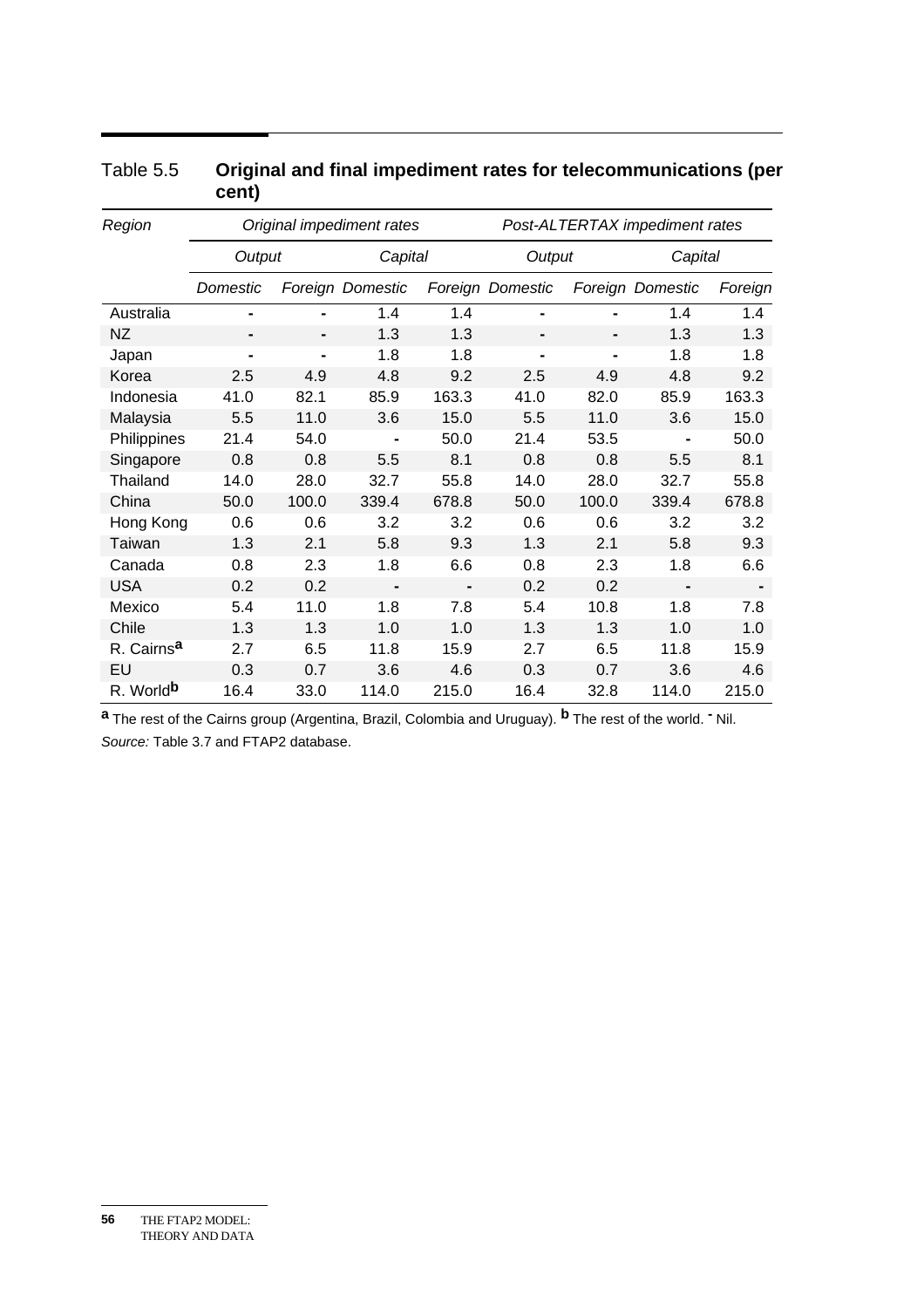| Region                 | Original impediment rates |      |                  |       | Post-ALTERTAX impediment rates |      |                  |         |
|------------------------|---------------------------|------|------------------|-------|--------------------------------|------|------------------|---------|
|                        | Output                    |      | Capital          |       | Output                         |      | Capital          |         |
|                        | Domestic                  |      | Foreign Domestic |       | Foreign Domestic               |      | Foreign Domestic | Foreign |
| Australia              | $\blacksquare$            | 2.2  |                  | 43.3  |                                | 1.4  |                  | 43.3    |
| <b>NZ</b>              | $\blacksquare$            | 2.2  |                  | 8.5   | -                              | 1.9  | Ξ.               | 8.5     |
| Japan                  | 5.9                       | 7.7  |                  | 3.0   | 5.8                            | 7.7  | -                | 3.0     |
| Korea                  | 14.9                      | 18.6 |                  | 80.7  | 14.9                           | 18.6 |                  | 80.7    |
| Indonesia              | 5.3                       | 16.4 |                  | 81.0  | 5.3                            | 16.3 | -                | 81.0    |
| Malaysia               | 6.7                       | 24.7 | 41.7             | 97.4  | 6.7                            | 24.6 | 41.7             | 97.4    |
| Philippines            | 3.7                       | 14.1 | 24.2             | 109.9 | 3.5                            | 13.4 | 24.0             | 109.9   |
| Singapore              | 8.2                       | 20.8 | $\blacksquare$   | 62.7  | 8.0                            | 20.4 | -                | 62.7    |
| <b>Thailand</b>        | $\blacksquare$            | 12.5 | $\blacksquare$   | 58.4  | $\blacksquare$                 | 7.3  | Ξ.               | 58.4    |
| China                  | 14.9                      | 24.7 | 60.6             | 140.7 | 14.9                           | 24.7 | 60.6             | 140.7   |
| Hong Kong              | 2.6                       | 4.9  |                  | 6.4   | 2.6                            | 4.9  |                  | 6.4     |
| Taiwan                 | 8.6                       | 14.8 |                  | 48.8  | 8.6                            | 14.7 |                  | 48.8    |
| Canada                 | 0.0                       | 2.8  |                  | 13.4  | 0.0                            | 2.3  |                  | 13.4    |
| <b>USA</b>             | 0.0                       | 2.8  | $\blacksquare$   | 8.1   | 0.0                            | 2.4  |                  | 8.1     |
| Mexico                 | 0.0                       | 2.9  | $\blacksquare$   | 21.8  | 0.0                            | 2.2  | -                | 21.8    |
| Chile                  | 7.7                       | 11.3 | 39.0             | 57.4  | 7.7                            | 11.3 | 39.0             | 57.4    |
| R. Cairns <sup>a</sup> | 0.2                       | 10.1 | 8.1              | 33.2  | 0.2                            | 9.0  | 8.1              | 33.2    |
| EU                     |                           | 2.8  |                  | 12.3  |                                | 2.3  |                  | 12.3    |
| R. World <sup>b</sup>  | $\blacksquare$            | 12.7 | 6.4              | 51.5  |                                | 8.2  | 6.4              | 51.5    |

#### Table 5.6 **Original and final impediment rates for financial services (per cent)**

**a** The rest of the Cairns group (Argentina, Brazil, Colombia and Uruguay). **b** The rest of the world. **-** Nil. *Source:* Table 3.7 and FTAP2 database.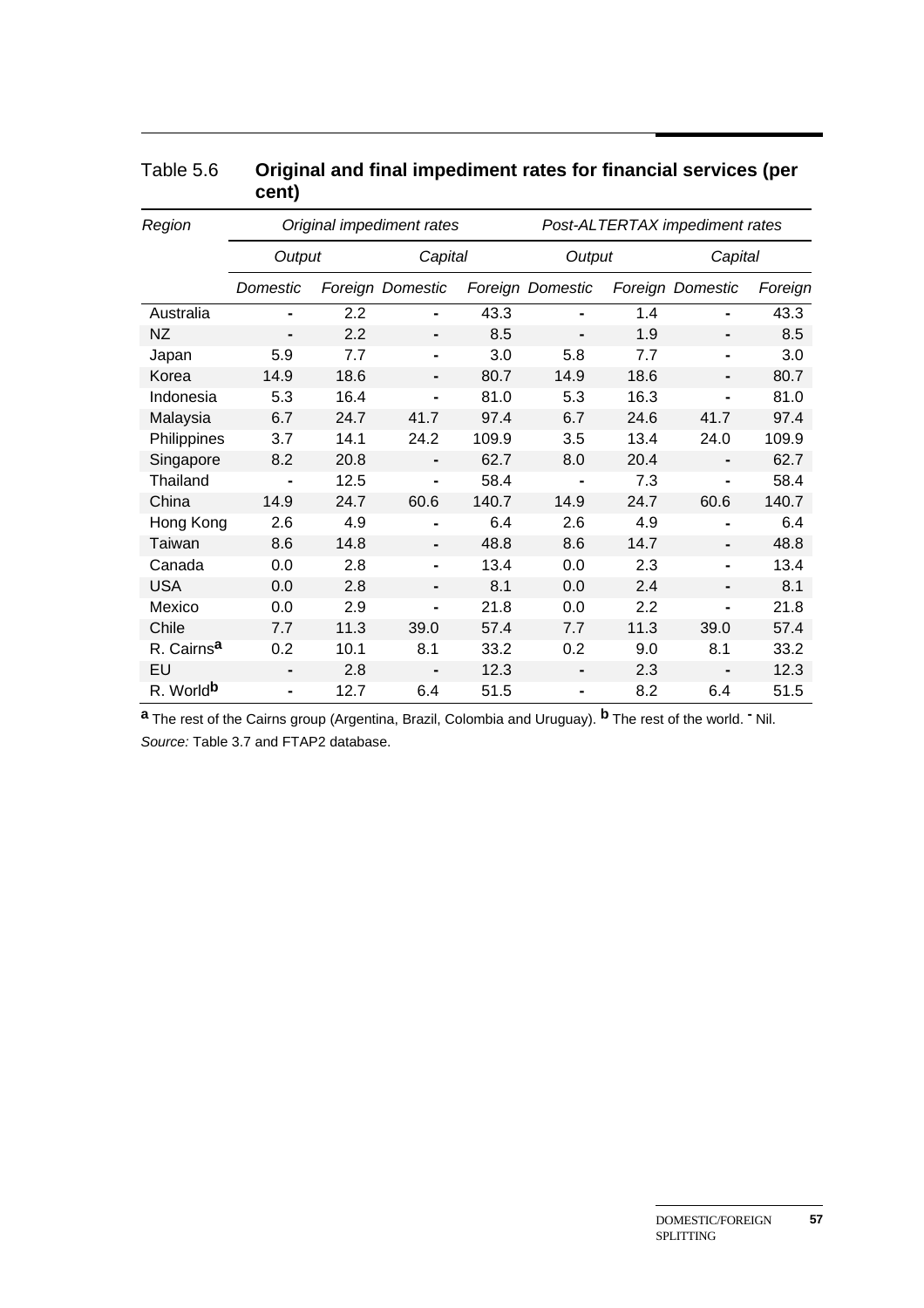## References

- Asia-Pacific Economic Cooperation 1995, *Foreign Direct Investment and APEC Economic Integration,* APEC Publication No. 95-EC-01.1, Singapore.
- Disclosure 1999, Global Researcher Worldscope Database, Disclosure, United States, January.
- Hanslow, K., Phamduc, T. and Verikios, G. 2000, *The Structure of the FTAP Model*, Research Memorandum MC-58, Productivity Commission, Canberra.
- Hanslow, K., Phamduc, T., Verikios, G. and Welsh, A. 2000, *Incorporating Barriers to Services Trade into the FTAP Database*, Research Memorandum MC-59, Productivity Commission, Canberra.
- Harrison, J.W. and Pearson, K.R. 1996, 'Computing solutions for large general equilibrium models using GEMPACK', *Computational Economics*, vol. 9, no. 2, pp. 83–127.
- Huff, K., McDougall, R. and Walmsley, T. 1999, *Contributing Input-Output Tables to the GTAP Data Base*, GTAP Technical Paper No. 1, Release 4.1, Center for Global Trade Analysis, Purdue University, West Lafayette.
- Kalirajan, K., McGuire, G., Nguyen-Hong, D. and Schuele, M. 1999, The price impact of restrictions on banking services, paper presented at the Trade Policy Forum of the Pacific Economic Cooperation Council, Auckland, 3-4 June.
- Malcolm, G. 1998, *Adjusting Tax Rates in the GTAP Data Base*, GTAP Technical Paper No. 12, Center for Global Trade Analysis, Purdue University, West Lafayette.
- McDougall, R.A., Elbehri, A. and Truong, T.P. (eds) 1998, *Global Trade, Assistance, and Protection: The GTAP 4 Data Base*, Center for Global Trade Analysis, Purdue University, West Lafayette.
- OECD (Organization of Economic Cooperation and Development) 1995, *International Direct Investment Statistics Yearbook*, Paris.
- OECD 1997a, *Activities of Foreign Affiliates in OECD Countries, 1985-1994*, Paris.
- OECD 1997b, *International Direct Investment Statistics Yearbook*, Paris.
- Productivity Commission 1999, Trade and Assistance Review 1998-99, Annual Report Series 1998-99, Ausinfo, Canberra.